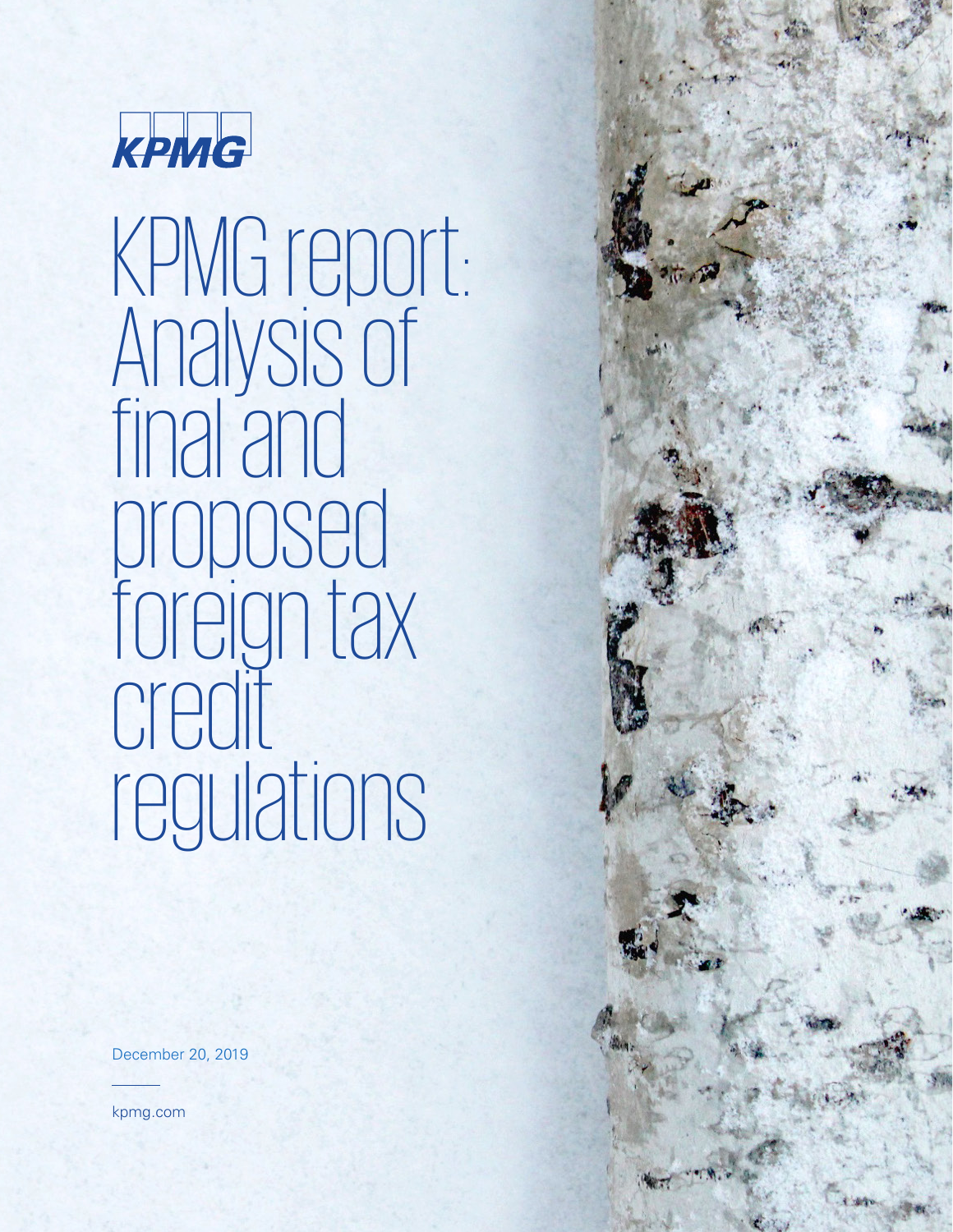# Definition of terms

- CFC = controlled foreign corporation
- CNOL = consolidated net operating loss

Conference Report = Conference Report to Accompany H.R. 1 - Tax Cuts and Jobs Act [Senate Amendment to the House bill as passed on December 20, 2017]

- CSA = cost sharing arrangement
- DEI = deduction eligible income
- $DRE =$  disregarded entity
- FDDEI = foreign derived deduction eligible income
- FDII = foreign-derived intangible income
- FPHCI = foreign personal holding company income
- FTC = foreign tax credit
- GILTI = global intangible low-taxed income inclusion
- ODL = overall domestic loss
- OFL = overall foreign loss
- PTEP = previously taxed earnings and profits
- $QBU =$  qualified business unit
- R&E = research and experimentation
- SIC = standard industrial classification
- SLL = separate limitation loss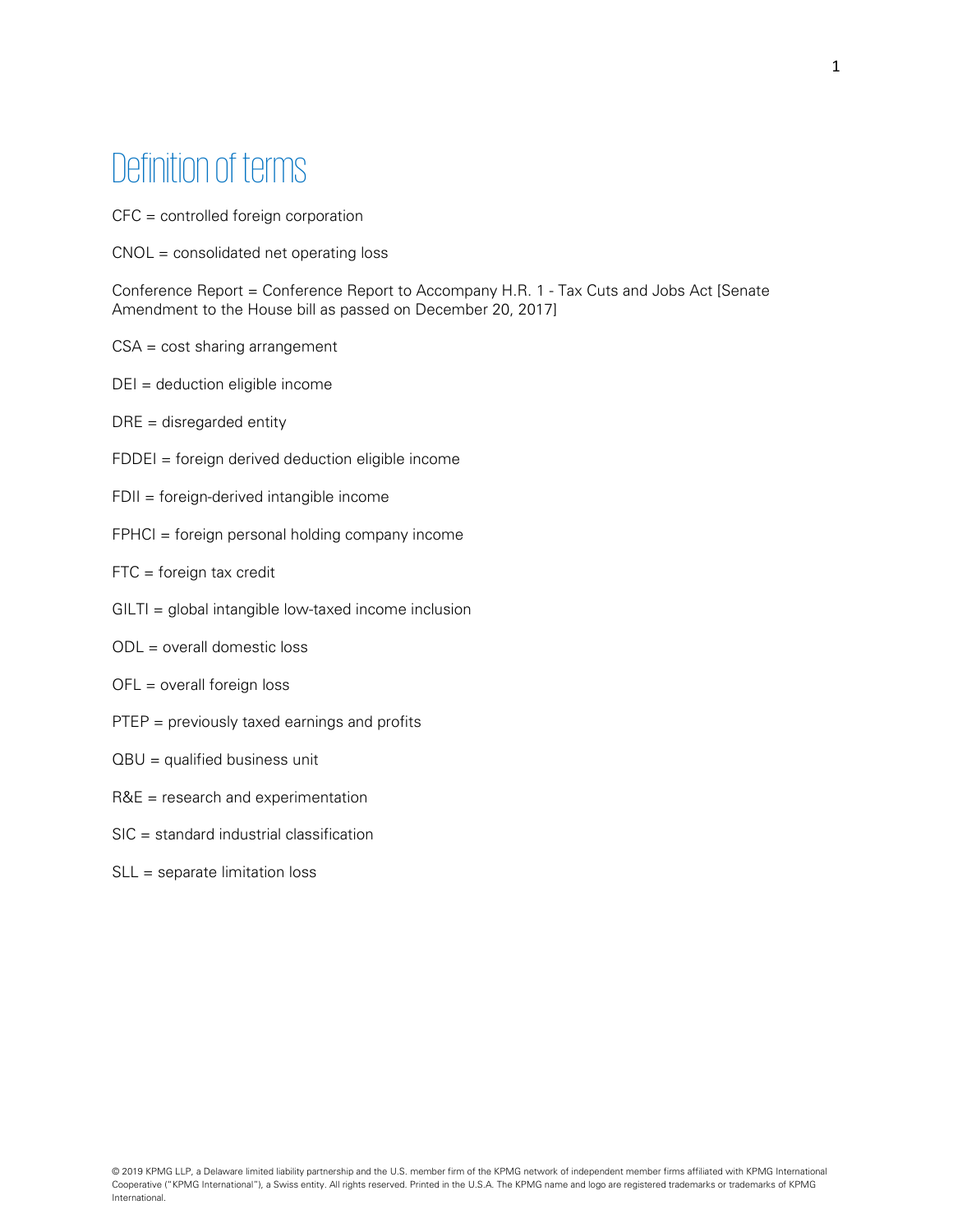The U.S. Treasury Department and IRS (collectively, "Treasury") in early December 2019 released final regulations (T.D. 9882) (the "final regulations") that finalize the proposed regulations that were issued on November 28, 2018 (the "2018 proposed regulations") relating to sections 78, 864, 901, 904, and 960, as amended by the 2017 U.S. tax law (Pub. L. No. 115-97, enacted December 22, 2017 and often referred to as the "Tax Cuts and Jobs Act" or "TCJA").

In addition to the final regulations, Treasury issued proposed regulations (REG-105495-19) (the "2019 proposed regulations") that provide additional guidance relevant to foreign tax credits ("FTCs") including with respect to the allocation and apportionment of research and experimentation ("R&E") and stewardship expenses, foreign tax redeterminations under section 905(c), and the allocation and apportionment of foreign income taxes to categories of income.

The final regulations and 2019 proposed regulations were published in the Federal Register on December 17, 2019.

- Read the **[final regulations](https://www.govinfo.gov/content/pkg/FR-2019-12-17/pdf/2019-24848.pdf)** [PDF 717 KB] (102 pages as published in the Federal Register)
- Read the **[2019 proposed regulations](https://www.govinfo.gov/content/pkg/FR-2019-12-17/pdf/2019-24847.pdf)** [PDF 545 KB] (57 pages as published in the Federal Register)

Read a more detailed discussion about the 2018 proposed regulations in **[TaxNewsFlash](https://home.kpmg/us/en/home/insights/2018/11/tnf-kpmg-report-initial-impressions-foreign-tax-credit-proposed-regulations.html)**.

The following discussion provides initial analysis and observations about the final regulations and 2019 proposed regulations.

# Table of contents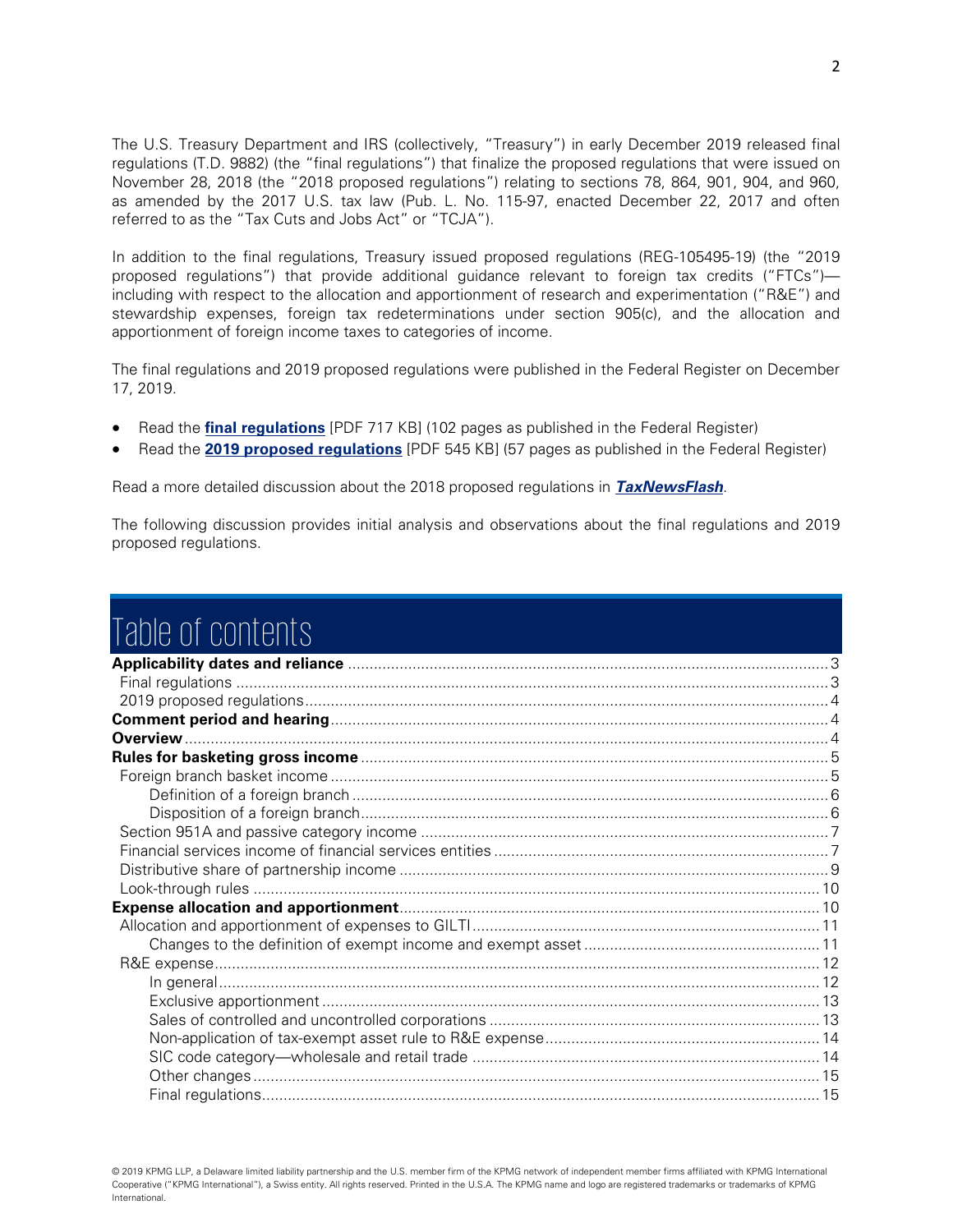| Assigning foreign gross income to the relevant statutory and residual groupings21                |  |
|--------------------------------------------------------------------------------------------------|--|
| Determining foreign taxable income in a statutory grouping and apportioning foreign income taxes |  |
|                                                                                                  |  |
|                                                                                                  |  |
|                                                                                                  |  |
|                                                                                                  |  |
| Allocation and apportionment of expenses and foreign taxes to income groups28                    |  |
|                                                                                                  |  |
|                                                                                                  |  |
|                                                                                                  |  |
|                                                                                                  |  |
|                                                                                                  |  |
|                                                                                                  |  |
|                                                                                                  |  |
|                                                                                                  |  |
|                                                                                                  |  |
|                                                                                                  |  |
|                                                                                                  |  |
|                                                                                                  |  |
|                                                                                                  |  |
|                                                                                                  |  |
|                                                                                                  |  |
|                                                                                                  |  |
|                                                                                                  |  |
|                                                                                                  |  |
|                                                                                                  |  |

# <span id="page-3-0"></span>Applicability dates and reliance

### <span id="page-3-1"></span>Final regulations

The portions of the final regulations that relate to statutory amendments made by the TCJA apply to tax years beginning after December 31, 2017.

Other provisions apply to tax years ending on or after December 4, 2018.

Provisions that contain both rules that relate to the TCJA and rules not related to the TCJA apply to tax years that begin after December 31, 2017, and end on or after December 4, 2018.

The provisions on overall foreign losses and foreign tax redeterminations apply to tax years ending on or after December 16, 2019.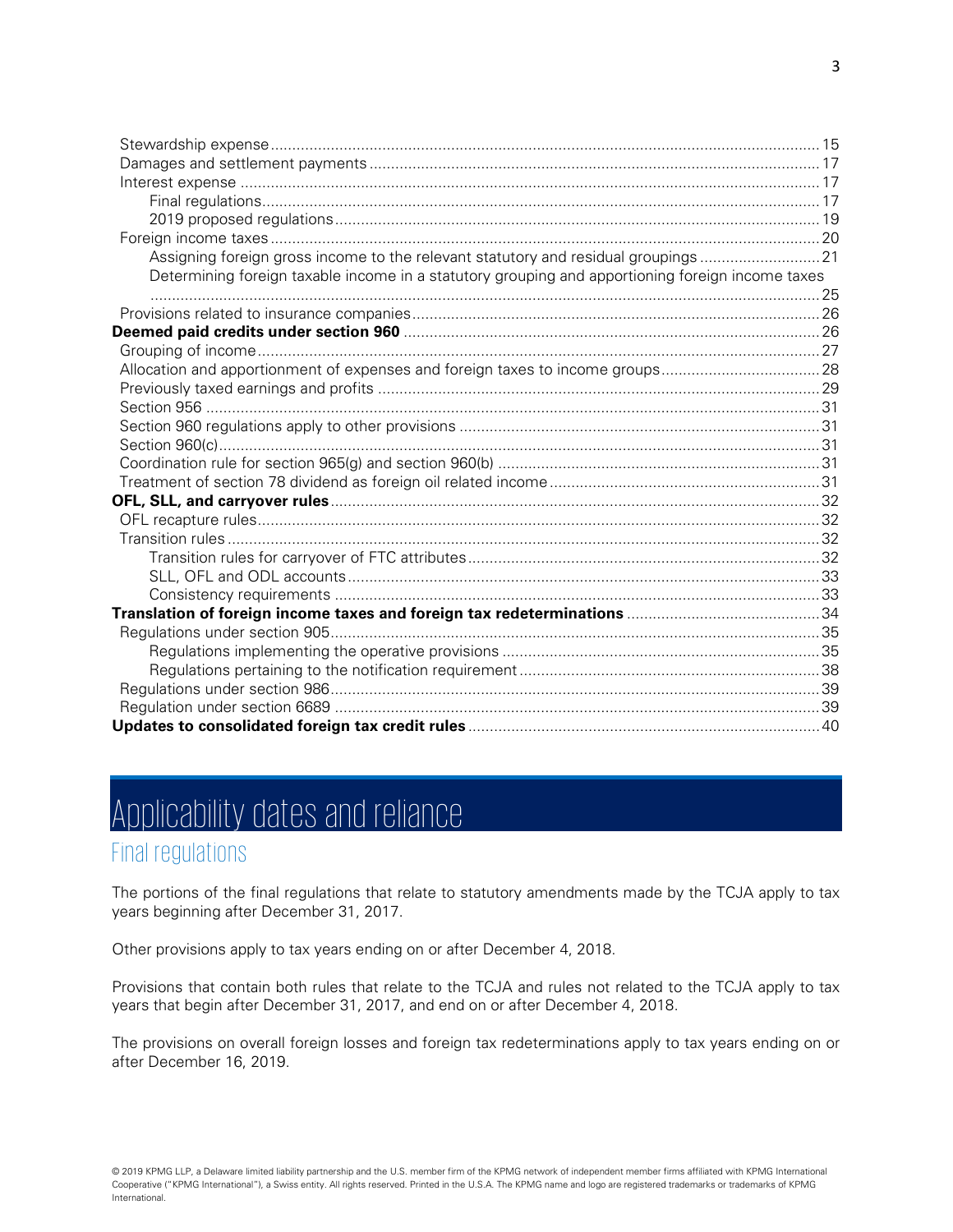# <span id="page-4-0"></span>2019 proposed regulations

Various applicability dates apply to the 2019 proposed regulations. Some of the key provisions are summarized below:

- Prop. Reg. §§ 1.861-8, 1.861-9, 1.861-12, 1.861-14, 1.904-4(c)(7) and (8), 1.904(b)-3, 1.954-1 and 1.954-2 are proposed to apply to tax years that end on or after December 16, 2019. In contrast, Prop. Reg. §§ 1.861-17, 1.861-20 and 1.904-6 (as well as Prop. Reg. §§ 1.704-1(b)(4)(viii)(d)(1) and 1.960-1) are proposed to apply to tax years beginning after December 31, 2019.
- Taxpayers that are on the sales method of apportioning R&E expense for tax years beginning after December 31, 2017, and before January 1, 2020, are permitted to rely on Prop. Reg. § 1.861-17, provided they apply it consistently.
- Regulations proposed under section 905 are generally proposed to apply to foreign tax redeterminations occurring in tax years that end on or after, and to foreign tax redeterminations of foreign corporations occurring in tax years that end with or within a tax year of a U.S. shareholder ending on or after December 16, 2019. In the case of foreign tax redeterminations of foreign corporations, however, Prop. Reg. § 1.905-3 is only proposed to apply to foreign tax determinations that relate to tax years of foreign corporations beginning after December 31, 2017, and Prop. Reg. § 1.905-5 is instead proposed to apply to foreign tax redeterminations that relate to tax years of foreign corporations beginning before January 1, 2018.

# <span id="page-4-1"></span>Comment period and hearing

The preamble to the 2019 proposed regulations includes a number of requests for comment. Any comments or requests for a public hearing must be submitted by February 18, 2020.

# <span id="page-4-2"></span>Overview

In implementing the sweeping changes to the foreign tax credit regime made by the TCJA, the final regulations and 2019 proposed regulations impact all aspects relevant to the calculation of a taxpayer's foreign tax credit. The insights and observations about these regulations included in this document are focused primarily on clarifications of and changes to the 2018 proposed regulations, including regulations on topics that were not included in the 2018 proposed regulations. Read **[TaxNewsFlash](https://home.kpmg/us/en/home/insights/2018/11/tnf-kpmg-report-initial-impressions-foreign-tax-credit-proposed-regulations.html)** (November 2018) for a more detailed discussion of rules that remained largely unchanged from the 2018 proposed regulations.

The discussion in this report generally is ordered according to the steps a taxpayer will take with respect to calculating its foreign tax credit.

- The first section highlights important concepts implemented by these regulations with respect to the initial basketing of a taxpayer's gross income into the four categories provided under section 904(d).
- Second, significant changes with respect to the allocation and apportionment of deductions to determine a taxpayer's net income in each category are discussed.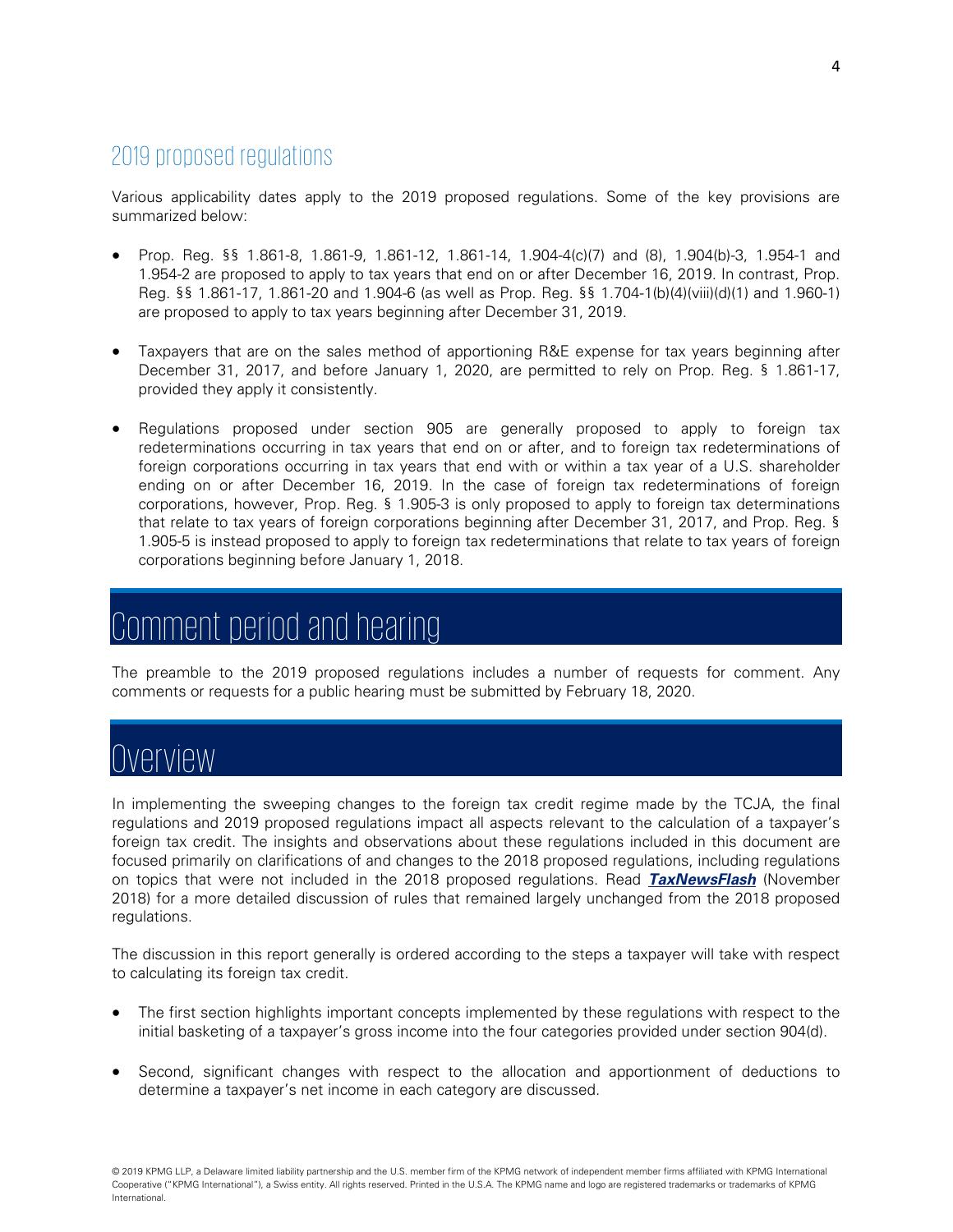- Third, there is a discussion regarding the taxpayer's calculation of its deemed paid tax credit under section 960, which now applies granularly to groupings of income.
- Fourth is a discussion of the rules in the regulations regarding the carryover and characterization of certain tax attributes such as overall foreign losses ("OFLs"), separate limitation losses ("SLLs"), and FTC carryforwards, including rules for transitioning from the rules in place before the TCJA to those in place afterward.
- Fifth, the discussion continues with the provisions in the final regulations and 2019 proposed regulations related to section 905 (and related sections) that apply to a redetermination of the foreign income taxes with respect to which a taxpayer previously calculated its foreign tax credit, as well as other significant items affecting U.S. tax liability such as subpart F income, tested income, and earnings and profits ("E&P").
- Finally, certain updates to the consolidated foreign tax credit rules are discussed.

# <span id="page-5-0"></span>Rules for basketing gross income

Following the enactment of the TCJA, a U.S. taxpayer calculates its foreign tax credit limitation separately in respect of four categories (or "baskets") of income provided by section 904(d): (1) any amount included in gross income under section 951A (other than passive category income) ("GILTI basket" or "section 951A category income"), (2) foreign branch income, (3) passive category income, and (4) general category income. As discussed in more detail below with respect to deemed paid credits, a CFC earns income in only two baskets—passive and general; however, the taxes of a CFC that a U.S. taxpayer is deemed to have paid under section 960 can be assigned to the GILTI basket, in addition to the passive and general baskets. Therefore, special grouping rules apply at the CFC level to enable a U.S. taxpayer to allocate an inclusion of general basket income earned by a CFC to the GILTI basket as well as to identify income of the CFC that might never be subject to tax in the hands of a 10% U.S. corporate shareholder by reason of section 245A.

The 2018 proposed regulations addressing the calculation of GILTI basket and foreign branch category income were adopted without significant modification. For a detailed discussion of these rules, read *[TaxNewsFlash](https://home.kpmg/us/en/home/insights/2018/11/tnf-kpmg-report-initial-impressions-foreign-tax-credit-proposed-regulations.html)* (November 2018).

# <span id="page-5-1"></span>Foreign branch basket income

The TCJA established a new foreign tax credit limitation category for foreign branch income, generally effective for tax years beginning after 2017.

Section 904(d)(2)(J) defines foreign branch income (subject to an exclusion for passive category income) as "business profits … attributable to 1 or more qualified business units (as defined in section 989(a)) in 1 or more foreign countries." The foreign branch category is maintained on an aggregate foreign branch basis—that is, there are not separate categories for separate foreign branches or foreign jurisdictions. This aggregate approach allows a taxpayer to cross-credit foreign taxes paid by its high-taxed and lowtaxed branches.

The final regulations generally adopt and clarify the 2018 proposed regulations' approach to the determination of foreign branch income. For a detailed discussion of these rules, and in particular the rules with respect to "disregarded reallocation transactions," which adjust the income in the foreign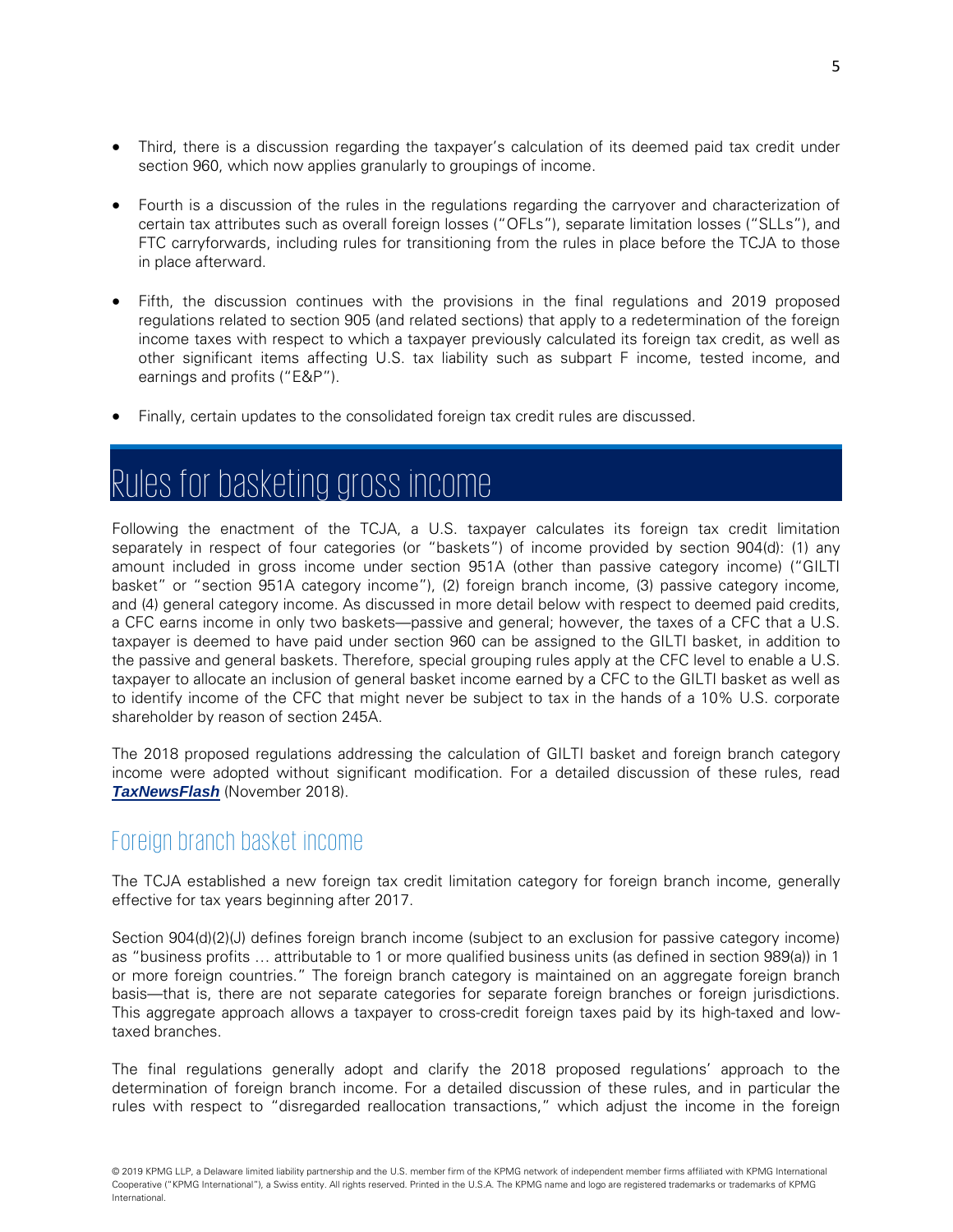branch and general baskets based on disregarded payments made between the branch and its regarded owner, read *[TaxNewsFlash](https://home.kpmg/us/en/home/insights/2018/11/tnf-kpmg-report-initial-impressions-foreign-tax-credit-proposed-regulations.html)* (November 2018).

### KPMG observation

The determination of foreign branch income is also relevant for purposes of determining a taxpayer's foreign-derived intangible income ("FDII"). Specifically, foreign branch income is a category of income excluded from gross income for purposes of determining a taxpayer's deduction eligible income ("DEI"), which exclusion generally has the effect of reducing the taxpayer's FDII.

#### <span id="page-6-0"></span>**Definition of a foreign branch**

The 2018 proposed regulations defined a foreign branch by reference to the section 989 regulations, with modifications, such that a foreign branch must carry on a trade or business outside the United States and maintain a separate set of books and records. Thus, activities undertaken within the United States would be excluded when determining whether activities rise to the level of a trade or business outside the United States.

The final regulations provide a bright-line rule that activities conducted outside the United States that constitute a permanent establishment under a bilateral U.S. income tax treaty constitute a trade or business outside the United States for purposes of the foreign branch definition; this rule was originally proposed in the 2018 proposed regulations as a presumption.

The foreign branch definition does not import the section 989 regulations' per se QBU rule for partnerships, but rather provides that if a partnership's activities constitute a trade or business conducted outside the United States, then those activities will constitute a foreign branch even if the partnership does not maintain books and records for the trade or business that are separate from the partnership's books and records.

The final regulations provide that rules similar to those that apply under the dual consolidated loss regime for genuine branches also apply for purposes of constructing hypothetical books and records where none are actually kept by the partnership. See Reg. § 1.1503(d)-5(c).

#### <span id="page-6-1"></span>**Disposition of a foreign branch**

Generally, the 2018 proposed regulations attributed gross income to a foreign branch to the extent such gross income is reflected on the foreign branch's separate books and records, subject to certain exclusions. Thus, when a foreign branch owner sells its interests in a disregarded entity through which it operates a foreign branch, and the gain or loss is not reflected on the books and records of the foreign branch that is sold, gain or loss from the sale is not attributable to the foreign branch. The final regulations retain this rule.

With respect to the disposition of an interest in a partnership or other pass-through entity by a foreign branch, the 2018 proposed regulations provided that gain or loss on the sale is foreign branch income only if the gain is reflected on the branch's books and records and the disposition occurs in the ordinary course of the foreign branch's active trade or business. For this purpose, a disposition is treated as occurring in the ordinary course of a foreign branch's active trade or business if the branch "engages in the same or a related trade or business as the partnership or other pass-through entity (other than through a less than 10% interest)." The final regulations clarify that this rule applies only if the foreign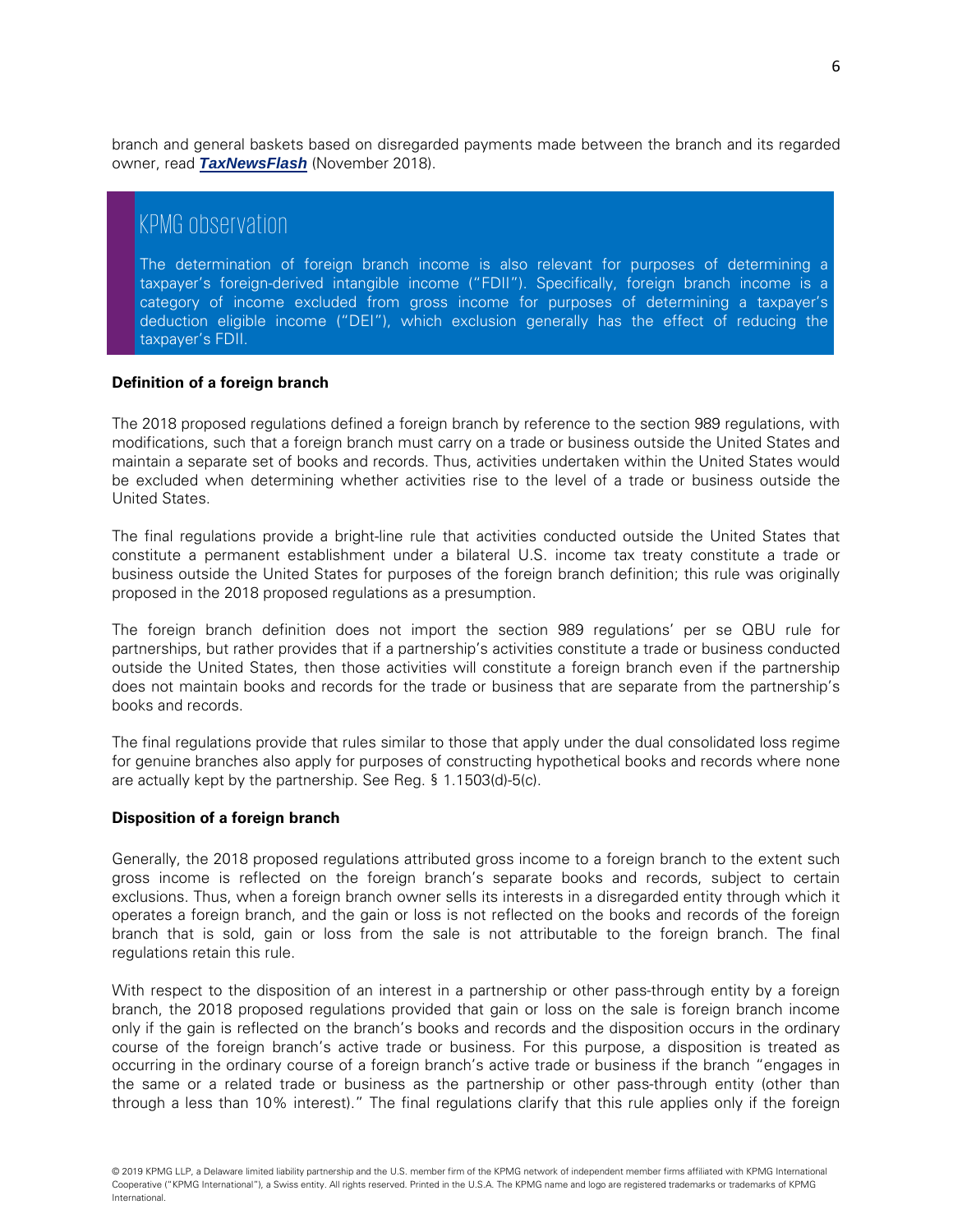branch owns 10% or more of the interests in the partnership or other pass-through entity and the foreign branch directly engages in the same or related trade or business.

# KPMG observation

While the proposed FDII regulations generally would determine foreign branch income by reference to the rules for determining foreign branch income in section 904 and the section 904 regulations, the proposed FDII regulations include a special rule that would include in foreign branch income for FDII purposes (and thus exclude from DEI) income or gain from the direct or indirect sale of branch assets (other than stock), including through the sale of a disregarded entity or an interest in a partnership. See Prop. Reg. § 1.250(b)-1(c)(11).

## <span id="page-7-0"></span>Section 951A and passive category income

The 2018 proposed regulations generally provided that section 951A category income includes amounts included in a U.S. shareholder's gross income under section 951A and does not include passive income. However, income that is initially categorized as passive income may nonetheless be recharacterized as income in the section 951A basket if such income is considered to be high-taxed income pursuant to the high-tax kickout rule in section  $904(d)(2)(F)$ . In general, the high-tax kickout rule applies to recharacterize high-taxed income as general category income, foreign branch category income, section 951A category income, or income in a specified separate category, depending on how such income would have been characterized had it not otherwise been passive income.

# KPMG observation

The final regulations retain the general rules regarding section 951A category and passive category income. Although acknowledging that passive category income would be included under section 951A in rare circumstances (because in the normal course passive income would be included in the U.S. tax base as FPHCI subpart F income, which is excluded from tested income), Treasury specifically rejected comments suggesting that the final regulations provide that income included in the section 951A category is never assigned to the passive category and that passive category income subject to the high-tax kickout rule is never assigned to the section 951A category.

# <span id="page-7-1"></span>Financial services income of financial services entities

Section 904(d)(2)(C) provides that financial services income is treated as general category income in the case of a member of a "financial services group" or a person "predominantly engaged in the active conduct of a banking, insurance, financing, or similar business" (each a "financial services entity" under existing regulations). The existing regulations define financial services income as income earned by a financial services entity that is either (1) income derived in the active conduct of a banking, insurance, financing, or similar business (referred to as "active financing income"); (2) passive income as determined before the application of the high-tax exception in section 904(d)(2)(B)(iii)(II); (3) export financing interest as defined in section 904(d)(2)(G); or (4) incidental income. Existing Reg. § 1.904-4(e)(2) provides a list of 24 categories of income that are treated as active financing income together with a "catch-all" provision which allows taxpayers to designate "[a]ny similar item of income" as financial services income on Form 1118 or 1116. The existing regulations define "incidental income" as "income that is integrally related to active financing income of a financial services entity." The existing regulations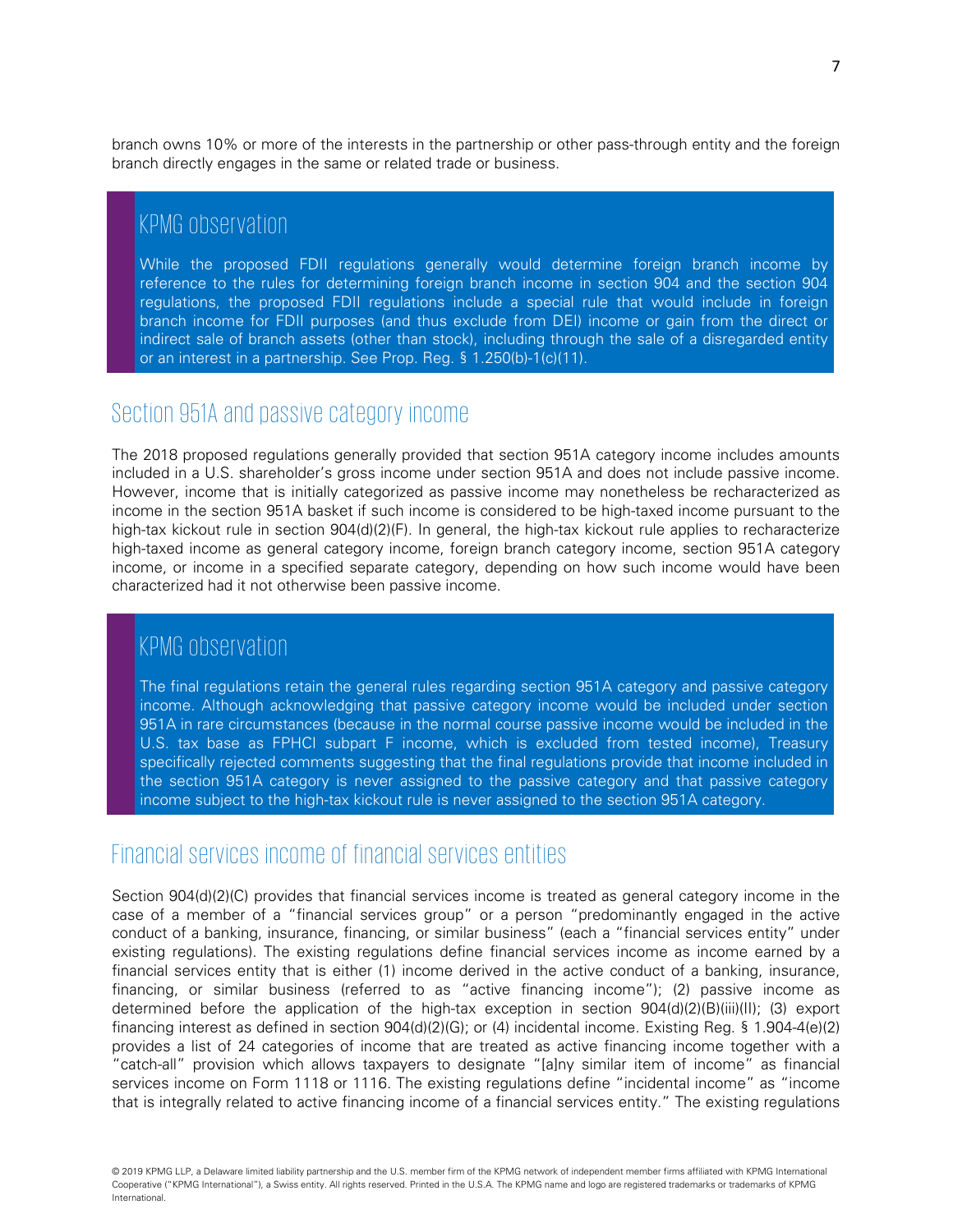determine whether an individual or entity "is predominantly engaged in the active financing business," and thus a financial service entity, by reference to its active financing income as defined in Reg. § 1.904- 4(e)(2). Specifically, an individual or entity is a financial services entity for any year if for that year at least 80% of its gross income is active financing income, or the entity is a member of an affiliated group and 80% of the group's income is active financing income.

The preamble to the 2019 proposed regulations notes that the Code makes several references to similar concepts with similar policy objectives, including the definition of "predominantly engaged in the active conduct of a banking, financing, or similar business" in section 954(h) for purposes of the subpart F rules. In the interest of promoting simplification and consistency, the 2019 proposed regulations modify the definitions of financial services income and financial services entity by cross-referencing section 954(h) (for banking and financing entities) and sections 1297 and 953 (for insurance companies).

Specifically, under the 2019 proposed regulations, a banking or financing company is a financial service entity if it is "predominantly engaged in the active conduct of a banking, financing, or similar business under section 954(h)(2)(B)," for this purpose substituting "controlled foreign corporation" with "individual or corporation." Under section 954(h)(2)(B), as cross-referenced by the 2019 proposed regulations, an individual or corporation would be a financial services entity if either (1) more than 70% of its gross income is derived directly from the active and regular conduct of a lending or finance business from transactions with customers which are not related persons (as defined in section 954(h)(4)) ("lending or finance test"), (2) it is engaged in the active conduct of a banking business and is an institution licensed to do business as a bank in the United States, or (3) it is engaged in the active conduct of a securities business and is registered as a securities broker or dealer. Additionally, the 2019 proposed regulations would treat the members of an "affiliated group" as financial services entities on a group-wide basis only if the group as a whole meets the 70% lending or finance test of section 954(h)(2)(B)(i). Once a financial services entity has been identified, its income that is "derived in the active conduct of a banking, financing, or similar business under section 954(h)(3)(A)(i)" is financial services income. Neither section 954(h) nor the 2019 proposed regulations define what income is treated as "derived in the active conduct of a banking, financing, or similar business" for this purpose.

# KPMG observation

As under the existing section 904 regulations, in order for the income of a corporation to be financial services income, the corporation must be a financial services entity, either on a standalone basis or as a member of a financial services group. Under the 2019 proposed regulations, by crossreference to section 954(h)(2)(B), a corporation would be a financial services entity on a standalone basis if it is a licensed bank or a registered broker-dealer, or if more than 70% of its gross income is derived directly from the active and regular conduct of a lending or finance business from transactions with customers which are not related persons. Section 954(h)(4) provides a restrictive list of activities that constitute a "lending or finance business" for this purpose, which list does not include many activities of a broker-dealer or other activities common to banks (e.g., investment and advisory services). However, a corporation that is not otherwise a financial services entity can nonetheless be treated as a financial services entity if the affiliated group of which it is a member meets the 70% lending or finance requirements of section 954(h)(2)(B)(i) on a group-wide basis. The disparate entity and groups tests for qualification of a corporation as a financial services entity under the 2019 proposed regulations appears to be a departure from the statutory text, which contains the same requirement ("predominantly engaged in the active conduct of a banking, insurance, financing, or similar business") for both tests. Further, because many activities common to banks are not included in the restrictive list of activities that constitute a "lending or finance" business, including broker-dealer activities, a group that derives substantial income from activities

<sup>© 2019</sup> KPMG LLP, a Delaware limited liability partnership and the U.S. member firm of the KPMG network of independent member firms affiliated with KPMG International Cooperative ("KPMG International"), a Swiss entity. All rights reserved. Printed in the U.S.A. The KPMG name and logo are registered trademarks or trademarks of KPMG International.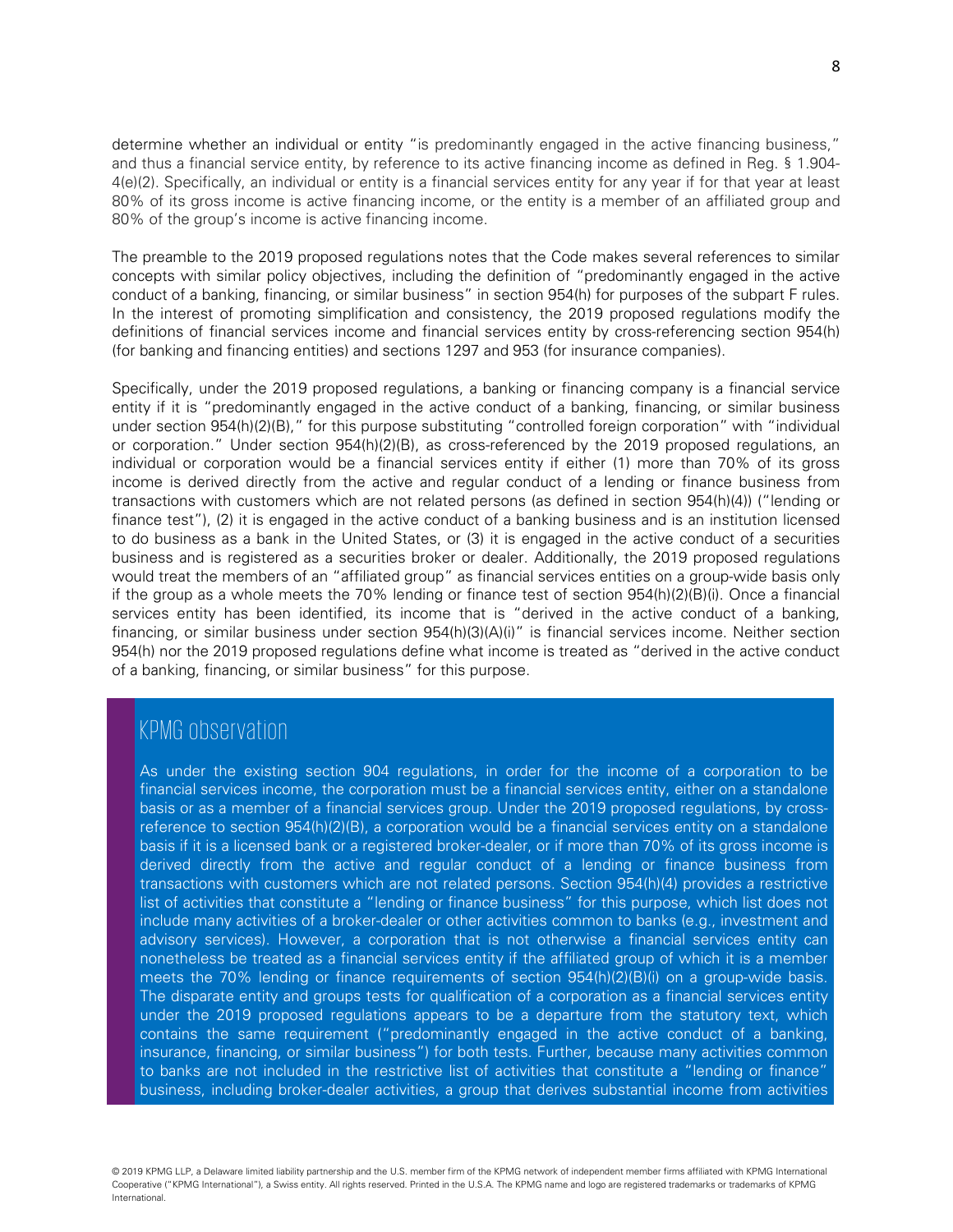other than a lending or finance business does not appear to be able to qualify as a financial services group under the 2019 proposed regulations.

# KPMG observation

As described above, the existing regulations list specific categories of income that are considered to be active financing income for purposes of determining whether income is financial services income, and also provide that such income includes incidental income "integrally related" to such income if the entity otherwise qualifies as a financial services entity. The 2019 proposed regulations would replace these rules with a cross-reference to the description in section 954(h)(3)(A)(i) of income "derived in the active conduct of a banking, financing, or similar business. The legislative history to section 954(h) also includes a list of activities that are intended to constitute "active conduct of a banking, financing, or similar business." The list in the legislative history to section 954(h)(4) appears to be based in large part on the list in existing Reg. § 1.904-4(e)(2), which predates section 954(h) (and which in turn is reflected in legislative history dating back to 1986), but is not identical to that list and also does not explicitly include "incidental income." In any case, this legislative history has not otherwise been incorporated into the Code or regulations (including the 2019 proposed regulations). Thus, in the attempt to create consistency across provisions, the 2019 proposed regulations seem to in fact introduce more uncertainty than clarity into the identification of financial services income.

# KPMG observation

The consequences to taxpayers from the changes to the definition of financial services income in the 2019 proposed regulations may be broader than just foreign tax credit basketing because the financial services income definition is cross-referenced in other provisions (e.g., sections 250 and 864(f)).

### <span id="page-9-0"></span>Distributive share of partnership income

Prior final section 904 regulations provided, in general, that a partner's share of partnership income is treated as passive category income only to the extent that the income earned by the partnership is passive income ("partnership look-through rule"). However, under the prior regulations, if any limited partner or corporate general partner owned less than 10% of the value in the partnership, the partnership look-through rule did not apply and the partner's distributive share of partnership income was entirely characterized as passive category income.

The final regulations remove the 10% ownership threshold for corporate general partners and provide that the partnership look-through rule applies to all general partners (whether individual or corporate) regardless of ownership.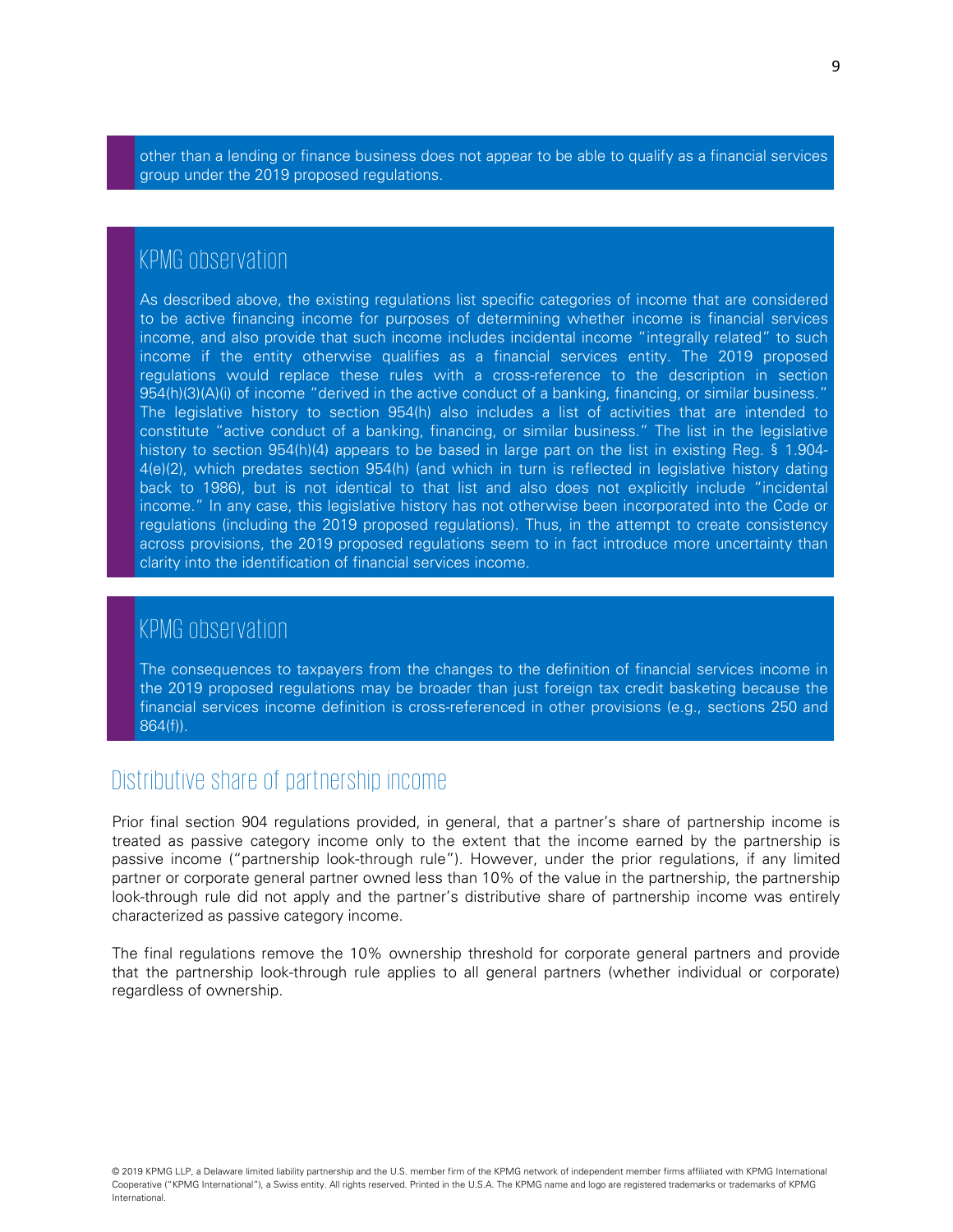The preamble to the 2018 proposed regulations noted that income from a less than 10% owned partnership would be one of the rare instances in which tested income at the CFC level, and thus a GILTI inclusion at the U.S. shareholder level, could be within the passive limitation category. As a result of this change, an inclusion of passive income under section 951A may now be an even rarer occurrence.

# <span id="page-10-0"></span>Look-through rules

The final regulations retain the approach taken in the 2018 proposed regulations that the look-through rules under section 904(d)(3) cannot apply to treat payments from CFCs as section 951A category income, because a CFC does not have section 951A category income. Therefore, a payment from a CFC to its U.S. shareholder will be passive category income if the look-through rules apply and otherwise will be foreign branch or general category income, based on the rules of Reg. § 1.904-4.

The final regulations clarify the application of the look-through rules in the context of disallowed business interest expense under section 163(j). As discussed below, consistent with the 2018 proposed regulations, the final regulations provide that a deduction for business interest expense that is disallowed under section 163(j) for a given tax year, but permitted in a future tax year, is apportioned as though incurred in the year in which the expense is deductible. However, the disallowance of the deduction to the payor CFC does not defer inclusion in the recipient's gross income and that income must be assigned to a separate category. Therefore, the final regulations clarify that business interest expense that is disallowed under section 163(j) for a tax year is nevertheless taken into account in such tax year in the allocation and apportionment of the expense to the payor CFC's gross income solely for purposes of determining the appropriate category of the recipient's interest income under the look-through rules.

# <span id="page-10-1"></span>Expense allocation and apportionment

Both the final regulations and the 2019 proposed regulations include important provisions relating to expense allocation and apportionment, especially with respect to expenses for R&E, stewardship, settlement payments, and foreign taxes. As a U.S. taxpayer must calculate its foreign tax credit separately with respect to the four categories of income, these rules are a critically important aspect of the foreign tax credit calculation. Further, after the repeal of section 902 by TCJA, a U.S. taxpayer now is deemed to pay taxes with respect to income earned by a CFC only to the extent it has an inclusion with respect to the specific grouping of income (made at the CFC level) to which the CFC has properly allocated the foreign taxes.

# KPMG observation

While prior to TCJA the impact of section 861 and the accompanying regulations was primarily felt by taxpayers in calculating the foreign tax credit limitation, these rules apply to a number of operative sections. This importance of the regulations beyond the foreign tax credit limitation has been substantially magnified post-TCJA because the rules became operative with respect to a taxpayer's FDII calculation and taxpayers are generally required to use consistent methodologies

<sup>© 2019</sup> KPMG LLP, a Delaware limited liability partnership and the U.S. member firm of the KPMG network of independent member firms affiliated with KPMG International Cooperative ("KPMG International"), a Swiss entity. All rights reserved. Printed in the U.S.A. The KPMG name and logo are registered trademarks or trademarks of KPMG International.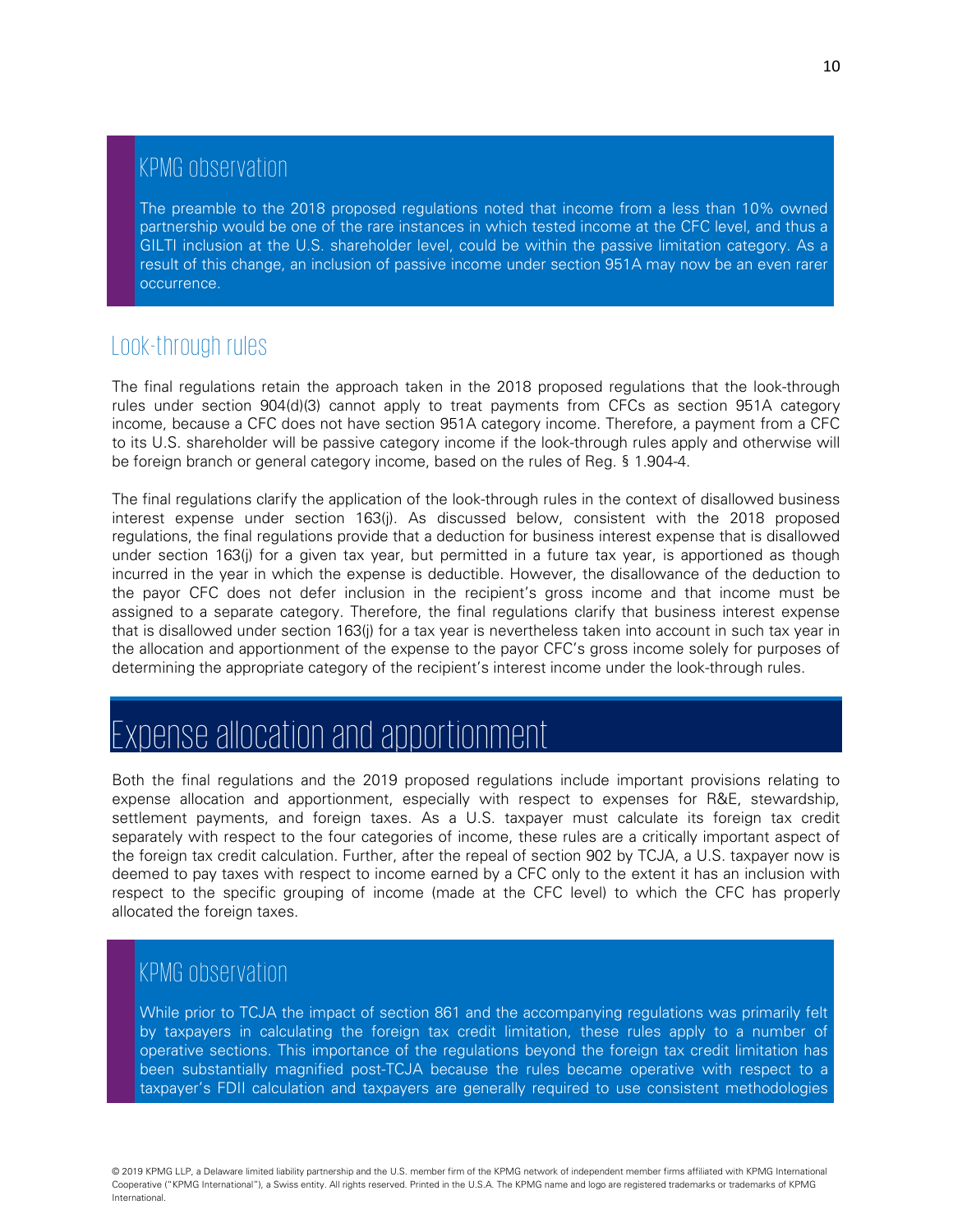for the allocation and apportionment of expenses with respect to different operative sections. Thus, where regulatory flexibility exists with respect to allocating and apportioning a particular expense, the positive impact selecting a permissible method may have on the taxpayer's foreign tax credit limitation has to be weighed against any adverse consequences on the taxpayer's FDII calculation and vice versa.

The final regulations and 2019 proposed regulations largely retain the framework for expense allocation and apportionment as set forth in the 2018 proposed regulations. The 2019 proposed regulations would, however, provide additional guidance with respect to the allocation and apportionment of particular expenses—notably, stewardship, R&E, and settlement payments.

### <span id="page-11-0"></span>Allocation and apportionment of expenses to GILTI

As expected and consistent with the 2018 proposed regulations, the final regulations do not wholly prevent a taxpayer's deductions from being allocated and apportioned to a taxpayer's income in the section 951A limitation category. A number of taxpayers requested relief from this aspect of the 2018 proposed regulations citing as support for such relief the language in the Conference Report suggesting that a taxpayer should not be subject to residual U.S. tax on its GILTI inclusion amounts if such income is taxed in a foreign jurisdiction at a rate of at least 13.125%. Treasury ultimately rejected these requests for relief based on the lack of statutory authority. Nevertheless, Treasury would provide relief in the 2019 proposed regulations with respect to the allocation of R&E expenses to the section 951A limitation category (discussed below). Conversely, the rules related to the allocation and apportionment of stewardship in the 2019 proposed regulations would potentially be less favorable than positions taken by taxpayers under the existing regulations (discussed below).

# KPMG observation

The final GILTI regulations package included a proposed regulation that would allow a taxpayer to elect not to include in GILTI its high-taxed tested income, which may provide substantial relief to taxpayers who are subject to U.S. residual tax by reason of the allocation and apportionment of U.S. taxes to the GILTI basket. The proposed regulation is proposed to be effective only after the regulations are finalized. Even after the proposed regulations are finalized, a taxpayer that makes an election to exclude high-tax income from tested income may still benefit from considering other available options for alleviating residual U.S. tax with respect to its GILTI (e.g., engaging in affirmative subpart F planning). Whether it will be more advantageous for a taxpayer to exclude an item of income from tested income under the GILTI high-tax exception or, alternatively, to affirmatively plan into subpart F income will depend on the particular facts and attributes of the taxpayer, including whether the taxpayer has excess limitation with respect to its general category income and whether the conversion of subpart F income is feasible.

#### <span id="page-11-1"></span>**Changes to the definition of exempt income and exempt asset**

The 2018 proposed regulations provided that exempt income and assets includes a portion of a domestic corporation's gross FDII and assets that produce gross income included in FDII, respectively. Under the 2018 proposed regulations, the portion of the asset that produces FDII that was treated as exempt was equal to the product of the value of the assets that produce gross income included in FDII and a fraction equal to the FDII deduction over FDII income.

<sup>© 2019</sup> KPMG LLP, a Delaware limited liability partnership and the U.S. member firm of the KPMG network of independent member firms affiliated with KPMG International Cooperative ("KPMG International"), a Swiss entity. All rights reserved. Printed in the U.S.A. The KPMG name and logo are registered trademarks or trademarks of KPMG International.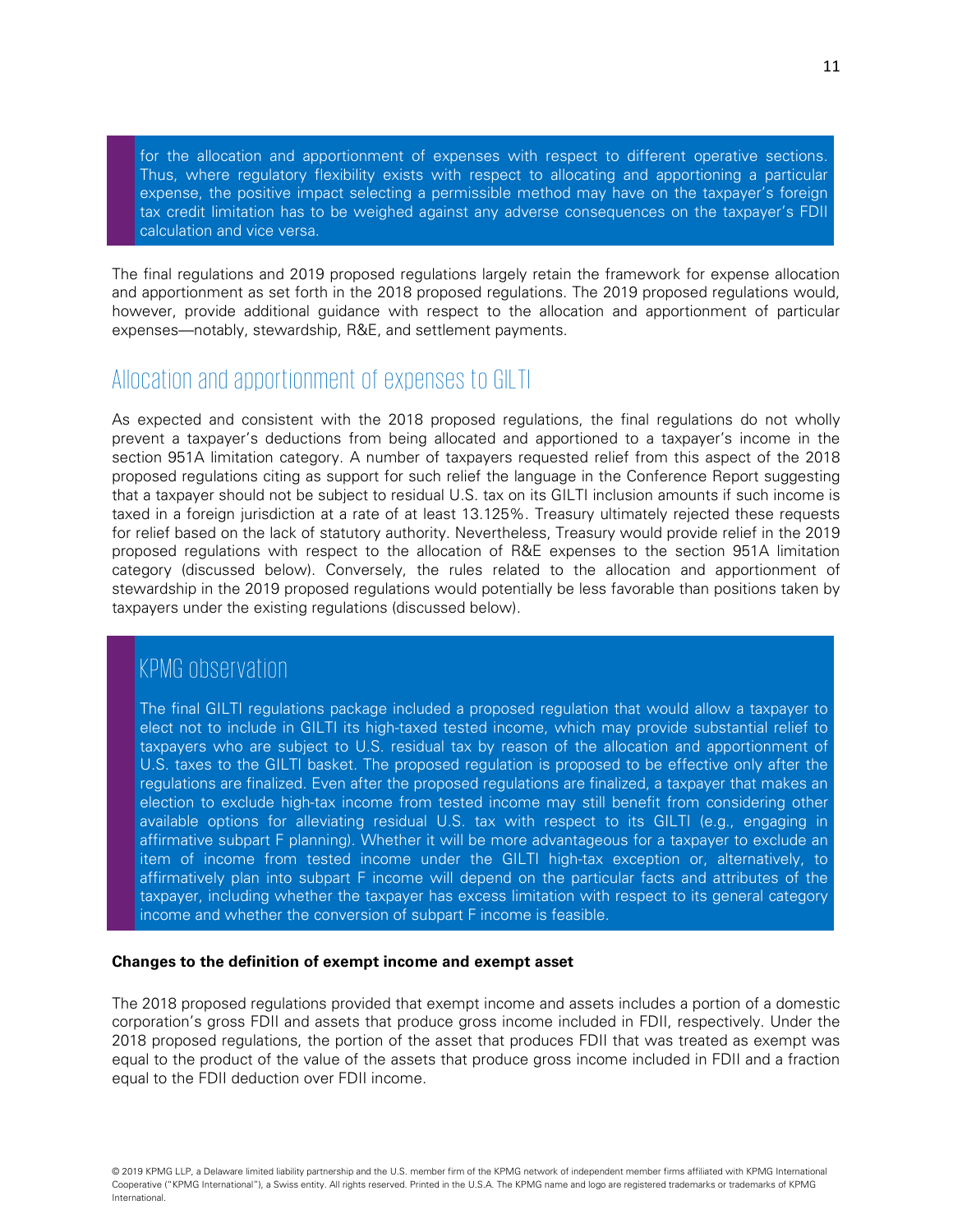In a report of initial impressions on the 2018 proposed regulations, KPMG observed that the 2018 proposed regulations did not provide a methodology for identifying the assets (or the portion of the assets) that produce FDII. Read *[TaxNewsFlash](https://home.kpmg/us/en/home/insights/2018/11/tnf-kpmg-report-initial-impressions-foreign-tax-credit-proposed-regulations.html)* (November 2018). Further, it was noted that it would be reasonable to expect the allocation rule to focus more narrowly on assets that produce "foreign derived deduction eligible income ("FDDEI")" as that is the income that is intended to be benefited by the section 250 deduction. Consistent with this observation, Treasury amended this rule in the final regulations to focus on assets that produce gross FDDEI.

# KPMG observation

Treating FDII assets as exempt assets generally has the effect of apportioning more of a taxpayer's interest expense to its section 951A category income and foreign branch category income (just as treating "GILTI inclusion stock" as an exempt asset causes more expenses to be apportioned to general, passive, and foreign branch category income). The final regulations' change in the methodology for determining exempt FDII assets will ameliorate (though not eliminate) this effect by diluting the fraction by which assets are determined to be exempt.

Additionally, the 2019 proposed regulations include clarification that the general exempt income and asset rules would apply to insurance companies in respect of certain income, such as certain deductible dividends received and tax-exempt interest, despite the fact that the insurance company may be subject to the "proration rules" on account of the receipt of such income.

### <span id="page-12-0"></span>R&E expense

#### <span id="page-12-1"></span>**In general**

The 2019 proposed regulations would substantially change the rules under Reg. § 1.861-17 for the allocation and apportionment of R&E expense. Under the 2019 proposed regulations, R&E expenses (including both deductions under section 174 and amortization of amounts capitalized under section 59(e)) would be definitely related to all "gross intangible income" reasonably connected with the relevant SIC code category. "Gross intangible income" generally would include all of the taxpayer's income attributable to intangible property (e.g., direct sales, royalties), but does not include dividends, subpart F, or GILTI inclusions. "Intangible property" for this purpose is defined by reference to section 367(d)(4).

### KPMG observation

The 2019 proposed regulations would specifically apply to both deductions under section 174 and amortization of amounts capitalized under section 59(e). Existing Reg. § 1.861-17, in contrast, lists only section 174 expenses as expenses subject to allocation and apportionment under the regulation. While not discussed in the preamble, it can be surmised that the broadening of the scope of the regulation to apply also to deductions that were capitalized under the section 59(e) election is predicated on section 59(e) applying only to expenditures that should generally bear the same factual relationship to the classes of income to which section 174 expenditures are related and allocable pursuant to Reg. § 1.861-17.

<sup>© 2019</sup> KPMG LLP, a Delaware limited liability partnership and the U.S. member firm of the KPMG network of independent member firms affiliated with KPMG International Cooperative ("KPMG International"), a Swiss entity. All rights reserved. Printed in the U.S.A. The KPMG name and logo are registered trademarks or trademarks of KPMG International.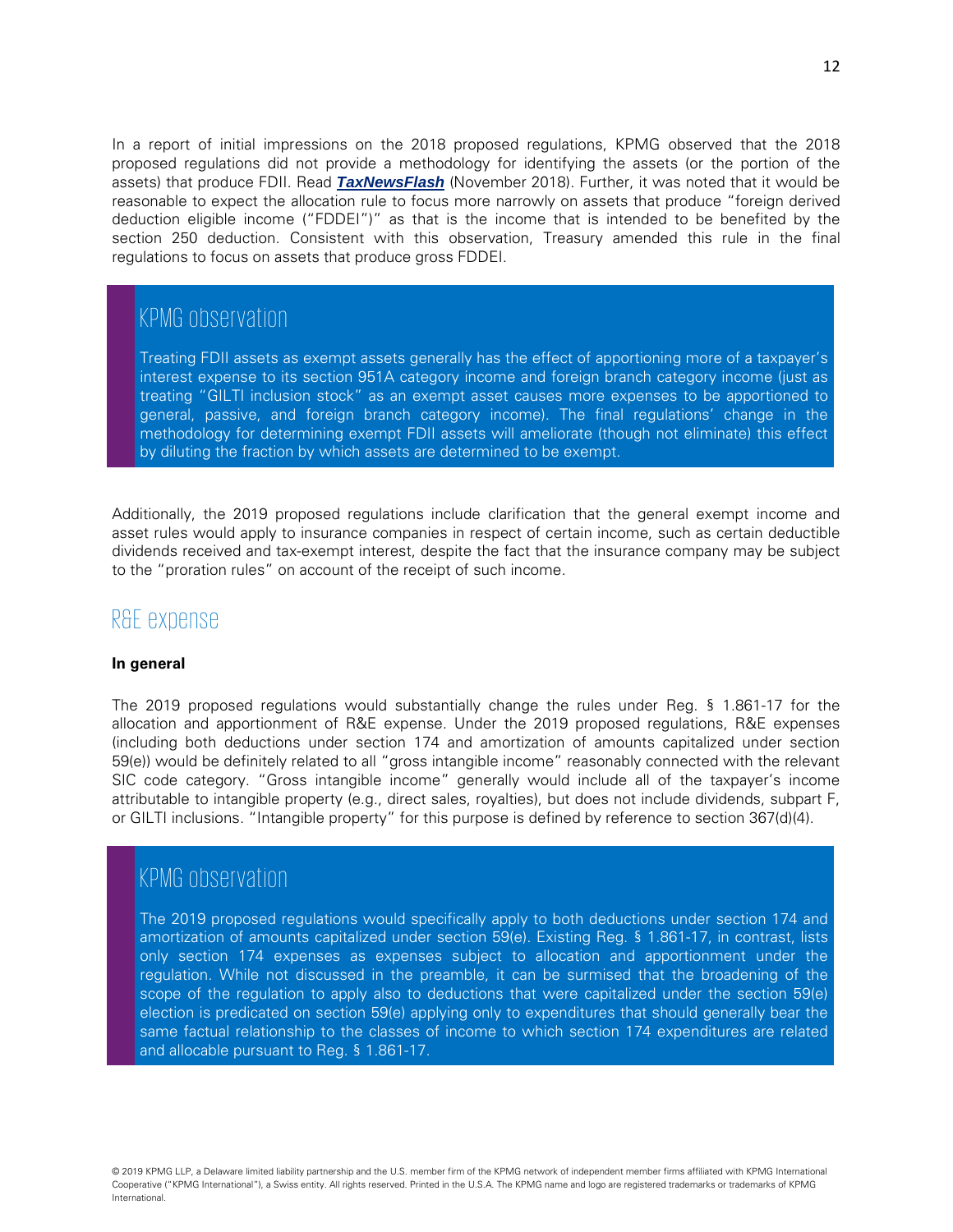Because existing Reg. § 1.861-17 was drafted pre-TCJA, it did not specifically address whether R&E expenses were allocable to section 951A category income. The 2019 proposed regulations would offer welcome relief, providing that no R&E expense is allocated to section 951A category income. In addition, because R&E expense is also not allocated to dividends, subpart F, or amounts included under section 1293, the class of gross income to which R&E expenses will be allocated will generally include only that income which earned directly by the U.S. person from exploitation of the intangible property, including direct sales and services and royalties from licensing the property to controlled and uncontrolled parties.

Under existing Reg. § 1.861-17, after first applying the exclusive apportionment rules, taxpayers are permitted to apportion remaining R&E expense under either the sales method or the gross income method. However, the preamble to the 2019 proposed regulations explains that the sales method provides a better method of matching the R&E expense to the anticipated income from R&E activities. As a result, the 2019 proposed regulations would eliminate the gross income method for apportioning R&E expenditures, and thus would require taxpayers to apportion based on gross receipts from sales and services.

#### <span id="page-13-0"></span>**Exclusive apportionment**

Under existing Reg. § 1.861-17, under the sales method, 50% of R&E expense is exclusively apportioned to the "geographic source" when more than half of the R&E took place. The 2019 proposed regulations would retain the 50% exclusive apportionment rule, but would modify the rule's language to clarify that, for purposes of determining whether half of the R&E took place in a geographic region, taxpayers must analyze the R&E that took place in the United States compared to the R&E that took place outside the United States.

# KPMG observation

Existing Reg. § 1.861-17 is unclear as to whether the exclusive apportionment rule applies to apportion expense to foreign source income only in the instance of a taxpayer that conducts more than half of its R&E in a single foreign country or whether the rule also applies if a taxpayer conducts more than half of its R&E collectively across all non-U.S. jurisdictions. Under the 2019 proposed regulations, however, it is clear that the exclusive apportionment rule would apply where more than half of the taxpayer's R&E is performed outside the United States in the aggregate. Therefore, under the 2019 proposed regulations, the exclusive apportionment rule would apply to each taxpayer, either to apportion R&E to U.S. source income (if 50% or more of R&E expense relates to activities performed within the United States) or foreign source income (if more than 50% of such activities are performed outside the United States).

#### <span id="page-13-1"></span>**Sales of controlled and uncontrolled corporations**

Under section 1.861-17, taxpayers are required to take into account certain gross receipts of controlled and uncontrolled corporations if the taxpayer can reasonably be expected to license, sell, or transfer intellectual property ("IP") that would arise from the taxpayer's R&E expense to such persons. The existing regulation provides that past experience with R&E "shall be considered in determining

© 2019 KPMG LLP, a Delaware limited liability partnership and the U.S. member firm of the KPMG network of independent member firms affiliated with KPMG International Cooperative ("KPMG International"), a Swiss entity. All rights reserved. Printed in the U.S.A. The KPMG name and logo are registered trademarks or trademarks of KPMG International.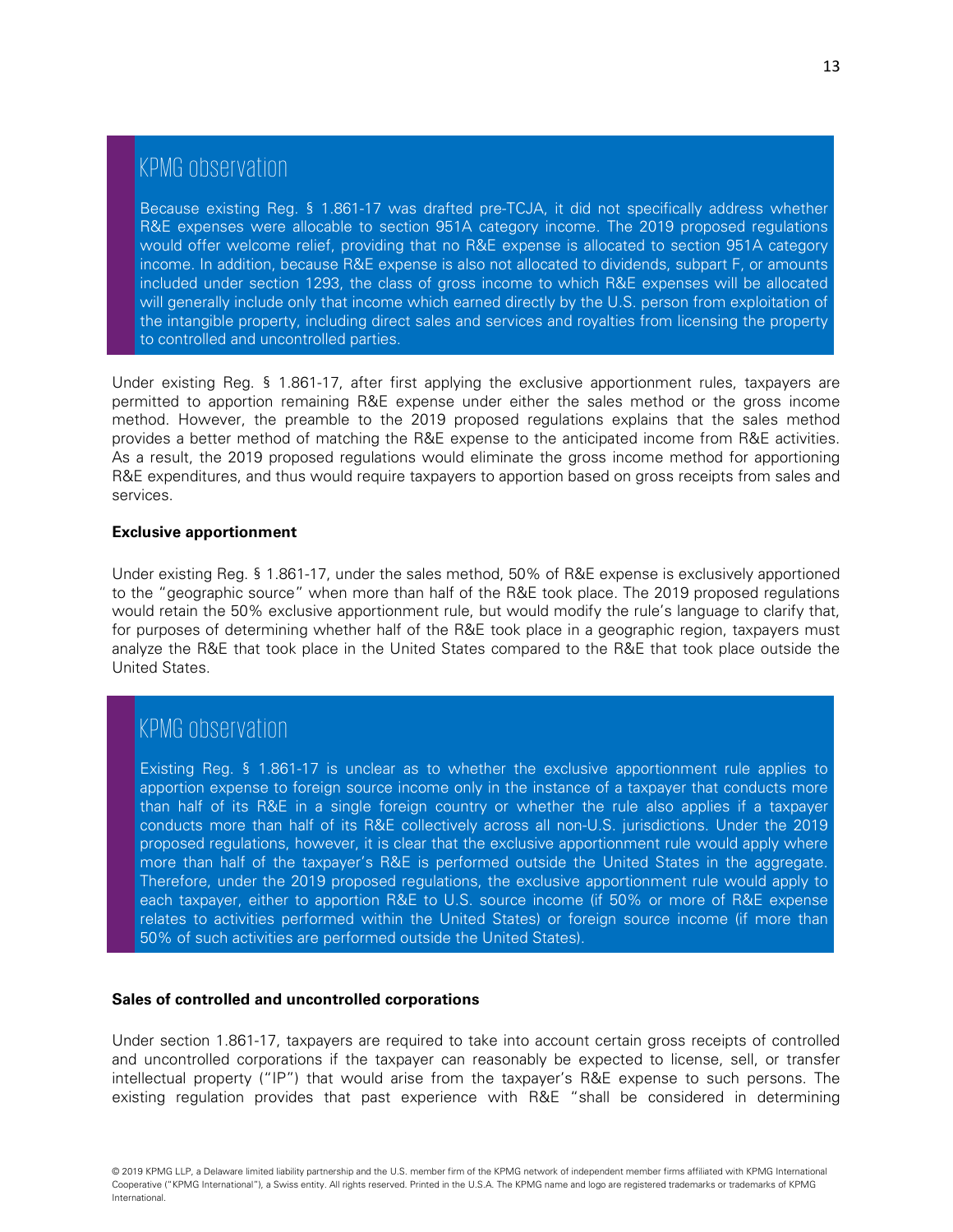reasonable expectations" for this purpose. Proposed section 1.861-17 retains the rule with respect to controlled and uncontrolled corporations, but converts the consideration of past experience into a presumption, providing that a taxpayer that has previously licensed, sold, or transferred IP related to a SIC code category to a controlled or uncontrolled corporation is presumed to expect to license, sell, or transfer to that corporation all future IP related to that category.

# KPMG observation

An example in the 2019 proposed regulations suggests that this presumption is a per se rule that cannot be rebutted even if it is clear the taxpayer will not in fact license, sell, or transfer the IP to the controlled or uncontrolled party.

The 2019 proposed regulations would also "clarify" the treatment of cost sharing arrangements ("CSAs") in two respects—(1) R&E expense allocated under Prop. Reg. § 1.861-17 does not include amounts that are not deductible under the second sentence of Reg. § 1.482-7(j)(3)(i); and (2) the exclusion of the controlled party's gross receipts applies only for purposes of apportioning the R&E expense related to the CSA.

# KPMG observation

Based on the plain language of current Reg. § 1.861-17, it appeared that if the taxpayer entered into a CSA with a controlled corporation, none of that corporation's sales were taken into account for allocating any R&E expense (i.e., whether such sales were related to the CSA or not), even if the taxpayer also separately licensed IP unrelated to the CSA to that corporation. The 2019 proposed regulations would address this ambiguity and provide that the controlled corporation's gross receipts are only excluded for purposes of allocating the taxpayer's R&E expense associated with the CSA.

#### <span id="page-14-0"></span>**Non-application of tax-exempt asset rule to R&E expense**

One question taxpayers faced when applying existing Reg. § 1.861-17 was whether the tax exempt asset rule of section 864(e)(3) applied. The application of this rule when applying the gross income method appeared straightforward, but it was unclear how to apply the rule to the sales method. Instead of providing rules for how to apply section 864(e)(3) to the new proposed R&E expense allocation rules, the 2019 proposed regulations provide that section 864(e)(3) would not apply for R&E expense allocation purposes. There is no discussion in the preamble as to why this approach was adopted.

#### <span id="page-14-1"></span>**SIC code category—wholesale and retail trade**

R&E expense is allocated based on income in the relevant SIC code category. The 2019 proposed regulations provide special rules for determining the relevant SIC code category, specifically related to wholesale and retail trade. In particular, if taxpayers engage in "material" non-sales activities (e.g., manufacturing or extraction) and wholesale or retail activities, the 2019 proposed regulations would require the taxpayer to use the non-wholesale or non-retail SIC code category for all activities related to the category of products. Thus, under the rule, the non-sales activities SIC code category would take precedence over the wholesale and retail activity product code.

<sup>© 2019</sup> KPMG LLP, a Delaware limited liability partnership and the U.S. member firm of the KPMG network of independent member firms affiliated with KPMG International Cooperative ("KPMG International"), a Swiss entity. All rights reserved. Printed in the U.S.A. The KPMG name and logo are registered trademarks or trademarks of KPMG International.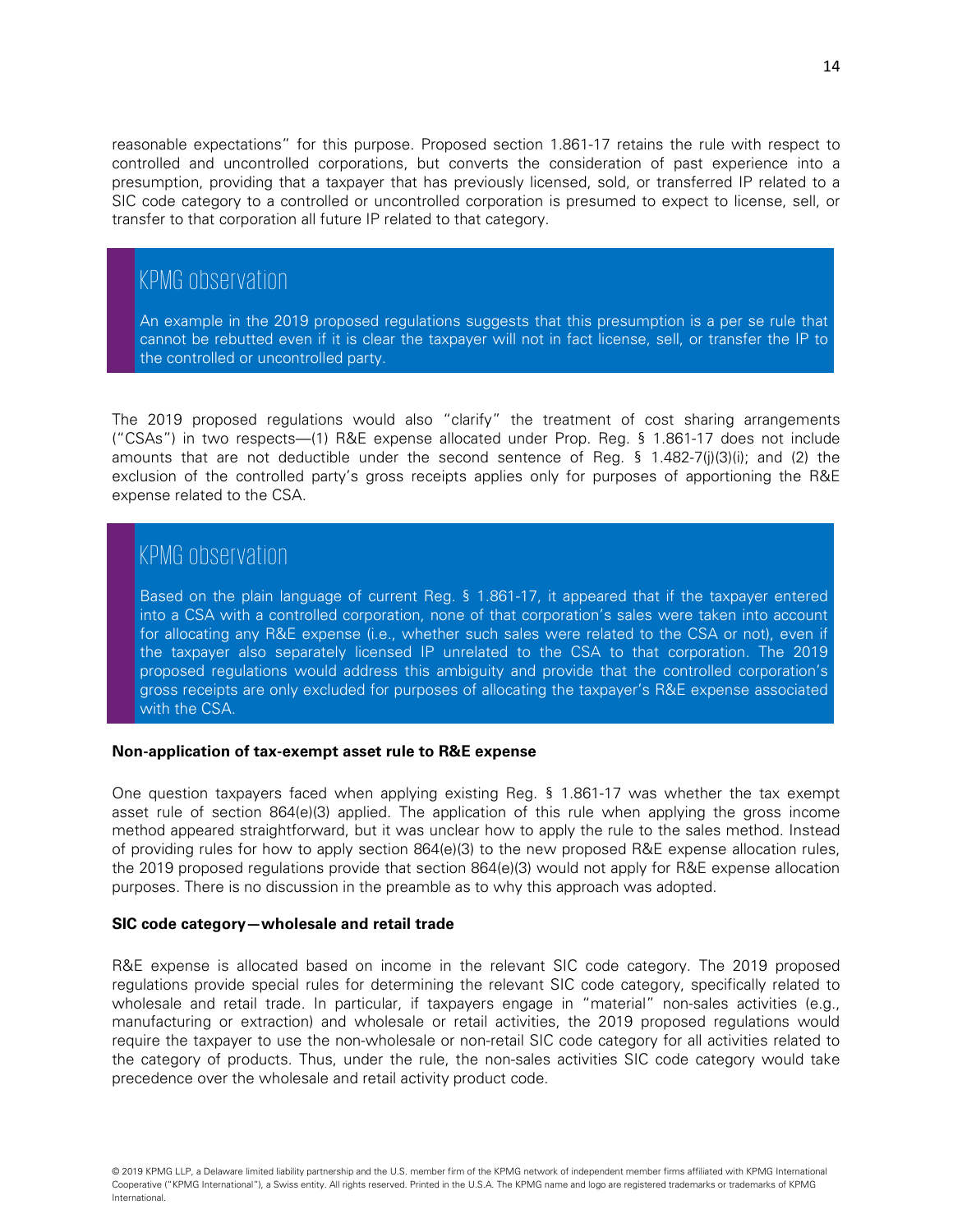Generally, under this rule, taxpayers cannot use a wholesale or retail SIC code category unless they perform solely sales-related activities. The effect of this rule is to align the taxpayer's R&E expense with its core business and minimize the SIC code categories, arguably simplifying the allocation of R&E expense.

#### <span id="page-15-0"></span>**Other changes**

Although the 2019 proposed regulations do not specifically take into account comments received in connection with the proposed regulations under section 250, they clarify that exclusive apportionment only applies for section 904 purposes. Comments received with respect to Reg. § 1.861-17 in connection with the proposed section 250 regulations will be addressed in future guidance.

The 2019 proposed regulations would also make several modifications to existing Reg. § 1.861-17 in an effort to simplify the rules. In particular, the 2019 proposed regulations would remove both the legally mandated R&E rule (under which taxpayers could directly apportion legally required R&E to the jurisdiction requiring such expenses) and increased exclusive apportionment of R&E rule (under which taxpayers were permitted to request increased exclusive apportionment if their facts justified it). The preamble explains that these rules were removed due to taxpayers generally failing to rely on them coupled with changes in the international business environment since the rules were originally drafted in 1977.

#### <span id="page-15-1"></span>**Final regulations**

The 2018 proposed FTC regulations provided a one-time exception to the five-year binding election period, permitting taxpayers to change between the sales method and the gross income method in the first tax year beginning after December 31, 2017. The final regulations finalized this rule without change. In addition, in light of Prop. Reg. § 1.861-17, the final regulations permit taxpayers to change to the sales method without consent up to their last tax year that begins before January 1, 2020.

### <span id="page-15-2"></span>Stewardship expense

The 2019 proposed regulations provide rules for the allocation and apportionment of stewardship expenses to account for changes made by the TCJA. Under the existing regulations, stewardship expense is allocated to "dividends received, or to be received from" the corporation's subsidiaries. The 2019 proposed regulations would provide that stewardship expense is allocated to a class of gross income that includes not only dividends, but also inclusions from the related subsidiary including current income inclusions of a shareholder under section 951, section 951A, the related section 78 gross-up for foreign tax credits in respect of such inclusions, as well as similar current inclusions of a shareholder resulting from an interest in any PFIC it holds. Additionally, the 2019 proposed regulations would provide an explicit rule for the apportionment of stewardship expenses between the statutory and residual groupings based on the relative values of the stock in each grouping held by the taxpayer, as determined under the stock characterization rules provided in the interest allocation and apportionment rules (Reg. § 1.861-13).

<sup>© 2019</sup> KPMG LLP, a Delaware limited liability partnership and the U.S. member firm of the KPMG network of independent member firms affiliated with KPMG International Cooperative ("KPMG International"), a Swiss entity. All rights reserved. Printed in the U.S.A. The KPMG name and logo are registered trademarks or trademarks of KPMG International.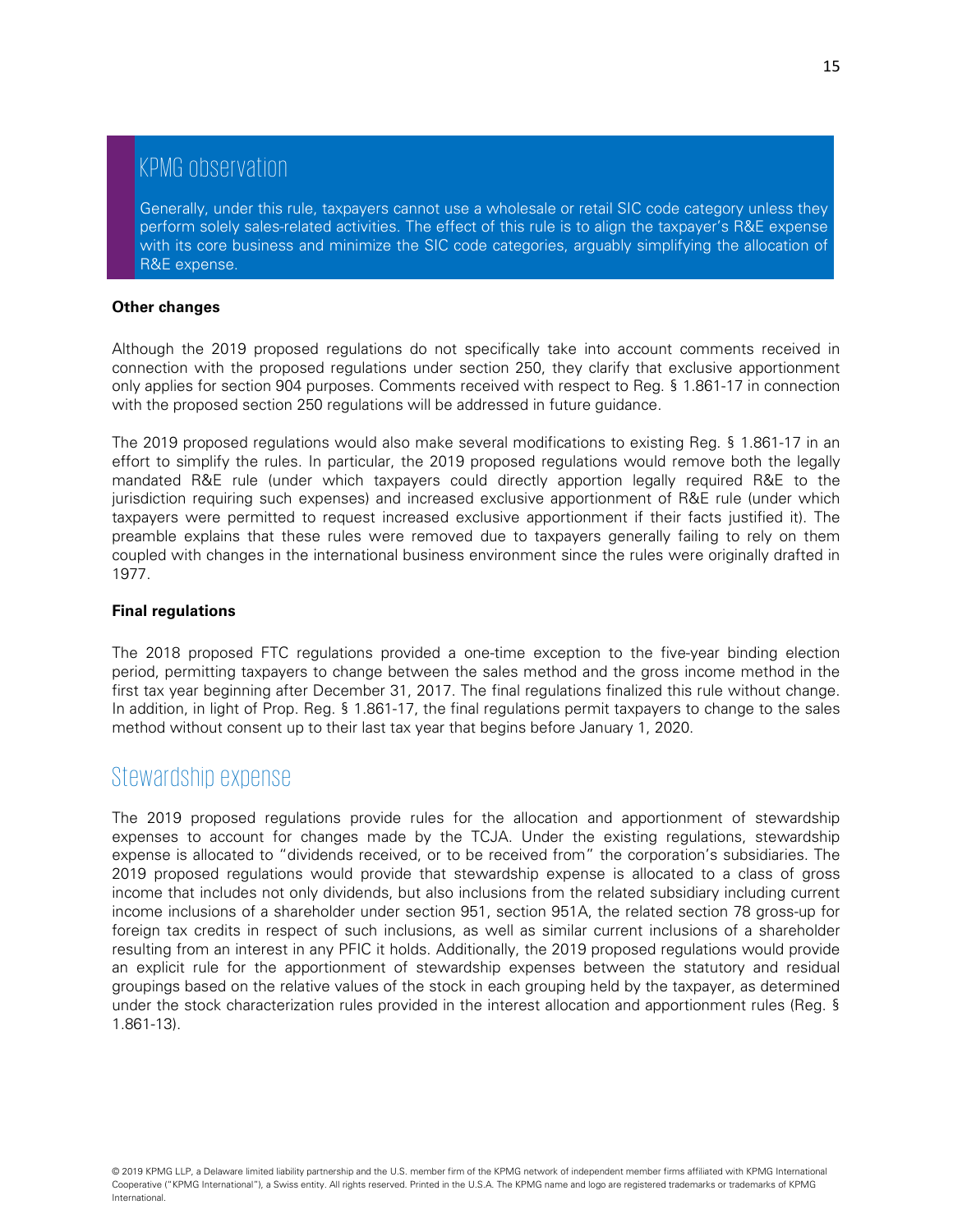While the R&E expense allocation rules in the 2019 proposed regulations would generally increase a taxpayer's FTC limitation in its section 951A limitation category, the rules in the 2019 proposed regulations related to stewardship likely will decrease a taxpayer's FTC limitation in the section 951A limitation category. While the 2019 proposed regulations may prove unfavorable to some taxpayers, such regulations would, through their reference to the stock characterization rules, allow for the application of the tax exempt asset rule for purposes of allocating and apportioning stewardship deductions, which is generally favorable for the taxpayer's FTC limitation in its section 951A limitation category.

### KPMG observation

In requiring that taxpayers apportion stewardship expense based on stock, the 2019 proposed regulations would eliminate the other reasonable methods for apportioning stewardship expense provided in existing Reg. § 1.861-8, which include apportionment based on time spent, gross receipts, gross income, or unit sales volume. Moreover, in requesting comments on whether exceptions to the general rule in the 2019 proposed regulations should be permitted "to treat stewardship expenses as definitely related to a more limited class of gross income," the preamble implies that the 2019 proposed regulation generally does not permit the allocation of stewardship with respect to less than all subsidiaries of the shareholder. However, this implication is arguably inconsistent with the regulation itself, which would provide that stewardship expense is allocated to "dividends received, or to be received, from the related corporation." Moreover, stewardship expense can be incurred with respect to U.S. affiliates, and Reg. § 1.861-14T provides that the stock of a U.S. affiliates is disregarded in apportioning expense under an asset method. Therefore, if the 2019 proposed regulations were interpreted as not permitting a taxpayer to specifically allocate stewardship expense between its subsidiaries—including between its U.S. and foreign affiliates—the result would be that all stewardship expense would be allocated and apportioned under the regulation solely based on stock of foreign affiliates owned by the taxpayer, thus potentially over-allocating the expense to section 951A category income. This does not appear to be an appropriate result, and it is hoped and expected that the rule will be clarified to properly address stewardship expenses incurred with respect to U.S. affiliates when finalized.

Treasury extended the principles applicable to the allocation and apportionment of stewardship expense as applied to a taxpayer's corporate investments to expenses incurred with respect to an interest in a partnership. Specifically, the 2019 proposed regulations would provide that any "stewardship expenses" incurred with respect to a partnership are definitely related and allocable to the partner's distributive share of partnership income and are to be apportioned among the relevant statutory and residual groupings in a manner consistent with the principles of apportionment of stewardship expenses in respect of related corporations.

Notably, Treasury requested comments on several issues related to the allocation and apportionment of stewardship expense, including whether (1) there may be instances in which stewardship expense should be directly allocable to a more limited class of gross income, (2) the definition of stewardship expenses should be modified, and (3) additional changes to the allocation and apportionment of stewardship expense are necessary to reflect changes resulting from the new law and modern business practices.

<sup>© 2019</sup> KPMG LLP, a Delaware limited liability partnership and the U.S. member firm of the KPMG network of independent member firms affiliated with KPMG International Cooperative ("KPMG International"), a Swiss entity. All rights reserved. Printed in the U.S.A. The KPMG name and logo are registered trademarks or trademarks of KPMG International.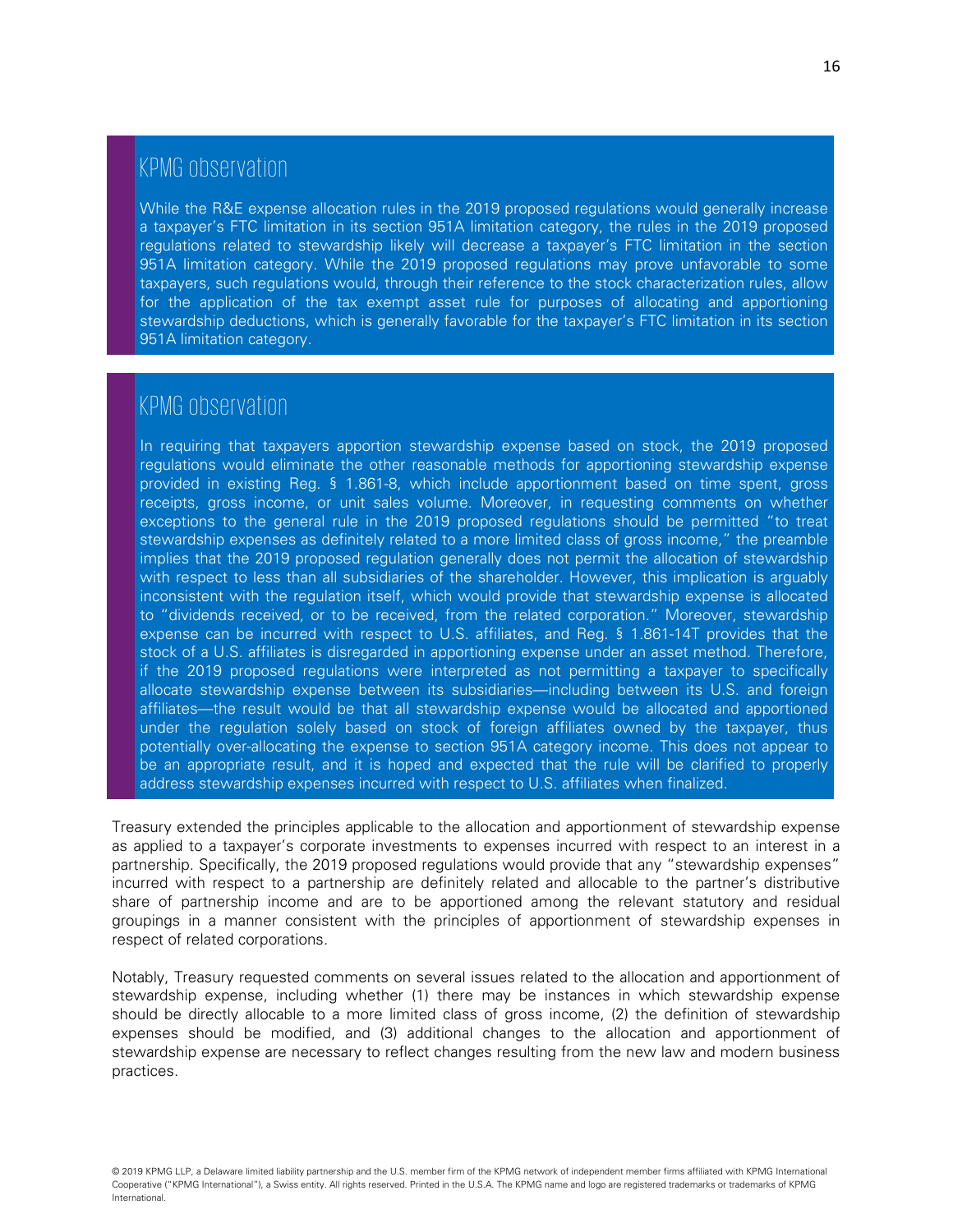# <span id="page-17-0"></span>Damages and settlement payments

The 2019 proposed regulations would also provide guidance with respect to damages and settlement payments. The expense allocation rules for legal and accounting fees in the existing regulations do not provide guidance on damages and settlement payments. Because these expenses can often be significant, Treasury issued regulations to provide guidance on the allocation and apportionment of these expenses. The 2019 proposed regulations set forth three specific rules regarding the allocation and apportionment of damages and settlement payments depending on the nature of the expense. In particular, the 2019 proposed regulations would provide the following:

- Damages and settlement payments for a liability suit arising from a particular product or service are allocated to the class or classes of gross income produced by the product or service that gave rise to the income.
- Damages and settlement payments for a liability suit arising from the production of a particular product or service (e.g., an industrial accident) are allocated to the class of gross income produced by the assets involved in the event, and as necessary, apportioned based on the relative value of the assets in such groupings
- Investor claims for corporate negligence, fraud, or other malfeasance are allocated and apportioned based on the value of all of the corporation's assets.

### <span id="page-17-1"></span>Interest expense

#### <span id="page-17-2"></span>**Final regulations**

International.

Consistent with its overall posture in the final regulations, Treasury implemented the interest expense allocation and apportionment rules in the 2018 proposed regulations with minimal changes.

Taxpayers had requested relief in the interest expense allocation and apportionment rules to account for changes in the TCJA. For example, one comment requested that, in transitioning from the fair market value method to the tax book value method, as required by the new law, taxpayers be allowed to average the fair market value determined at the end of the 2017 tax year with the tax book value determined at the end of the 2018 tax year. Another comment requested that in the three-year period beginning on January 1, 2018, that a taxpayers be entitled to annually or retroactively choose apply the alternative tax book value method. Treasury rejected these comments as being inconsistent with the TCJA and, in the latter case, potentially subject to taxpayer abuse.

In addition, taxpayers requested modifications to the proposed changes in the 2018 proposed regulations to the rules in Reg. § 1.861-13 for characterizing CFC stock for purposes of applying an asset method of allocation and apportionment. The 2018 proposed regulations set forth rules that would have significantly revised the existing CFC stock characterization rules mainly to ensure that a portion of the stock of a CFC will be characterized as a section 951A category asset if the taxpayer has a GILTI inclusion from such CFC. In addition, the 2018 proposed regulations also characterized a portion of the stock of a CFC (or noncontrolled 10% owned foreign corporation) as stock that could give rise to a section 245A dividend for purposes of applying section 904(b)(4), which excludes expenses allocated and apportioned to such portion from the FTC limitation for each limitation category.

The 2018 proposed regulations provided that if a CFC owns stock in a noncontrolled 10% owned foreign corporation, such foreign corporation's assets or income are assigned to a gross subpart F category to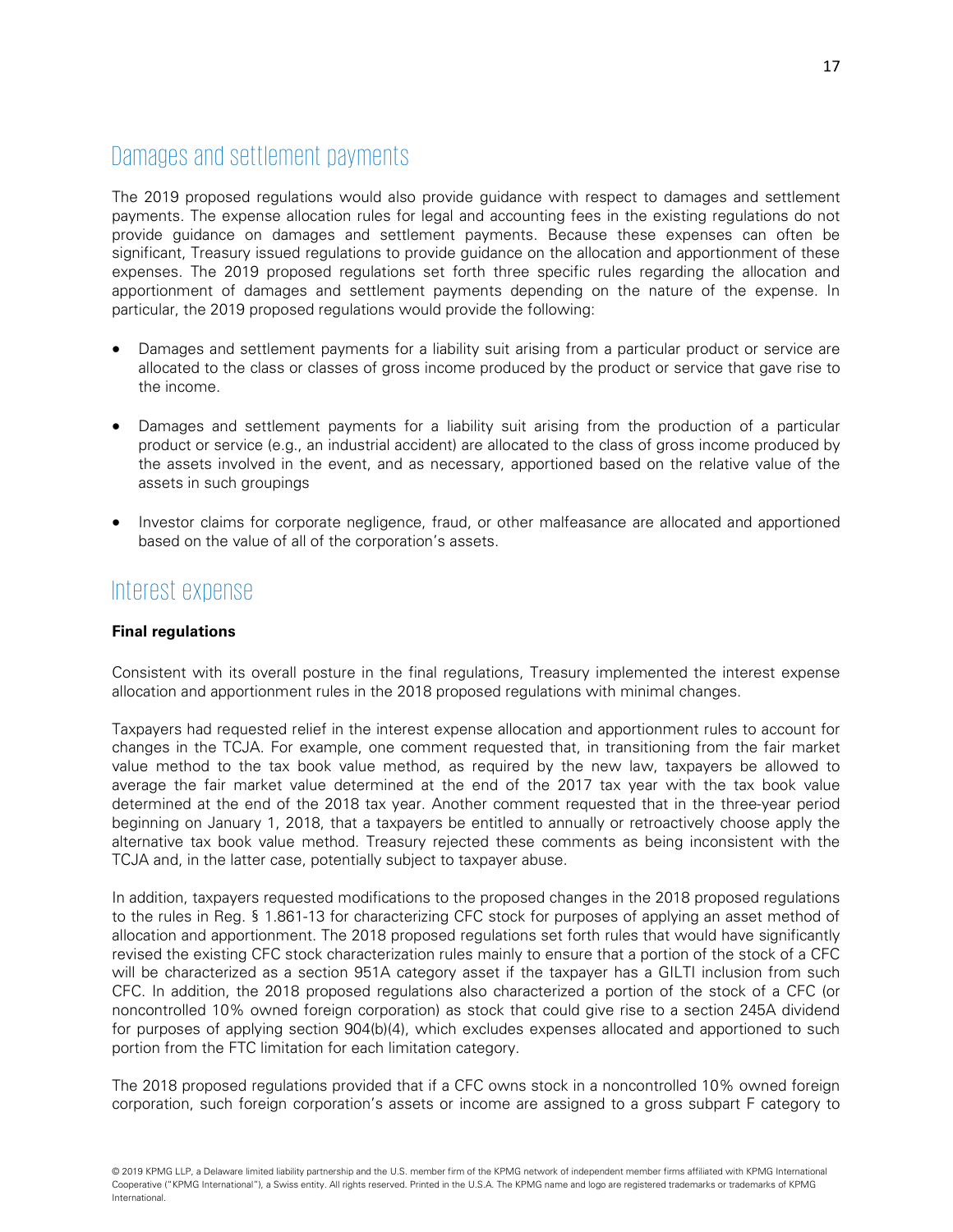the extent dividends distributed by it to the CFC would be gross subpart F income of the CFC owner. A comment requested that guidance be issued providing, instead, that stock of such a foreign corporation be assigned to the residual category (which generally includes income that does not result in a current inclusion) on account of the commenter's belief that the CFC should be entitled to a dividends-received deduction under section 245A with respect to the dividend from the foreign corporation. This comment finds its support in the language in the Conference Report that suggests that such a dividend received by a CFC would be eligible for section 245A on the basis of the rule in Reg. § 1.952-2 that treats a CFC as a domestic corporation for purposes of determining its taxable income. Treasury rejected this comment and indicated that, consistent with its comments in the preamble to the temporary section 245A regulations, it is continuing to study whether a CFC would be eligible to claim a deduction under section 245A, but in any event expects forthcoming guidance will provide that, in general, Reg. § 1.952-2 does not cause provisions explicitly applicable only to domestic corporations to become applicable to a CFC for purposes of determining its subpart F inclusion.

In addition, a comment requested that interest expense not be allocated to the stock of a CFC with a net tested loss. Treasury rejected this comment on the basis that there is no authority to suggest it would be appropriate to modify the general rule that a taxpayer allocate its interest expense to all of its assets when an asset, such as stock, produces a loss, such as a tested loss, in the current year but nonetheless remains an asset with income-producing potential. Further, Treasury observed that the tested loss is already accounted for in the 2018 proposed regulations, because the tested loss would reduce the inclusion percentage and thereby reduce the value of the stock of CFCs with tested income within the section 951A limitation category.

Nevertheless, Treasury did provide additional guidance in response to taxpayer comments with respect to two important issues. First, Treasury resolved the long-standing question as to whether a CFC using the asset method of apportionment is required to increase the value of stock in 10% owned corporations by the E&P of such lower-tier corporations for purposes of apportioning the CFC's own interest expense by providing that such E&P adjustment is indeed required.

Second, Treasury amended the rule in the 2018 proposed regulations with respect to the application of the modified gross income method to the apportionment of a CFC's deductions for interest expense. Under the existing regulations, a CFC using the modified gross income method apportions its interest expense among its various categories of income based on the gross income within each category. For this purpose, the gross income of such CFC includes its share of the gross income of lower-tier CFCs (net of interest expense) other than subpart F income (net of allocable interest expense). The 2018 regulations would have treated a lower-tier CFC's tested income in the same manner as subpart F income, and thus its gross tested income would not have tiered up to the CFC. One taxpayer commented that excluding tested income of lower-tier CFCs under the modified gross income method could lead to significantly different results for a CFC that allocates its interest expense based on the asset method versus a modified gross income method. In response to this comment, Treasury revised the rule in the final regulations to account for this potentially distortive outcome by tiering up gross tested income (net of allocable interest expense) of lower-tier CFCs for purposes of allocating interest expense of a CFC under the modified gross income method.

# KPMG observation

It should be noted that the treatment of subpart F income of lower-tier CFCs for purposes of allocating interest expense of a CFC under the modified gross income method remains unchanged. In discussing the comment submitted with respect to the GILTI change, Treasury references the rationale provided by the commenter that may have led to maintaining this distinction: that is, GILTI

<sup>© 2019</sup> KPMG LLP, a Delaware limited liability partnership and the U.S. member firm of the KPMG network of independent member firms affiliated with KPMG International Cooperative ("KPMG International"), a Swiss entity. All rights reserved. Printed in the U.S.A. The KPMG name and logo are registered trademarks or trademarks of KPMG International.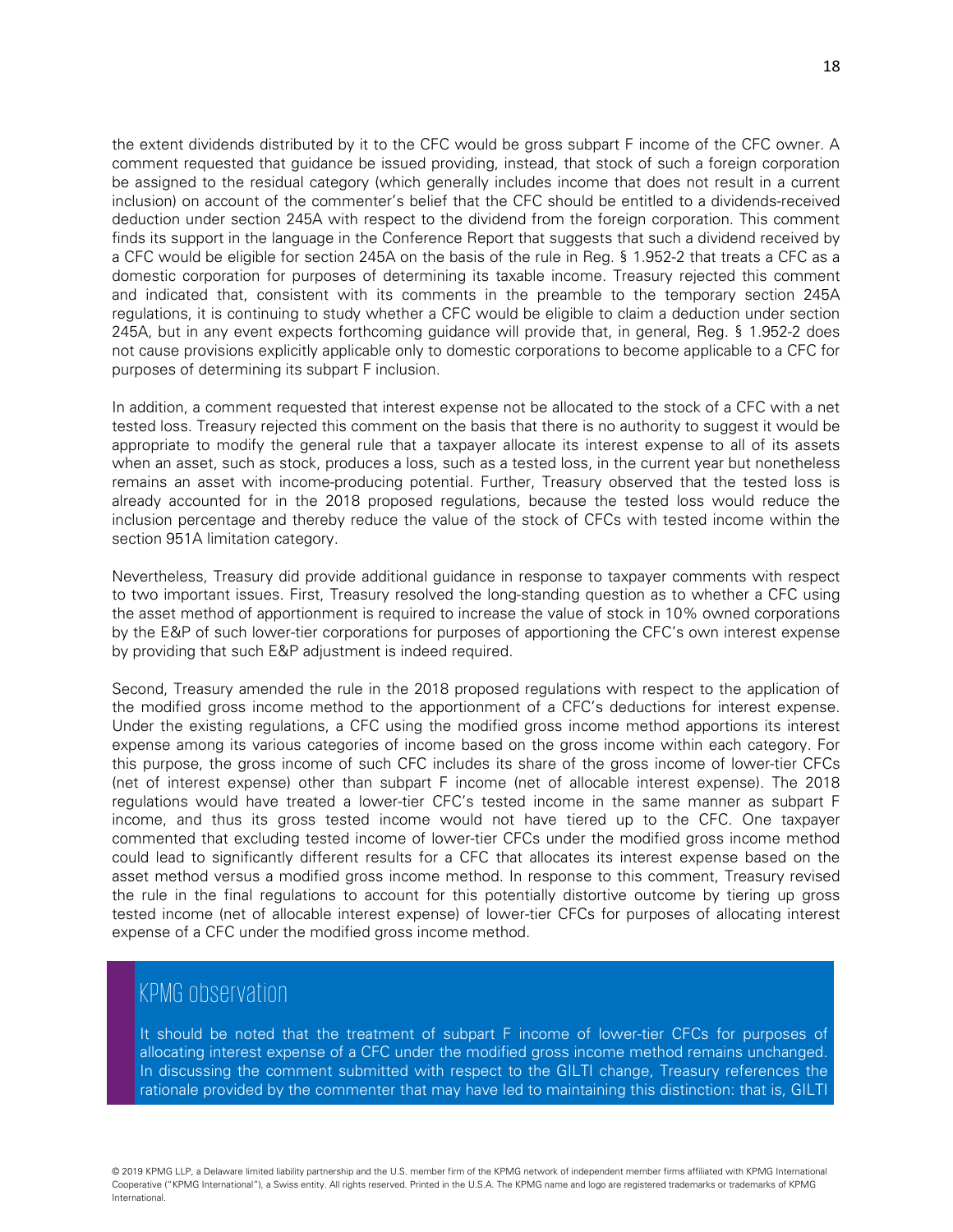is generally calculated on an aggregate basis with respect to all of a U.S. shareholder's CFCs, while subpart F remains a separate entity calculation. While this distinction should not be minimized, it seems that minimizing the distortive effects of using the asset method instead of the modified gross income method would provide sufficient justification for making this change with respect to subpart F income as well.

## KPMG observation

This amendment in the final regulations to the modified gross income method more closely aligns the interest expense allocation results under the modified gross income method with the results under the asset method.

To illustrate, assume that CFC is a holding company whose sole asset is 100% of the stock of X, a CFC that produces only tested income. CFC has no assets and its activities include only (1) the receipt of \$1 of interest income that is subpart F income, and (2) the payment of interest on a loan to a related party.

If CFC chooses to apply the asset method, its interest expense would be allocable against tested income as its sole asset is the stock of a CFC that produces only tested income, with the result that such interest expense could create a tested loss in the CFC and be treated as tested interest expense for purposes of determining a U.S. shareholder's specified interest expense. If CFC instead chose to apply the modified gross income method as it would have applied in the 2018 proposed regulations, its interest expense would instead be allocated solely against subpart F income as the tested income of X would not tier up to CFC under such regulations, and thus the interest expense could not create a tested loss nor be taken into account in determining specified interest expense. In contrast, under the final regulations as revised, if CFC chooses to apply the modified gross income method, the tested income (net of allocable interest expense) of X would tier up to CFC and the majority of its interest expense would be allocable against tested income. Such result would be consistent with the results under the asset method.

#### <span id="page-19-0"></span>**2019 proposed regulations**

The 2019 proposed regulations would modify the interest expense allocation and apportionment rules in light of taxpayer comments received with respect to the 2018 proposed regulations.

First, the 2019 proposed regulations would narrow the rule in Reg. § 1.861-12T(f)(1) relating to capitalized, deferred, or disallowed interest expense. In particular, under existing regulations, if interest is capitalized, deferred, or disallowed under the Code, a taxpayer is entitled to reduce the adjusted basis or the fair market value of an asset connected to the interest by the principal amount of the interest that is disallowed. The effect of this rule is that for expenses that are allocated based on the asset method (e.g., interest expense), a lesser amount would be allocated to the asset to which the reduction was applied. In response to a comment, Treasury would narrow this rule by clarifying that an asset is connected with an indebtedness only if using the debt proceeds to acquire or produce the asset causes the interest to be so capitalized, deferred, or disallowed. Further, the 2019 proposed regulations would modify the examples on this point.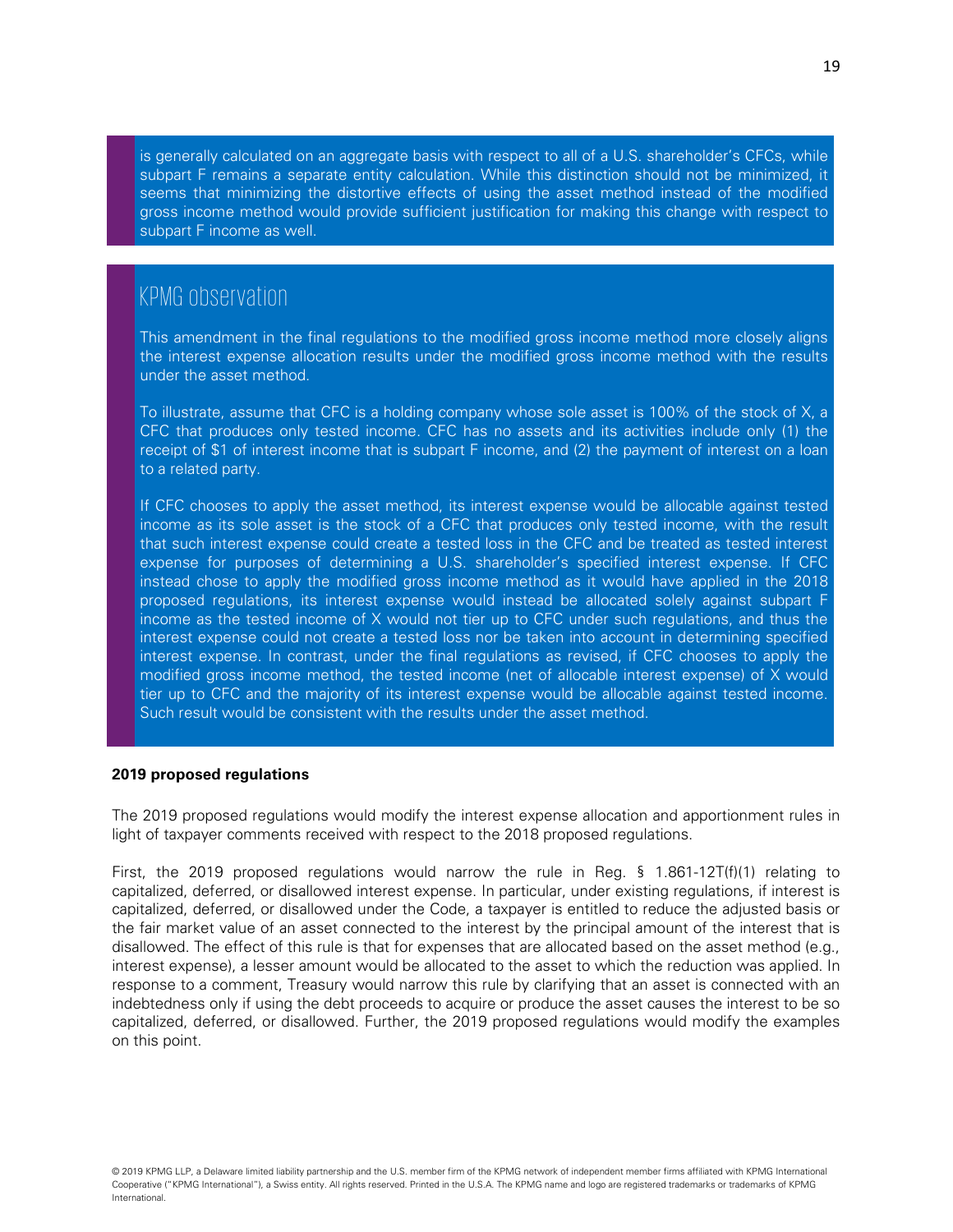As a result of this modification in the 2019 proposed regulations, a taxpayer would not be entitled to reduce the value of CFC stock acquired by a corporation in exchange for a debt instrument the interest for which is disallowed under section 163(l) because it is not the acquisition of the CFC stock, but rather the terms of the instrument, that causes the disallowance. This result is made explicit in the modified example included in the 2019 proposed regulations.

Second, the 2019 proposed regulations would add rules that parallel those in the final regulations related to the matching of interest income to interest expense in the case of downstream loans made by a U.S. partner to a partnership. Under the prior regulations, in the case of a loan from a partner to its partnership (a "downstream partnership loan"), the interest income of the partner is categorized based on the lookthrough rules, but the partner's distributive share of the partnership's interest expense is allocated and apportioned at the partner level under Reg. § 1.861-9(e)(2). As a result, purely internal transactions between a partner and a partnership could result in reallocations of net income from one foreign tax credit category to another. Under the final regulations, the partner's interest income is assigned to the same statutory and residual groups from which its distributive share of the partnership interest expense is deducted, thus ensuring that these amounts are directly netted against each to avoid any overall impact on the partner's foreign tax credit capacity.

Further, in response to taxpayer comments, similar rules would also apply to loans from a partnership to a partner ("upstream partnership loans"). In particular, the rules in the 2019 proposed regulations would provide that the partner's distributive share of the interest income would be matched with the related interest expense of the partner with respect to the upstream partnership loan. The 2019 proposed regulations would provide an identical result in respect of guaranteed payments, thereby preventing a taxpayer from increasing its FTC limitation by converting its existing partnership loan to an equity interest with a guaranteed payment.

# <span id="page-20-0"></span>Foreign income taxes

The final regulations finalized Reg. § 1.904-6 as proposed in the 2018 proposed regulations without significant changes. As highlighted in the preamble to the final regulations, there was significant uncertainty regarding the application of the 2018 proposed regulations in assigning foreign income taxes attributable to base differences, timing differences, and disregarded payments to the relevant foreign tax credit categories for purposes of applying section 904 and to the income and previously taxed earnings and profits ("PTEP") groups for purposes of section 960. Therefore, while Treasury finalized Prop. Reg. § 1.904-6 without substantive modification, Treasury also issued a revised Prop. Reg. § 1.904-6 and a new Prop. Reg. § 1.861-20 to provide taxpayers with additional guidance regarding the allocation and apportionment of foreign income taxes. Issuing such regulations in proposed form also provides taxpayers with the opportunity to comment on this new guidance. These proposed regulations would only apply to tax years beginning after December 31, 2019.

The principles of Prop. Reg. § 1.861-20 are in keeping with the general principles of Reg. § 1.904-6. The proposed regulation would generally assign a foreign income tax to a relevant grouping by relating the foreign income tax to foreign taxable income based upon how such foreign taxable income is characterized for U.S. federal income tax purposes. To do so, the proposed regulation provides the following three-step process:

First, items of foreign gross income are assigned to the relevant groupings;

© 2019 KPMG LLP, a Delaware limited liability partnership and the U.S. member firm of the KPMG network of independent member firms affiliated with KPMG International Cooperative ("KPMG International"), a Swiss entity. All rights reserved. Printed in the U.S.A. The KPMG name and logo are registered trademarks or trademarks of KPMG International.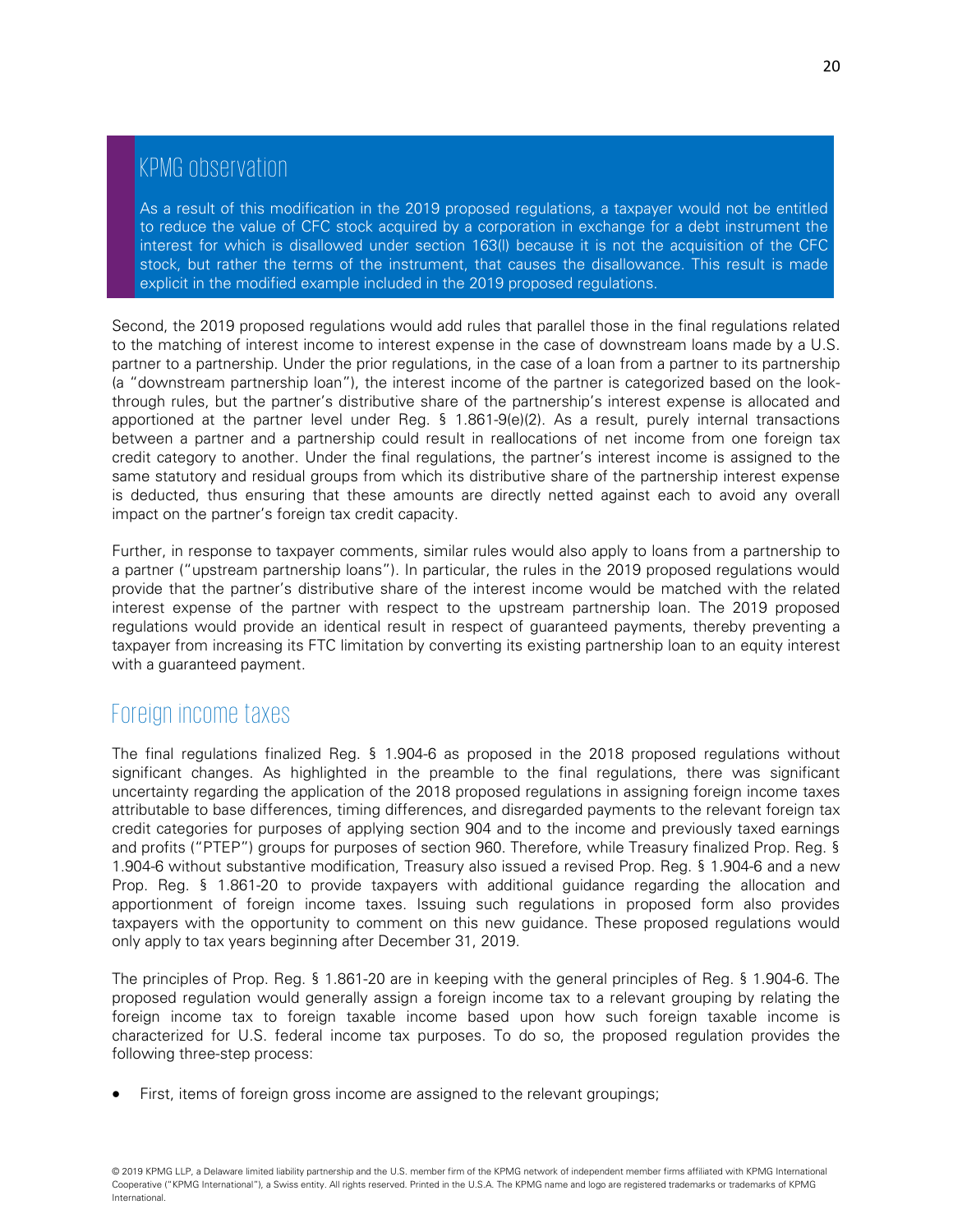- Second, deductions allowed under foreign law are allocated and apportioned using the relevant rules or principles of foreign law or, if there are none, the principles of the U.S. expense allocation and apportionment regulations;
- Third, the foreign income tax is apportioned amongst the groupings using the ratio of foreign taxable income in the grouping to all foreign taxable income upon which the foreign income tax is imposed.

Prop. Reg. § 1.861-20 would utilize the "statutory" and "residual" grouping construct used by the U.S. expense allocation and apportionment regulations rather than the 904 limitation categories in order that the same methodology of assigning foreign taxes may be applied for purposes of section 904 and "operative sections" other than section 904. For example, Prop. Reg. § 1.960-1 references Prop. Reg. § 1.861-20 for purposes of allocating and apportioning foreign income taxes to the various subpart F income groups, the tested income group, and the residual income group. In general, the statutory groupings for purposes of section 904 are the section 904 limitation categories. The statutory groupings for purposes of allocating and apportioning foreign income taxes to the section 960 income groupings are the subpart F income groups (e.g., separate items of foreign personal holding company income, foreign base company sales income, etc.), the tested income group, and the PTEP groups within each section 904 limitation category. The residual grouping consists of income that is not in a subpart F income group, tested income group, or PTEP group.

#### <span id="page-21-0"></span>**Assigning foreign gross income to the relevant statutory and residual groupings**

Similar to Reg. § 1.904-6, foreign gross income is assigned to a grouping but is characterized according to U.S. federal income tax principles. Applying this concept in practice under Reg. § 1.904-6 has been difficult because the amount of the item for foreign income tax purposes may be different than the amount for U.S. federal income tax purposes which, in conjunction with the base and timing difference rules, raised significant uncertainty as to the characterization of items of foreign gross income. Prop Reg. § 1.861-20 would introduce a "corresponding U.S. item" concept and revised base and timing difference rules in an effort to provide increased certainty regarding the characterization of items of foreign gross income.

A corresponding U.S. item is the amount of gross income (or loss) arising from the same transaction or other realization event that gives rise to foreign gross income, if such amount is taken into account for U.S. tax purposes in the same tax year as the foreign tax is paid or accrued. If there is a corresponding U.S. item, even if different in amount than the foreign gross income, the foreign gross income must be basketed in the same manner as the corresponding U.S. item. This concept assists taxpayers with characterizing amounts of foreign gross income because such amount is characterized the same as the U.S. federal income tax characterization of amounts (even if different) arising from the same transaction or realization event. If the corresponding U.S. item is a loss (or zero), then the item of foreign gross income is assigned to the grouping to which a gain for U.S. federal income tax purposes would have been assigned.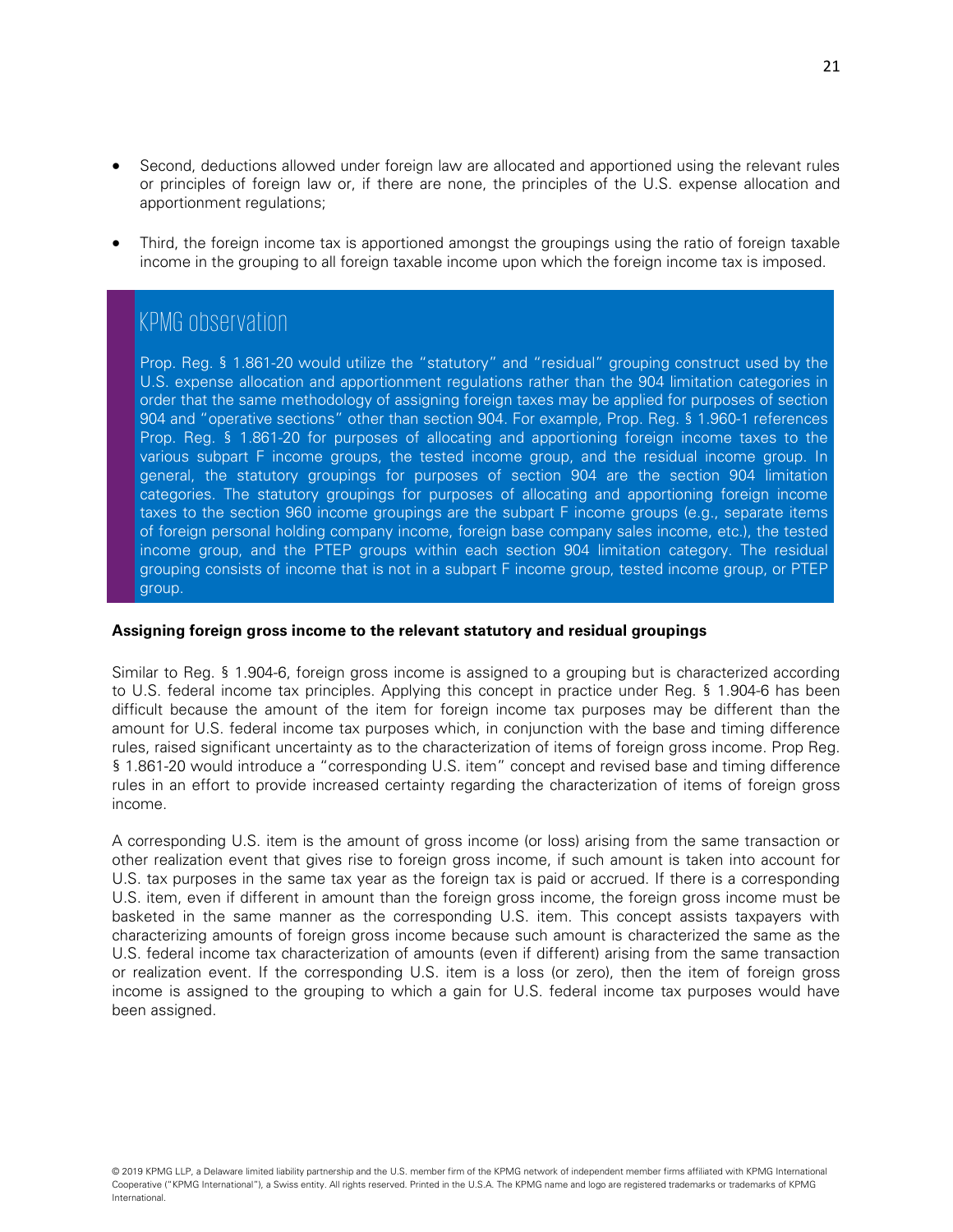The definition of a corresponding U.S. item only accounts for gains or losses while the operative rule allows for gains, losses, and income that is zero. The definition of corresponding U.S. item may need to be revised to account for this discrepancy.

The 2019 proposed regulations would provide guidance for associating foreign taxes to a grouping in the event that there is no corresponding U.S. item by reason of certain "timing differences." Specifically, where a taxpayer recognizes an item of foreign gross income arising from a transaction or other foreign realization event that does not result in the recognition of gross income or loss under federal income tax law in the same U.S. tax year in which the foreign income tax is paid or accrued, except by reason of a base difference, the 2019 proposed regulations generally would assign the foreign gross income to the grouping that a corresponding U.S. item would be assigned if the event giving rise to the foreign gross income resulted in the recognition of gross income or loss under U.S. federal income tax law in the tax year in which the foreign income tax is paid or accrued. This rule would apply, for instance, in a situation where a transaction results in the realization and recognition of gain or loss for foreign tax purposes, but is treated as a nonrecognition event for U.S. tax purposes (e.g., a section 351 exchange).

The 2019 proposed regulations would significantly clarify and limit the scope of what constitutes a base difference. The 2018 proposed regulations merely noted that base differences were rare and provided as examples insurance proceeds and gifts. The 2019 proposed regulations would provide an exclusive list of base differences, while requesting comments regarding other items that may constitute base differences:

- Death benefits described in section 101;
- Gifts and inheritances described in section 102;
- Contributions to capital described in section 118;
- The receipt of money or other property in exchange for stock described in section 1032 (including by reason of a transfer described in section 351(a));
- The receipt of money or other property in exchange for a partnership interest described in section 721;
- The portion of a distribution of property by a corporation to its shareholder with respect to its stock that is described in section 301(c)(2); and
- A distribution to a partner described in section 733.

The preamble to the 2019 proposed regulations notes that foreign gross income related to a base difference is characterized for section 904 purposes as within the foreign branch limitation category and for other purposes as within the residual grouping.

# KPMG observation

Although the statutory reference to the foreign branch limitation category in the statutory base

© 2019 KPMG LLP, a Delaware limited liability partnership and the U.S. member firm of the KPMG network of independent member firms affiliated with KPMG International Cooperative ("KPMG International"), a Swiss entity. All rights reserved. Printed in the U.S.A. The KPMG name and logo are registered trademarks or trademarks of KPMG International.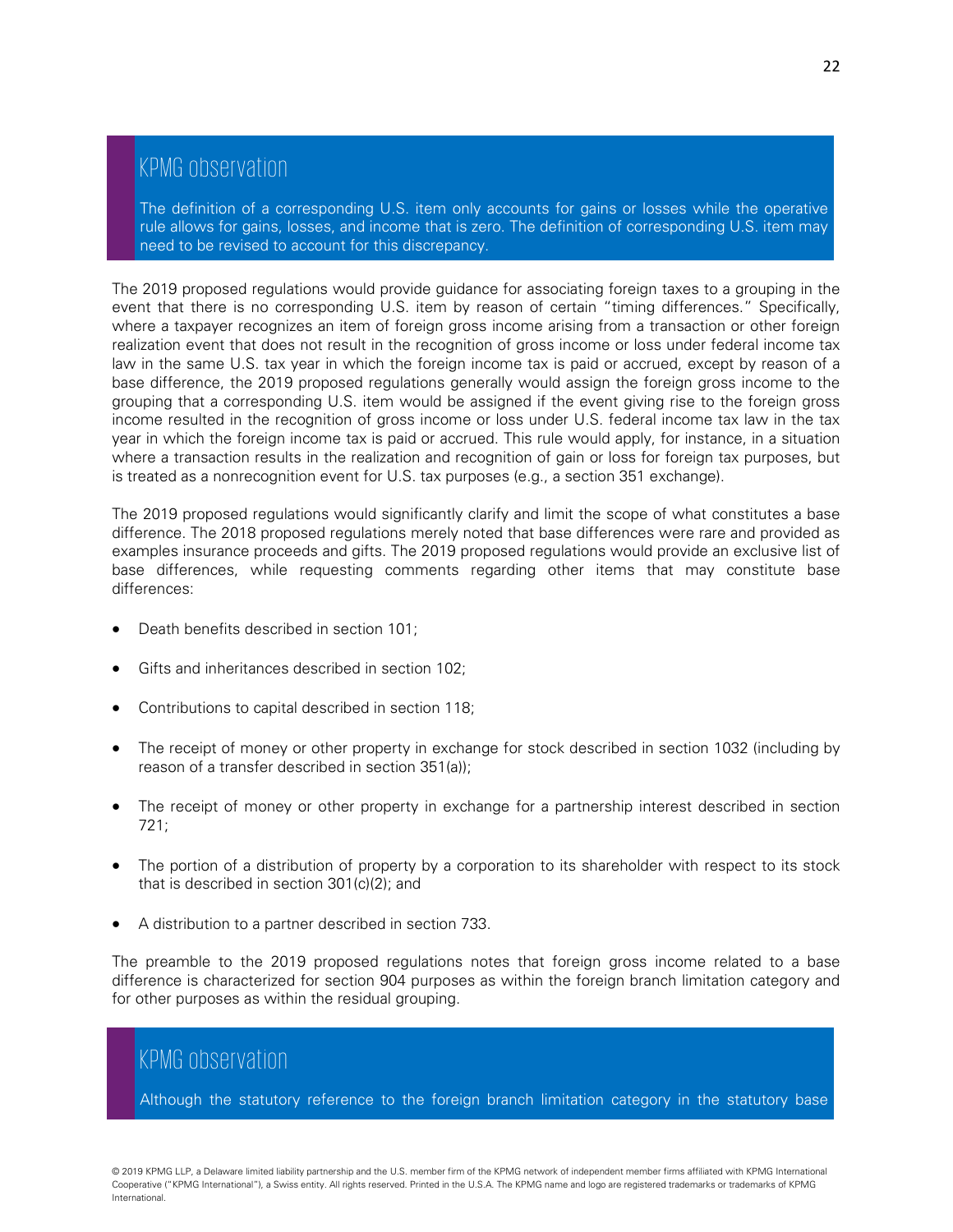difference rule in section  $904(d)(2)(H)(i)$  appears to be an error, the preamble to the 2019 regulations reiterates that the foreign gross income is assigned to the foreign branch limitation category because of such statutory reference. Neither the final regulations (Reg. § 1.904-6) nor the proposed regulations (Prop. Reg. §§ 1.861-20 and 1.904-6), however, specifically state that such foreign gross income is assigned to the foreign branch limitation category, but rather merely assign the foreign gross income to the "separate category described in section 904(d)(2)(H)(i)." Therefore, an argument that the cross-reference in section 904(d)(2)(H)(i) to the foreign branch limitation category is properly disregarded as a scrivener's error might still support a view that the amount attributable to a base difference should be assigned to the general limitation category.

The 2019 proposed regulations would provide helpful new rules to assign foreign gross income arising from a distribution with respect to stock, including a dividend, capital gain, or both, to groupings. Foreign gross income from a distribution that is recognized for both foreign and U.S. federal income tax purposes and is treated as a dividend under foreign law is assigned in the same manner as (i) the amount of such distribution that is treated as a dividend for U.S. federal income tax and / or as a PTEP distribution to the extent of E&P giving rise to the dividend and / or PTEP distribution, (ii) then as a base difference to the extent the foreign dividend distribution is a return of capital pursuant to section 301(c)(2), and (iii) then as the capital gain recognized for U.S. federal income tax purposes. The gross income from such a distribution that is recognized as a capital gain for foreign tax purposes is assigned in the same manner as (i) the amount of the capital gain recognized for U.S. federal income tax to the extent of such capital gain, (ii) then as a base difference to the extent the foreign capital gain distribution is a return of capital pursuant to section 301(c)(2), and (iii) then as the dividend and / or PTEP distribution recognized for U.S. federal income tax purposes. Foreign gross income from a distribution that is not treated as a distribution of property (e.g., stock dividends and foreign law consent dividends) is characterized applying the rules above by treating the amount of the foreign law distribution as if it were made for U.S. federal income tax purposes in the U.S. tax year in which the foreign income tax with respect to such amount is paid or accrued.

# KPMG observation

The characterization of a distribution from a foreign corporation to its shareholder would often vary for U.S. federal income tax and foreign tax purposes because of differences between how the two jurisdictions calculate the amount the earnings currently available to support a dividend and the amount of the shareholder's basis. In particular, it should be noted that differences in the amount of earnings available at any given time to support a current dividend could be purely temporary as a result of a myriad of possible differences in accounting methods employed by each jurisdiction, such as depreciation conventions. In light of this and given the narrow list of items the 2019 proposed regulations would characterize as base differences, the characterization of a section 301(c)(2) return of capital as a base difference is curious. In contrast, though equally curious, under the 2019 proposed regulations, permanent differences in U.S. and foreign tax base resulting from section 338 elections would be a timing difference by virtue of not being included in the list of base differences.

Foreign gross income related to a disregarded payment made by a foreign branch to its owner is assigned to a grouping by deeming the payment to have been made ratably out of the after-tax income of the foreign branch as computed for federal income tax purposes. For this purpose, the branch income is deemed to arise in the statutory and residual groupings in the same ratio as the tax book value of the assets, including stock, owned by the foreign branch under the rules of Reg. § 1.987-6(b)(2). If the item of foreign gross income arises from a disregarded payment to a foreign branch from its owner, then the

<sup>© 2019</sup> KPMG LLP, a Delaware limited liability partnership and the U.S. member firm of the KPMG network of independent member firms affiliated with KPMG International Cooperative ("KPMG International"), a Swiss entity. All rights reserved. Printed in the U.S.A. The KPMG name and logo are registered trademarks or trademarks of KPMG International.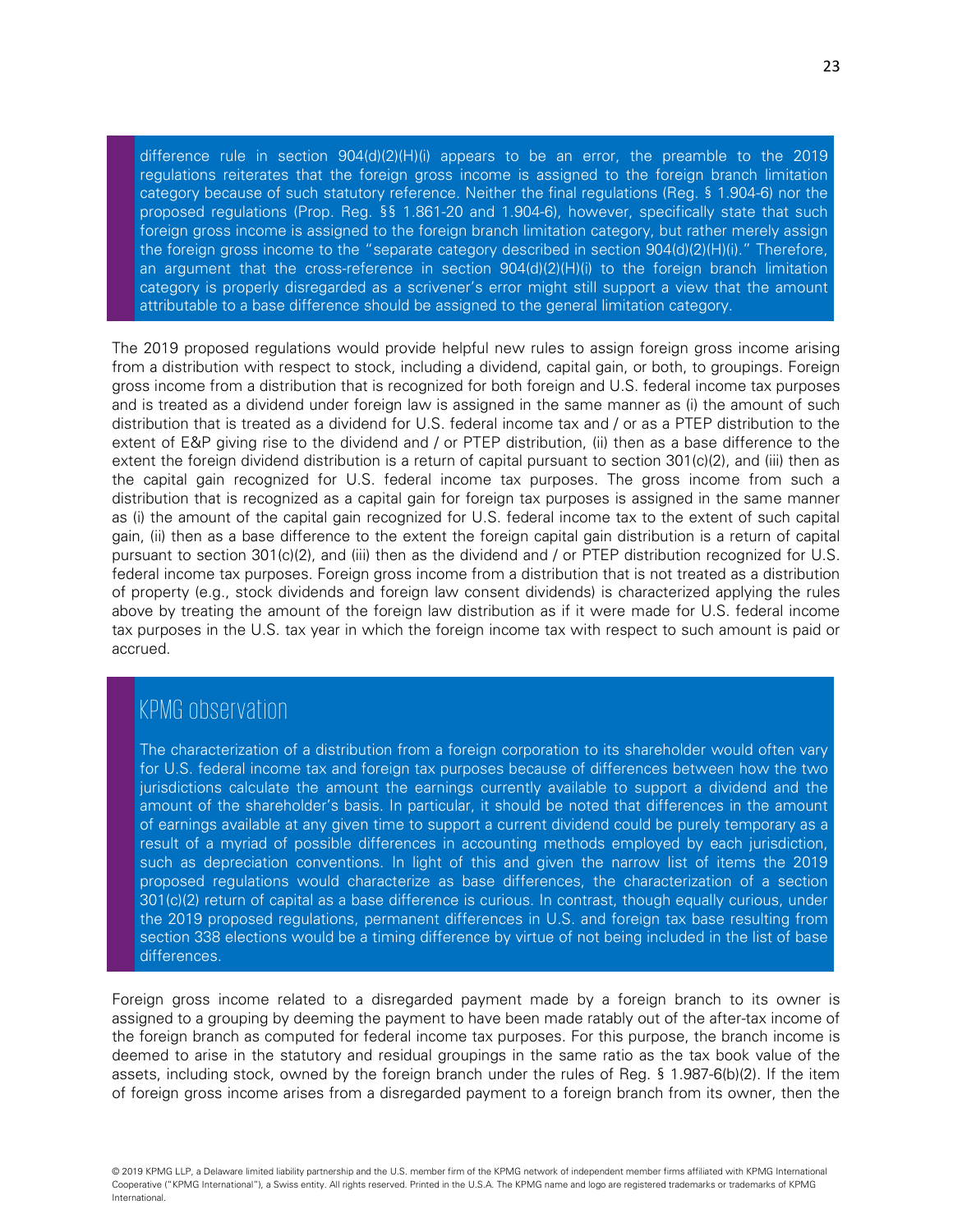foreign gross income is assigned to the residual grouping. [If the 2019 proposed regulations are applied for purposes of section 904, then the foreign gross income with respect to a disregarded payment from a foreign branch to its U.S. branch owner in the same manner as the U.S. branch owner's income that is reattributed under the rules in Reg. § 1.904-4(f). Further, the foreign gross income related to a disregarded payment from a U.S. branch owner to its foreign branch that results in general basket income of the owner to be reattributed to its foreign branch would be treated as foreign branch income.] Foreign gross income from the sale of a disregarded entity is assigned to groupings based upon treating the gross income recognized for U.S. federal income tax purposes from the sale of the assets as foreign gross income recognized from the disposition of assets for foreign tax law purposes.

## KPMG observation

A disregarded entity or true branch may be treated as a foreign branch for purposes of the disregarded payment rules even if it is owned by a person other than a U.S. person (e.g., a CFC). See, e.g., Reg. § 1.904-4(f)(3); Prop. Reg. § 1.861-20(d)(3)(ii)(D) ("A foreign branch owner can include a foreign corporation."). The owner of the foreign branch could not have income within the branch limitation category, however, unless it is a U.S. person.

# KPMG observation

The 2019 proposed regulations would assign to the residual grouping any foreign gross income arising from disregarded payments from a branch owner that is a CFC to its foreign branch. As a result, foreign income taxes attributable to such income would be disallowed as a foreign tax credit pursuant to Reg. § 1.960-1(d)(3)(ii)(A) and (e). This appears to be an odd result given that foreign gross income with respect to a disregarded payment from the foreign branch to its CFC owner would be treated as a deemed distribution from the income of the foreign branch and the related tax could be related to income other than the residual grouping. The preamble to the 2019 proposed regulations does not explain the reasoning behind this rule, but a Treasury official has publicly expressed a view that disregarded "downstream" payments from a CFC to its foreign branch are analogous to tax-free contributions described in sections 118 and 1032, the foreign gross income from which would be attributable to a base difference under the 2019 proposed regulations. However, this does not properly account for the fact that many payments from a shareholder to its subsidiary are not in the nature of a contribution. Further, there seems little policy justification for basketing a tax paid or accrued with respect to, for example, a disregarded royalty from a CFC to its disregarded subsidiary differently than a disregarded royalty from the disregarded entity to its CFC parent.

The foreign gross income that a taxpayer recognizes from a reverse hybrid (an entity treated as a flowthrough entity for purposes of its jurisdiction and as a corporation for purposes of the owner's jurisdiction) is assigned to groupings by treating such income as the income of the reverse hybrid and applying the general rules in the 2019 proposed regulations for assigning foreign gross income to groupings. For purposes of applying section 904 when a reverse hybrid is owned directly by a U.S. shareholder, the 2019 proposed regulations (Prop. Reg. § 1.904-6(f)) would assign such foreign gross income to the section 951A income category to the extent such foreign gross income would be tested income of the reverse hybrid and to the extent of the owner's inclusion percentage.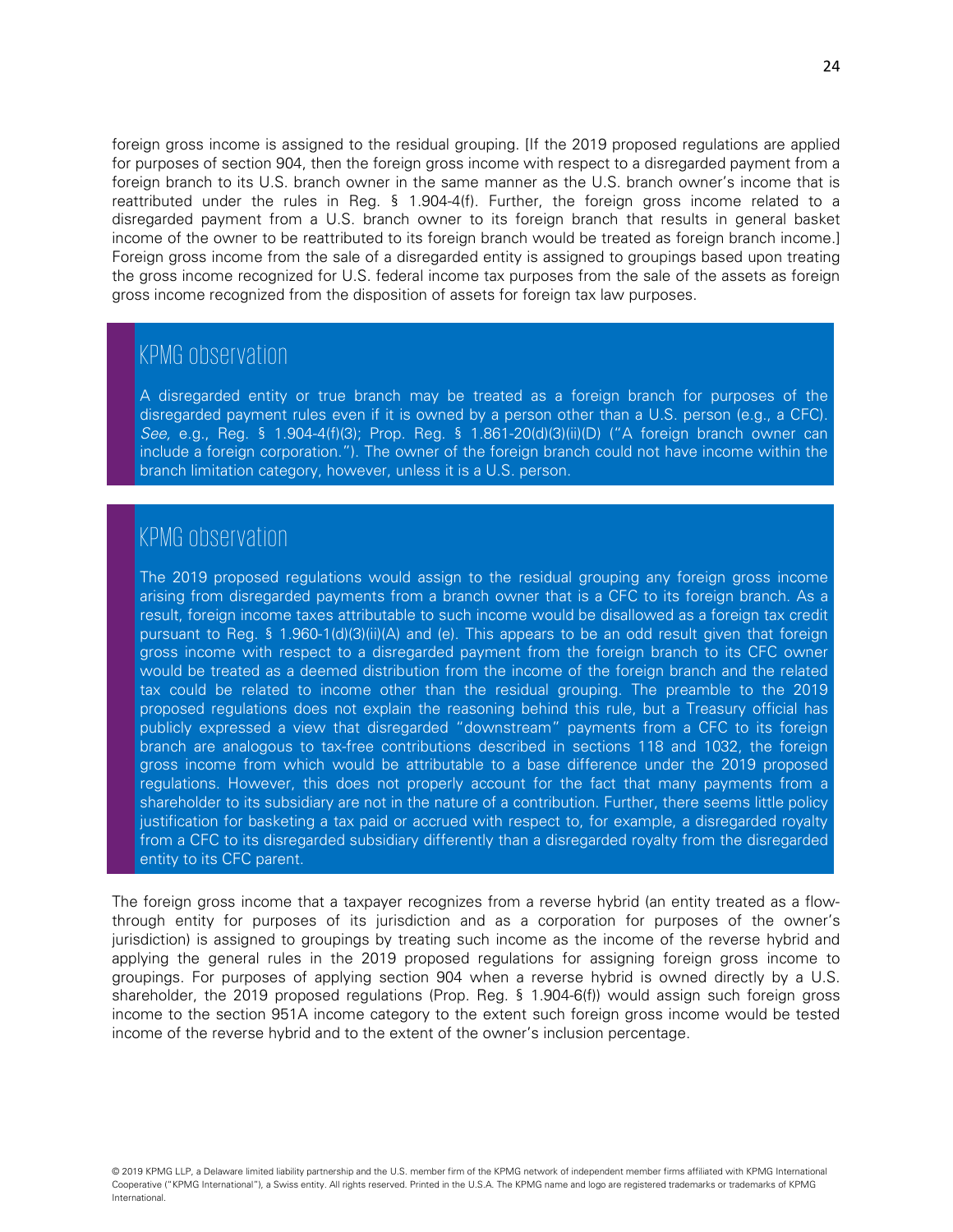Under the 2019 proposed regulations, the foreign income taxes attributable to the foreign income of a reverse hybrid that are treated as paid or accrued by a U.S. shareholder owner of a reverse hybrid entity under the technical taxpayer rule would be assigned to the section 951A income category (assuming the taxes relate to gross income earned by the reverse hybrid that results in a section 951A inclusion) rather than the general income category. The preamble requests comments with respect to the interaction of Prop. Reg. § 1.904-6(f) with sections 245A(g) and 909 (pertaining to split taxes, of which foreign taxes imposed on reverse hybrids is one category). It is not clear if there are specific types of interactions the request had in mind, such as whether all split taxes should similarly be basketed with respect to the split income.

# KPMG observation

Foreign income taxes assigned to the section 951A income category are not haircut under the proposed regulations, even though taxes attributable to GILTI inclusions are subject to a 20% reduction.

#### <span id="page-25-0"></span>**Determining foreign taxable income in a statutory grouping and apportioning foreign income taxes**

Foreign income taxes are apportioned between the relevant statutory and residual groupings based upon the ratio of foreign taxable income in a grouping to all of the taxpayer's foreign taxable income to which the tax relates (Step 3 noted above—the foreign income tax is apportioned amongst the groupings using the ratio of foreign taxable income in the grouping to all foreign taxable income upon which the foreign income tax is imposed.).

To determine foreign taxable income in a statutory grouping, the taxpayer's foreign deductions must be allocated and apportioned to the relevant groupings pursuant to the rules of Prop. Reg. § 1.861-20(e). In general, this proposed regulation provides that, for purposes of allocating and apportioning foreign deductions in determining foreign taxable income, the foreign law of the jurisdiction imposing the tax on the foreign taxable income controls. However, if the relevant foreign law does not provide rules for the allocation and apportionment of deductions, then the principles of the U.S. expense allocation and apportionment regulations would apply for such purpose. The proposed regulation would provides that such principles are not required to be applied other than on a company by company basis but that such principles should be applied consistently with how the taxpayer applies the U.S. expense allocation and apportionment regulations for purposes of determining the income and earnings and profits of such entity. As an example, the regulations note that a taxpayer must use the modified gross income method under Reg. § 1.861-9T for purposes of allocating and apportioning interest in determining foreign taxable income if the taxpayer applies the modified gross income method in determining the income and earnings and profits of a controlled foreign corporation for U.S. federal income tax purposes.

## KPMG observation

The methodology for allocating and apportioning foreign deductions in Prop. Reg. § 1.861-20 is consistent with the methodology in existing Reg. § 1.904-6. Such methodology can be burdensome given that a taxpayer would need to understand the allocation and apportionment

<sup>© 2019</sup> KPMG LLP, a Delaware limited liability partnership and the U.S. member firm of the KPMG network of independent member firms affiliated with KPMG International Cooperative ("KPMG International"), a Swiss entity. All rights reserved. Printed in the U.S.A. The KPMG name and logo are registered trademarks or trademarks of KPMG International.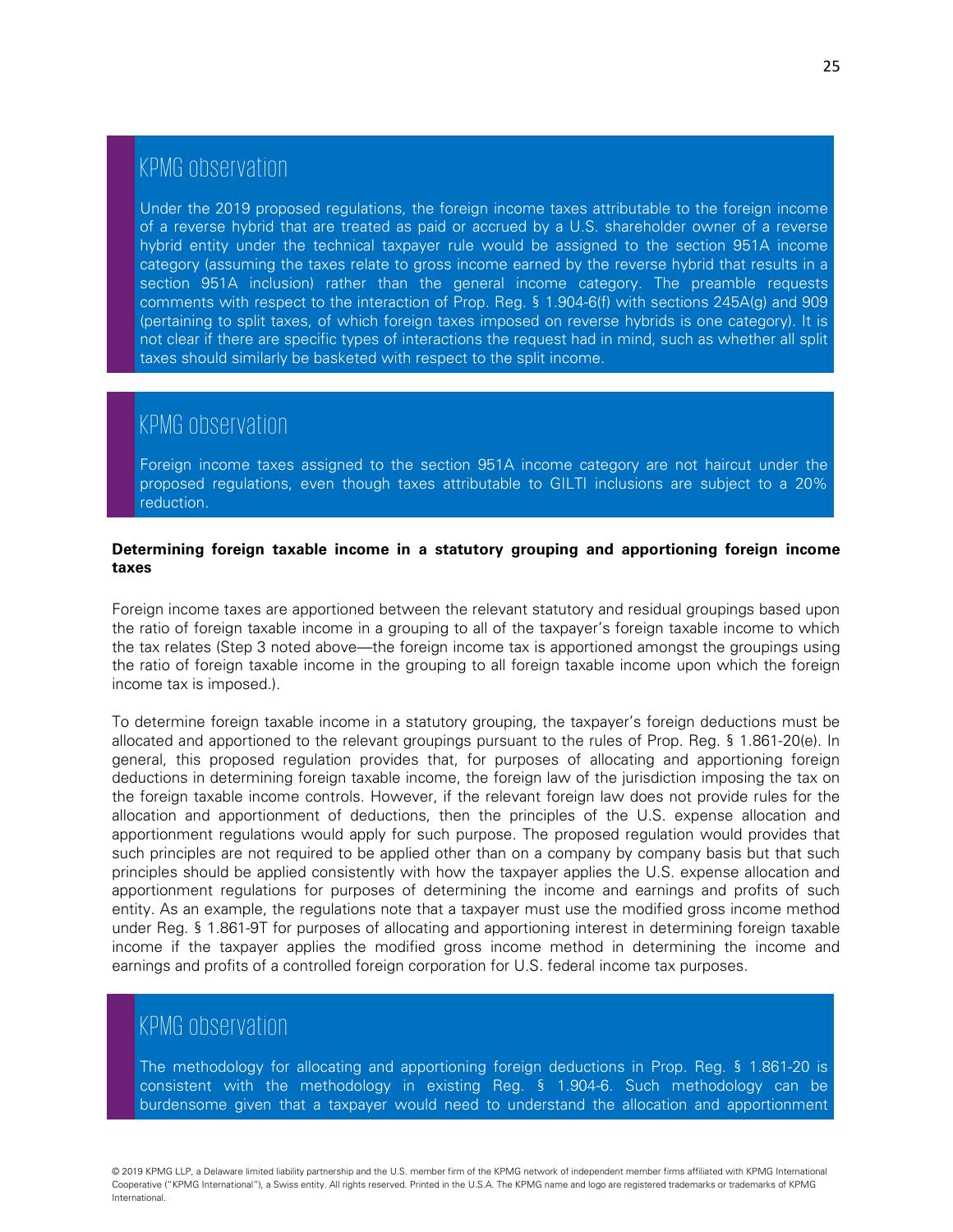methodology in each foreign jurisdiction in which it operates and pays or accrues foreign income tax.

#### <span id="page-26-0"></span>Provisions related to insurance companies

The 2019 proposed regulations would provide guidance as to how certain expenses of insurance companies are to be apportioned. In particular, certain deductions of life insurance companies such as reserve adjustments and certain other deductions ("section 818(f) expenses") are treated as items which cannot definitely be allocated to an item or class of gross income and thus are apportioned ratably between U.S. source and foreign source income. A common question with respect to section 818(f) expenses is how to allocate such expenses when a life insurance company is part of an affiliated group that also includes non-life insurance companies.

Several approaches were suggested and are discussed in the preamble to the 2019 proposed regulations for purposes of this apportionment, including a separate entity method, a limited single entity method, a single entity method, a life subgroup method, or a facts and circumstances method. The 2019 proposed regulations ultimately would adopt a separate entity approach, but request comments as to whether a life subgroup would be more appropriate.

Further, the 2019 proposed regulations would provide guidance with respect to the application of the exempt asset and income rule of Reg. § 1.861-8 to certain dividends and interest income earned by insurance companies.

# <span id="page-26-1"></span>Deemed paid credits under section 960

This section focuses on important changes and clarifications to section 960 under the final regulations and the 2019 proposed regulations. Significant portions of the section 960 regulations were finalized unchanged from the 2018 proposed regulations, which were discussed extensively in **[TaxNewsFlash](https://home.kpmg/us/en/home/insights/2018/11/tnf-kpmg-report-initial-impressions-foreign-tax-credit-proposed-regulations.html)** (November 2018).

After the repeal of section 902 in the TCJA, section 960 is now the only provision which allows foreign income taxes accrued by a CFC to be deemed paid by its corporate U.S. shareholder. Section 960 applies mechanics at the CFC level by which a U.S. taxpayer determines which taxes paid by the foreign corporation, if any, will be deemed paid by it. Under these rules, such CFC-level taxes are only deemed paid by a U.S. taxpayer to the extent they are allocated to an income group of the CFC that generates an inclusion by a U.S. taxpayer with respect to that CFC or are allocated to a distribution of PTEP. As was the case before the new law, non-corporate U.S. shareholders are not deemed to have paid foreign income taxes accrued by a CFC (subject to the application of other sections, such as section 962). Section 960(a) provides that a corporate U.S. shareholder of a CFC is deemed to have paid the CFC's taxes "properly attributable" to the shareholder's subpart F inclusion. Section 960(d) provides that a corporate U.S. shareholder is deemed to have paid 80% of the product of the shareholder's inclusion percentage and the aggregate foreign income taxes accrued by CFCs that are "properly attributable" to tested income ("tested taxes") taken into account by the shareholder in determining its GILTI inclusion. Section 960(b) also provides that a corporate U.S. shareholder of a CFC is deemed to have paid the CFC's foreign taxes that are "properly attributable" to a distribution of PTEP.

The final regulations generally follow the 2018 proposed regulations in providing computational rules for associating foreign income taxes to subpart F income, tested income, and PTEP groups for purposes of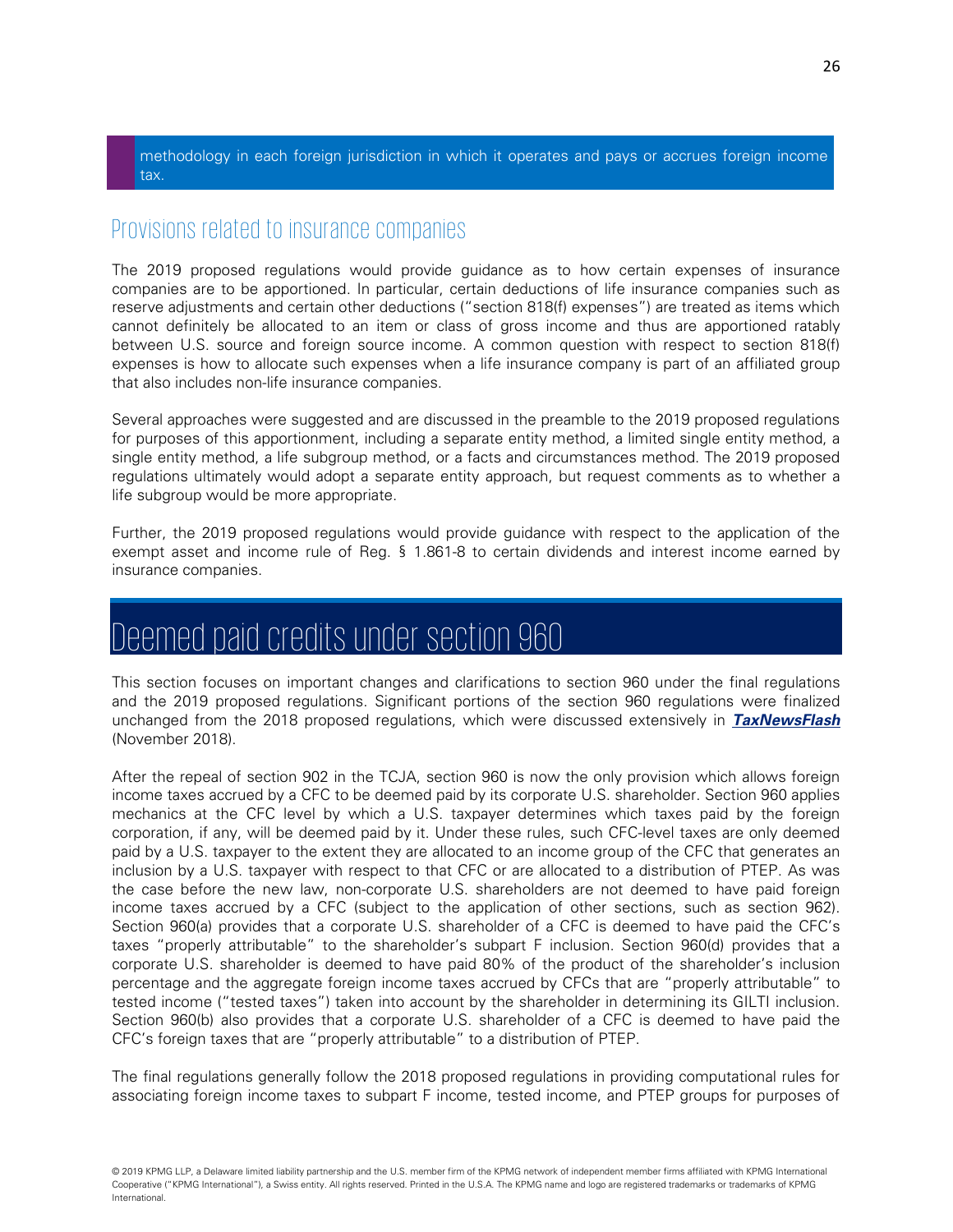section 960. The six-step computational process for computing taxes deemed paid under section 960(a), (b), and (d) begins with segregating a CFC's current year income into tested income, the various subcategories of subpart F income, and residual income (which is neither subpart F income nor tested income), referred to below as "income groups." Next, deductions (other than current year taxes) must be allocated and apportioned to such income groups and the CFC's current year foreign income taxes then must be allocated and apportioned to the income groups and E&P associated with the CFC's PTEP categories. The process continues to calculate taxes deemed paid by a U.S. shareholder under section 960(a) and section 960(d). In its last step, taxes deemed paid by a U.S. shareholder under section 960(b) in connection with a PTEP distribution are calculated. Following immediately below is a more detailed discussion of certain computational steps.

# <span id="page-27-0"></span>Grouping of income

The rules for grouping income in the final regulations are generally unchanged from the 2018 proposed regulations. Under the final regulations, a CFC's income for its current U.S. tax year (other than gross income relating to a PTEP distribution (discussed below)) and foreign income taxes accrued in its current U.S. tax year are assigned to a section 904 category (for CFCs, generally either the general limitation or the passive limitation category). Income and taxes are then further assigned to an "income group" within a section 904 category or to a "PTEP group" (discussed below). "Income groups" consist of the subpart F income groups, the tested income group, and the residual income group. The subpart F income groups comprise several separate income groups including, most significantly, separate groups for each separate "item" of foreign base company income identified under Reg. § 1.954-1(c)(1)(iii).

### KPMG observation

Treasury received comments requesting that all subpart F income items in a separate category be treated as a single item for purposes of determining what taxes are properly attributable to a subpart F inclusion. The government indicated that the comment was not adopted because the grouping rules under the 2018 proposed regulations are necessary to properly coordinate the rules for deemed paid foreign income taxes with the subpart F high-tax exception and the section 904 high-tax kickout. These rules ensure the same amount of foreign tax is treated as attributable to a particular item of a CFC's foreign base company income for all three provisions. The preamble did not discuss the possibility of simplifying the grouping rules for all three purposes.

# KPMG observation

An example of a subpart F income group is foreign base company sales income, which could include income earned from sales by separate QBUs, located in various foreign jurisdictions, of a single CFC. Under these rules, sales by separate QBUs are aggregated into a single group, rather than segregating such income into multiple income groups based on the location of the sale or identity of the QBU conducting such sale. In contrast, the proposed GILTI high-tax exception would apply separately to the tested income earned by each QBU.

# KPMG observation

These grouping rules will be of much more significance going forward than they have been in the

© 2019 KPMG LLP, a Delaware limited liability partnership and the U.S. member firm of the KPMG network of independent member firms affiliated with KPMG International Cooperative ("KPMG International"), a Swiss entity. All rights reserved. Printed in the U.S.A. The KPMG name and logo are registered trademarks or trademarks of KPMG International.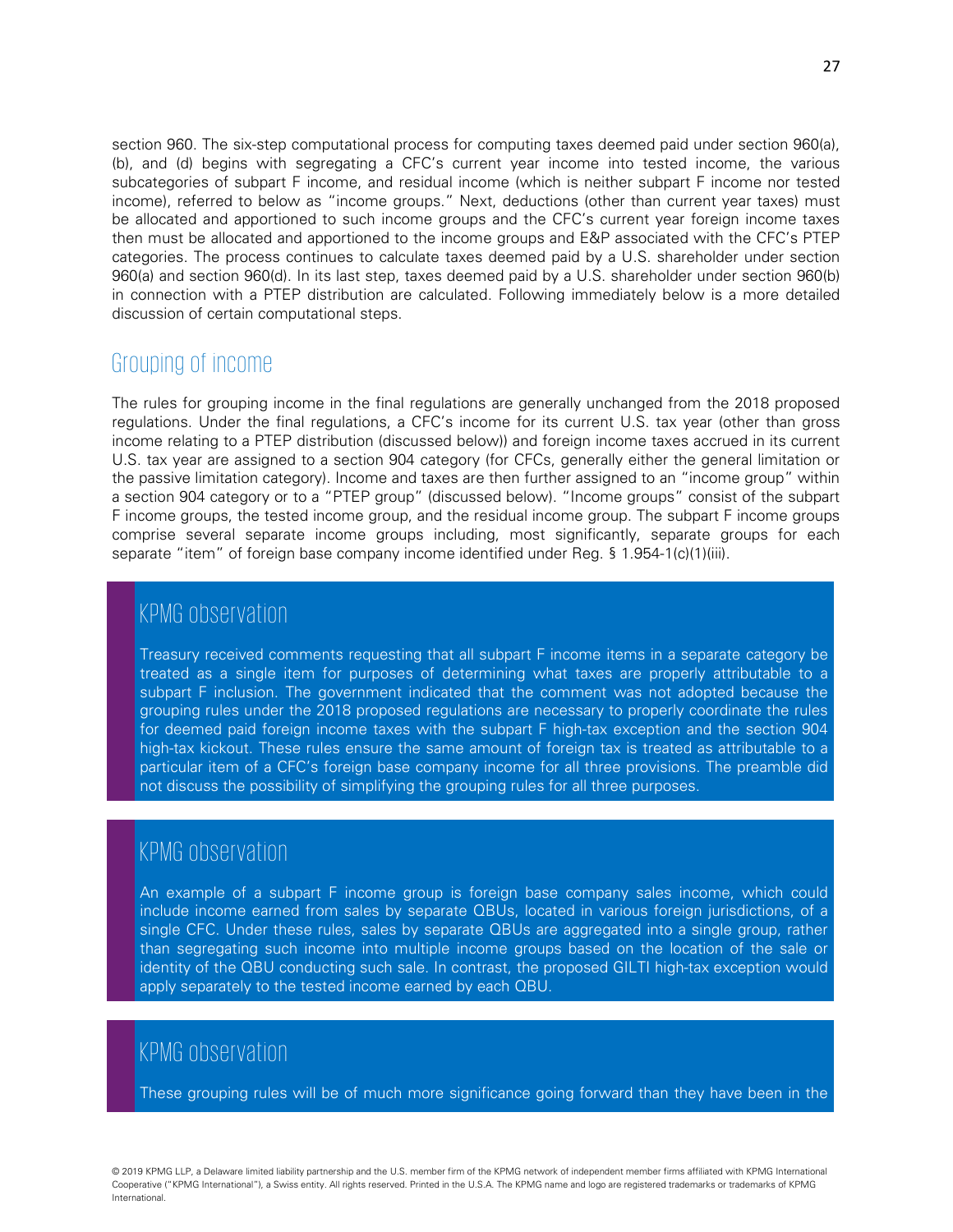past. In particular, grouping was of very limited relevance in determining if an item of subpart F income qualified for the high-tax exception of section 954(b)(4) because the determination was ultimately driven by the pooling regime of former section 902. In contrast, under the section 960 regulations, the association of taxes with a particular group of subpart F income will directly determine whether that income group qualifies for the high-tax exception.

### <span id="page-28-0"></span>Allocation and apportionment of expenses and foreign taxes to income groups

Consistent with the 2018 proposed regulations, the final regulations require a CFC to allocate and apportion its deductions to the current year gross income that has been assigned to the various income groups described above under the U.S. expense allocation and apportionment rules (Reg. § 1.861-8, et seq.) for purposes of determining the net income (or loss) of the CFC within each income group. The CFC follows the general expense allocation and apportionment rules of the regulations enacted under section 861 in allocating deductions and foreign taxes to an income group by treating the income groups enumerated in Reg. § 1.960-1 as the relevant statutory groupings. Reg. § 1.904-6, as finalized, applies to tax years that begin after December 31, 2017, and end on or after December 4, 2018. However, as discussed above, Prop. Reg. §§ 1.861-20 and 1.904-6 would replace Reg. § 1.904-6 for tax years beginning after December 31, 2019.

Under the final regulations, current year taxes are allocated to the income groups under the principles of Reg. § 1.904-6. Current year taxes are limited to the taxes paid or accrued by the CFC during its current U.S. tax year, even if a portion of the CFC's foreign tax year to which the taxes relate does not overlap with its U.S. tax year. As a result, when a CFC has different tax years for U.S. and foreign purposes, the CFC's "current year" taxes for a particular U.S. tax year could be based in part on foreign taxes imposed on income earned by the CFC in a different U.S. tax year. The final regulations provide that current year taxes for these purposes include subsequently redetermined foreign income taxes that "relate back" to the current year under section 905(c). Only current year taxes allocated to a specific income group are deemed paid with respect to an income inclusion (for example, under sections 951(a) or 951A(a)) that is sourced from the income group. Current year taxes that are assigned to the residual group are not deemed paid, and thus, are lost.

The final regulations revise the 2018 proposed regulations to eliminate any inference that the timing difference rule assigns tax on the basis of the separate categories that existed in the year in which an item was included. Therefore, a tax imposed in a post-TCJA year with respect to pre-TCJA income is assigned to a tested income group if the pre-TCJA income, if recognized in the year the tax was imposed, would be tested income. Additional changes clarify that, in order to allocate and apportion a current year tax to the section 904 categories and income groups within those categories, all of the foreign taxable income for the period with respect to which the tax is imposed under foreign law is characterized using U.S. federal income tax principles and assigned to the categories or groups as though that foreign taxable income were recognized for U.S. federal income tax purposes in the year in which the tax is paid or accrued.

## KPMG observation

The final regulations under section 960 assign current year taxes that are attributable to a "base difference" (as determined under Reg. § 1.904-6(a)(1)(iv)) to the residual income group. The effect of this assignment is that any taxes incurred by a CFC as a result of a base difference are not eligible to be claimed as a deemed paid credit under section 960. The regulations state that base differences arise only in the limited circumstance of a foreign tax imposed on a **type** of item that

© 2019 KPMG LLP, a Delaware limited liability partnership and the U.S. member firm of the KPMG network of independent member firms affiliated with KPMG International Cooperative ("KPMG International"), a Swiss entity. All rights reserved. Printed in the U.S.A. The KPMG name and logo are registered trademarks or trademarks of KPMG International.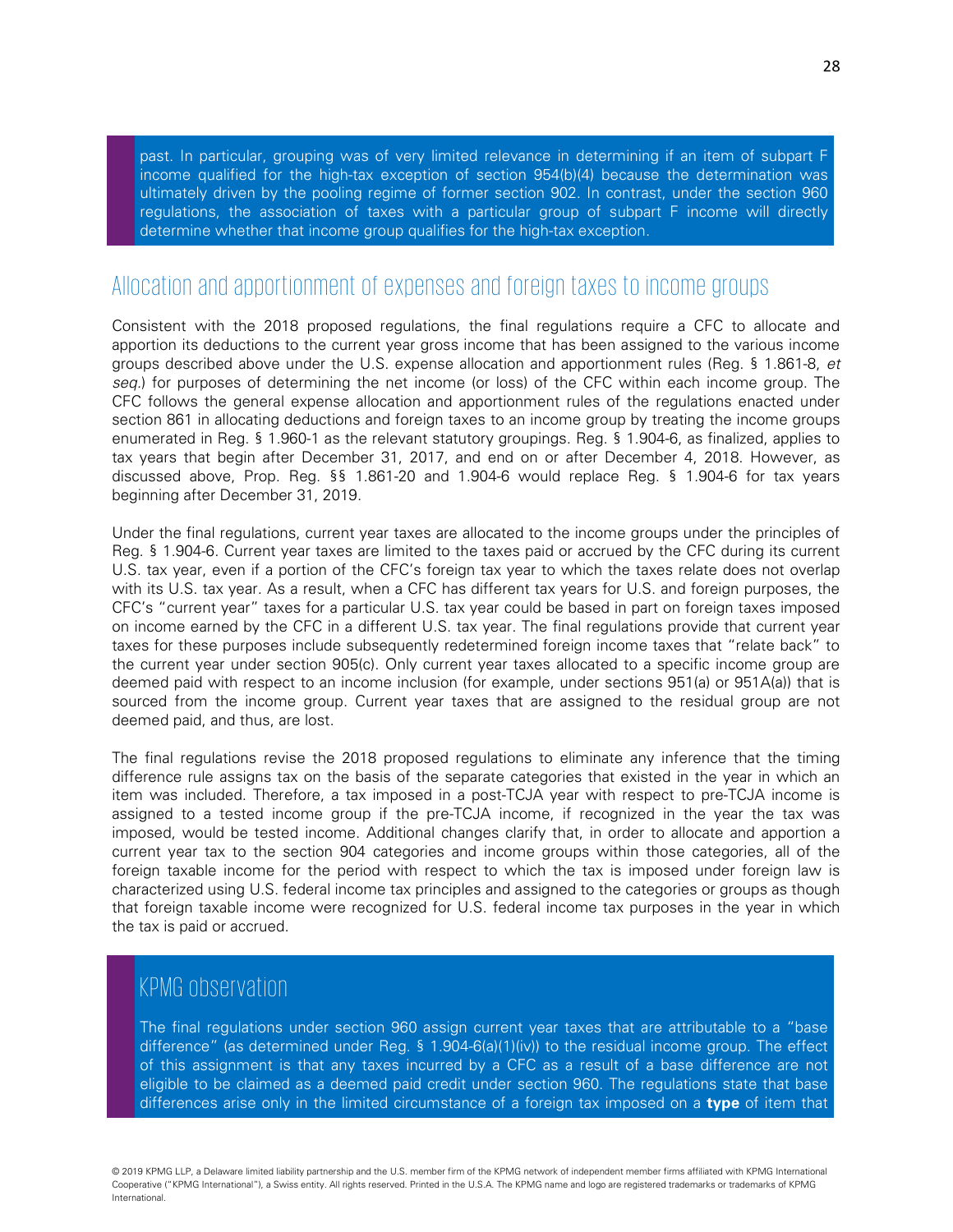does not constitute income under U.S. federal income tax principles, such as a gift or insurance proceeds.

### KPMG observation

Despite numerous comments suggesting changes to the proposed rule, the final regulations maintain the definition of current year taxes as foreign income taxes that a CFC pays or accrues in its tax year (i.e., the U.S. tax year of a CFC that either is an inclusion year or during which the CFC receives or makes a distribution described in sections 959(a) or (b)). Thus, taxes could be stranded when a CFC has a different U.S. and foreign tax year, or when there is a timing difference under foreign law. Treasury received comments requesting that, in such circumstances, the current year tax be treated as properly attributable to PTEP and thus to be deemed paid under section 960 (e.g., under section 960(b) upon a subsequent distribution of the PTEP) despite that there is otherwise no current year income inclusion in the same income group. Treasury did not adopt these comments, reasoning that associating current year taxes with PTEP rather than current year items of income would be inconsistent with Congress's intent to eliminate pooling and calculate deemed paid FTCs on a current year basis.

# KPMG observation

Treasury received comments requesting adjustments to the computation of deemed paid taxes if a domestic corporation's subpart F inclusion is reduced by a qualified deficit described in section 952(c)(1)(B). The final regulations retain the rule that reduces the amount of foreign income taxes deemed paid to the extent the U.S. shareholder reduces its subpart F inclusion by reason of a qualified deficit. Otherwise, taxpayers could be allowed a deemed paid credit in excess of the amount of foreign income taxes the CFC paid with respect to the income that was included. A similar issue arises where a CFC's subpart F income in a tax year is limited by its E&P for the tax year under section 952(c)(1)(A). In this situation, the final regulations afford relief by providing that the amount of foreign income taxes deemed paid are not reduced by reason of the limitation. This rule is appropriate, because the E&P limitation of section 952(c)(1)(A) only provides a timing benefit to a U.S. shareholder—any subpart F income not taken into account in a tax year by reason of the limitation is recaptured in a subsequent year—whereas a reduction to foreign income taxes deemed paid by the shareholder under section 960(a) would be a permanent loss. In contrast, the reduction to a subpart F inclusion under the qualified deficit rule of section 952(c)(1)(B) is a permanent benefit to a U.S. shareholder, because there is no recapture of the reduction to the shareholder's inclusion by reason of the rule.

### <span id="page-29-0"></span>Previously taxed earnings and profits

The section 960 regulations set forth a separate set of mechanical rules that apply to CFC taxes attributable to PTEP. These rules determine the amount of deemed paid taxes that a U.S. shareholder takes into account when it receives a PTEP distribution, based on foreign income taxes paid or accrued by either the distributing CFC or a lower-tier CFC in a current or prior year that are properly attributable to the PTEP. The creditability of taxes paid or accrued on PTEP distributed through tiers of CFCs is an area that previously lacked specific guidance prior to the change in law, and requires rules distinct from those applicable to subpart F and GILTI inclusions, which only give rise to credits for current year taxes.

<sup>© 2019</sup> KPMG LLP, a Delaware limited liability partnership and the U.S. member firm of the KPMG network of independent member firms affiliated with KPMG International Cooperative ("KPMG International"), a Swiss entity. All rights reserved. Printed in the U.S.A. The KPMG name and logo are registered trademarks or trademarks of KPMG International.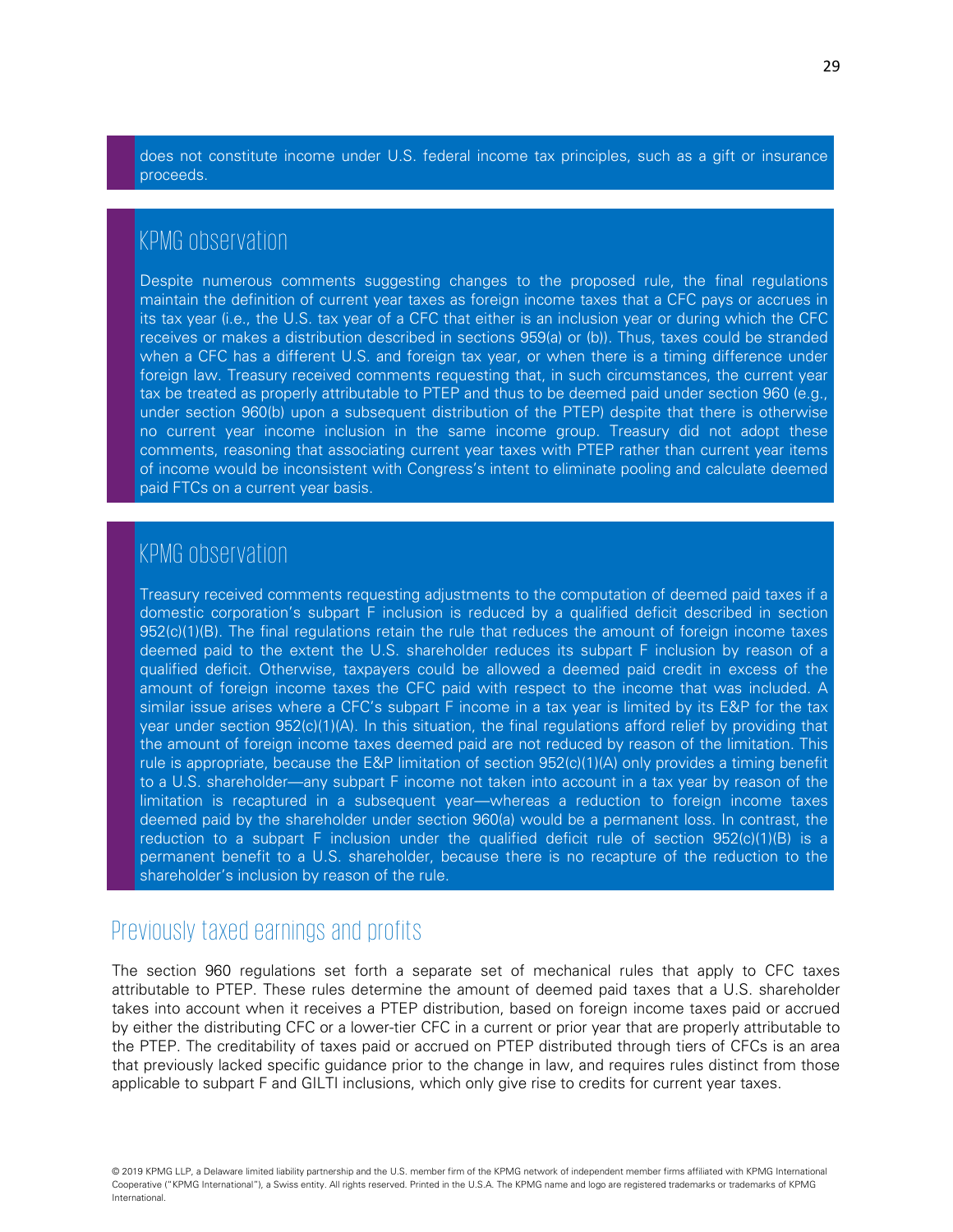The final regulations track PTEP on an annual basis based on the separate limitation category assigned to the inclusion that generated the PTEP. The 2018 proposed regulations identified 10 "PTEP groups," and subsequently Notice 2019-01, 2019-2 I.R.B. 275, expanded the number of PTEP groups to 16. The final regulations consolidate certain of the PTEP groups that were listed in Notice 2019-01, and accordingly the final regulations contain 10 PTEP groups.

Within each annual layer for each separate limitation category, PTEP is further assigned to one of these 10 PTEP groups based on the underlying subpart F, GILTI, or section 956 inclusion that generated the PTEP (taking into account reclassifications of PTEP from section 959(c)(2) to section 959(c)(1)). For example, PTEP attributable to GILTI inclusions are assigned to a PTEP group separate from PTEP attributable to subpart F inclusions, which would be tracked in three distinct PTEP groups (with two separate PTEP groups related to section 965 mandatory repatriation inclusions).

The final regulations modify the transition rule for foreign income taxes deemed paid with respect to PTEP groups by eliminating a condition that could be read to provide that taxes imposed after 2017 on a distribution from a PTEP group from an inclusion year before 2018 are not treated as PTEP group taxes.

Treasury and the IRS intend to issue more comprehensive regulations addressing the maintenance of annual PTEP accounts and the PTEP groups in a separate notice of proposed rulemaking under section 959. It is anticipated that, as part of that guidance, further changes may be made to Reg. § 1.960-3 in order to coordinate both sets of regulations.

#### KPMG observation

Prior to the change in law, PTEP generally has been classified in only two categories—previously taxed income resulting from section 956 inclusions and previously taxed income resulting from subpart F inclusions. After the change in law, additional subgroups are necessary, due in part to different substantive rules that can apply to distributions of the various PTEP groups for foreign tax credit purposes, including reductions in creditable taxes attributable to PTEP groups related to mandatory repatriation inclusions, as well as different foreign currency gain or loss calculations that apply to distribution of mandatory repatriation associated PTEP versus other PTEP groups under section 986(c).

### KPMG observation

Section 78 provides that the amount of foreign income taxes deemed paid pursuant to section 960(b) is treated as a dividend. The purpose of section 78 is to disallow a CFC's deduction for foreign income taxes when a U.S. shareholder elects to claim a foreign tax credit for the year. Although foreign income taxes properly attributable to a PTEP group reduce the amount of the PTEP in such group, such amounts should not be considered deducted because the amount reduced is an amount that has already been subjected to U.S. federal income tax. However, Treasury did not provide any relief given the clear statutory text of section 78.

# KPMG observation

Consistent with the statute and proposed regulations, the final regulations do not haircut creditable taxes on GILTI PTEP distributions, even though taxes attributable to GILTI inclusions are subject to

© 2019 KPMG LLP, a Delaware limited liability partnership and the U.S. member firm of the KPMG network of independent member firms affiliated with KPMG International Cooperative ("KPMG International"), a Swiss entity. All rights reserved. Printed in the U.S.A. The KPMG name and logo are registered trademarks or trademarks of KPMG International.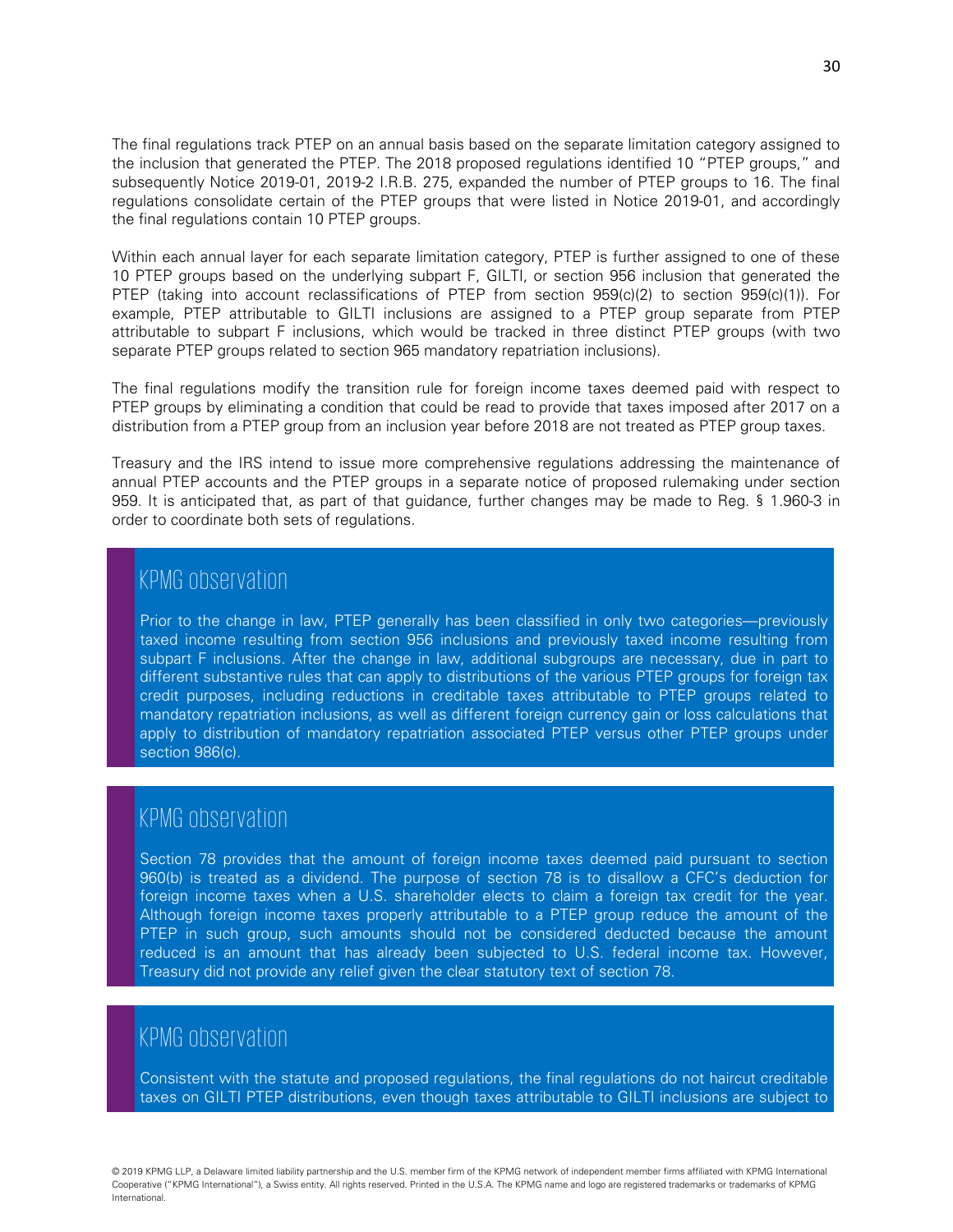# <span id="page-31-0"></span>Section 956

The final regulations maintain the rule in the 2018 proposed regulations providing that no foreign income taxes are deemed paid under section 960(a) with respect to a section 956 inclusion. According to Treasury and the IRS, an inclusion under section 956 is not an item of income of the CFC (instead, it is an income item of the U.S. shareholder), and, therefore, the taxes of the CFC could not be properly attributable to such inclusion. Further, Treasury and the IRS have asserted that a deemed paid credit would be contrary to legislative intent to eliminate tax pooling and move to a FTC system based solely on current year taxes and income.

### <span id="page-31-1"></span>Section 960 regulations apply to other provisions

The final regulations clarify that these regulations apply to any provision where a taxpayer is treated as a domestic corporation that is deemed to pay foreign taxes or treats a foreign corporation as a CFC (e.g., section 962(a)(2), section 1293(f)).

# <span id="page-31-2"></span>Section 960(c)

If certain conditions are met, section 960(c)(1) and Reg. § 1.960-4 allow a taxpayer to increase its section 904 limitation in the year of the receipt of PTEP. The increase in section 904 limitation under section 960(c)(1) is reduced by the amount which would have been section 904 limitation in the inclusion year if the amounts had not been included in gross income under sections 951(a) or 951A(a).

# <span id="page-31-3"></span>Coordination rule for section 965(g) and section 960(b)

The final regulations finalize the rule to disallow credits for the applicable percentage of foreign income taxes deemed paid under section 960(b) with respect to distributions to the domestic corporation of section 965(a) previously taxed earnings and profits or section 965(b) previously taxed earnings and profits, and provide a coordination rule with Prop. Reg. § 1.960-3, which provides rules for section 960(b).

# <span id="page-31-4"></span>Treatment of section 78 dividend as foreign oil related income

A comment requested clarification that a section 78 dividend associated with an inclusion under section 951A can be included in foreign oil related income under section 907(c)(3)(B). In the preamble, Treasury and the IRS agreed that a section 78 dividend with respect to an inclusion under section 951A can be included in foreign oil related income, and that section 907(c)(3)(B), as amended by the TCJA, provides for this result notwithstanding the existence of outdated regulations. However, the final regulations do not contain this clarification, because rules relating to section 907 were out of scope.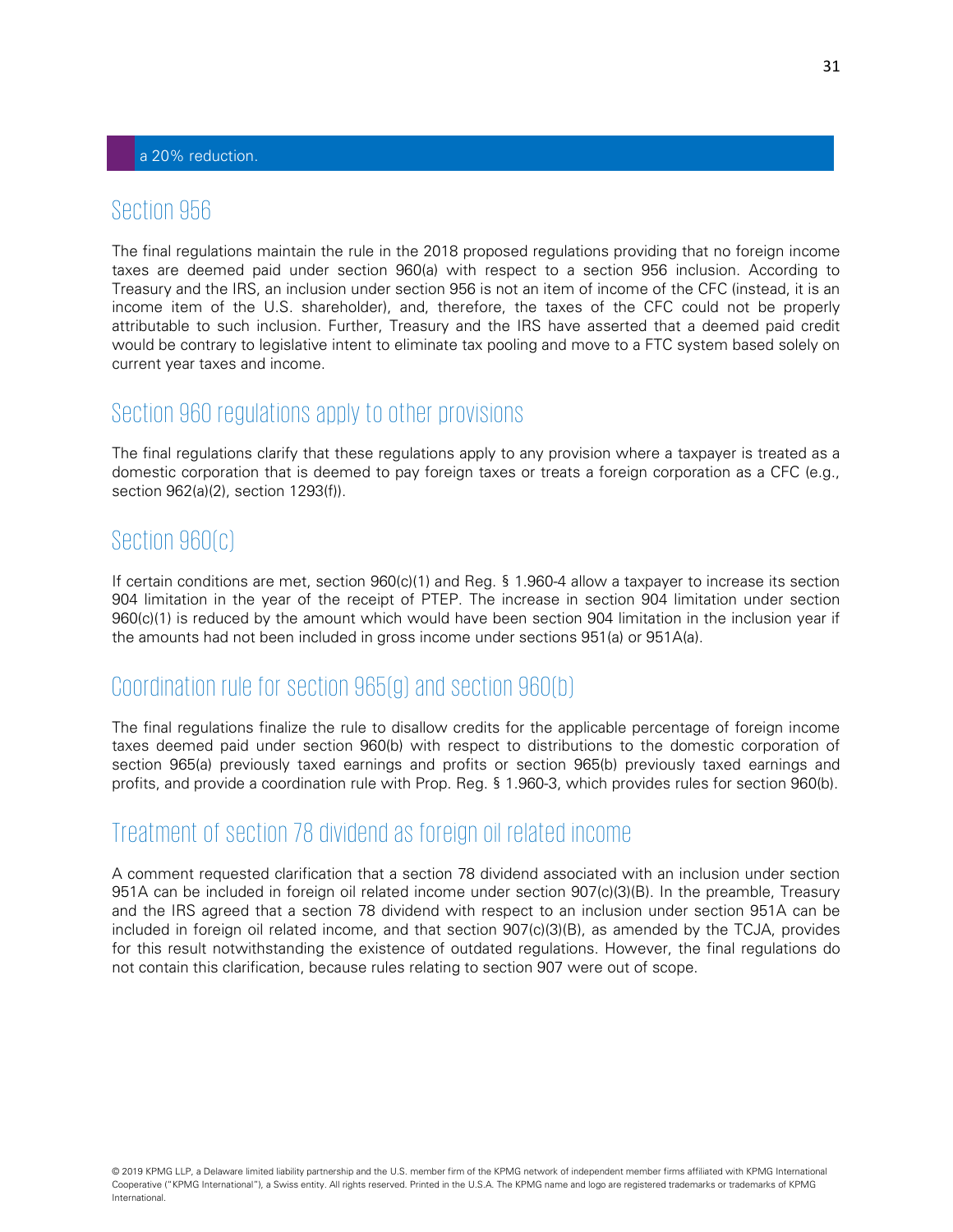# <span id="page-32-0"></span>OFL, SLL, and carryover rules

## <span id="page-32-1"></span>OFL recapture rules

Reg. § 1.904(g)-3 sets forth a seven-step calculation pursuant to which a taxpayer ultimately determines its OFL recapture, SLL recapture, and overall domestic loss ("ODL") recapture amounts for the tax year. In particular, a taxpayer determines its OFL recapture amount in Step 5 of the calculation by determining the amount of income and gain recognized by the taxpayer during the tax year that is required to be recaptured. However, in addition to the requirement to recapture gain recognized during the tax year, section 904(f)(3) requires a taxpayer that disposes of certain property used or held for use predominantly without the United States in a trade or business, to recapture as foreign source income gain recognized on that disposition, regardless of whether the gain would otherwise be recognized, to the extent of any overall foreign loss account.

The seven-step process in Reg. § 1.904(g)-3 does not address the calculation of OFL recapture for property dispositions pursuant to section 904(f)(3) in which no gain is recognized. To fill this void, Treasury issued proposed regulations on June 25, 2012 (the "2012 proposed regulations"), that would add a Step 8 to the seven-step calculation. Under this new Step 8, the taxpayer would calculate the amount of the OFL account that should be recaptured as a result of a non-recognition transaction. Treasury finalized the 2012 proposed regulations in the final regulations.

In addition, Treasury also responded to taxpayer comments to the 2012 proposed regulations regarding the interaction of the OFL rules and the branch loss recapture rules in prior section 367(a)(3) and the dual consolidated loss recapture rules. In particular, a comment observed that, as a result of the ordering rules for OFL recapture, branch loss recapture, and dual consolidated loss recapture, after a taxpayer calculates its OFL recapture amount in Steps 1 through 8, additional foreign source income could be recognized pursuant to the branch loss recapture or dual consolidated loss recapture rules. The question raised by the comment was whether a taxpayer should again apply the OFL recapture rules in Step 5 to the additional foreign source income. The 2019 proposed regulations would answer this question in the affirmative by adding a new Step 9 at which point the taxpayer would calculate its additional OFL recapture amount resulting from the additional foreign source income recognized as a result of the dual consolidated loss recapture (as following the TCJA branch loss recapture income can no longer be treated as foreign source income).

# <span id="page-32-2"></span>Transition rules

As described above, the TJCA added two new additional section 904 limitation categories for foreign branch income and GILTI income. The new law did not, however, provide explicit transition rules to address carryovers of FTC attributes from pre- to post-reform years, and vice versa. Such attributes include foreign tax credit carryovers under section 904(c), as well as OFL, ODL, and SLL accounts that were created and "basketed" based upon the pre-reform categories.

#### <span id="page-32-3"></span>**Transition rules for carryover of FTC attributes**

The 2018 proposed regulations provide a relatively narrow set of transition rules for purposes of categorizing pre-2018 general category FTC carryforwards. Specifically, under the 2018 proposed regulations, taxpayers could elect, but were not required, to treat a portion of their pre-2018 general category FTC carryforwards as foreign branch category taxes to the extent the taxes would have been so

<sup>© 2019</sup> KPMG LLP, a Delaware limited liability partnership and the U.S. member firm of the KPMG network of independent member firms affiliated with KPMG International Cooperative ("KPMG International"), a Swiss entity. All rights reserved. Printed in the U.S.A. The KPMG name and logo are registered trademarks or trademarks of KPMG International.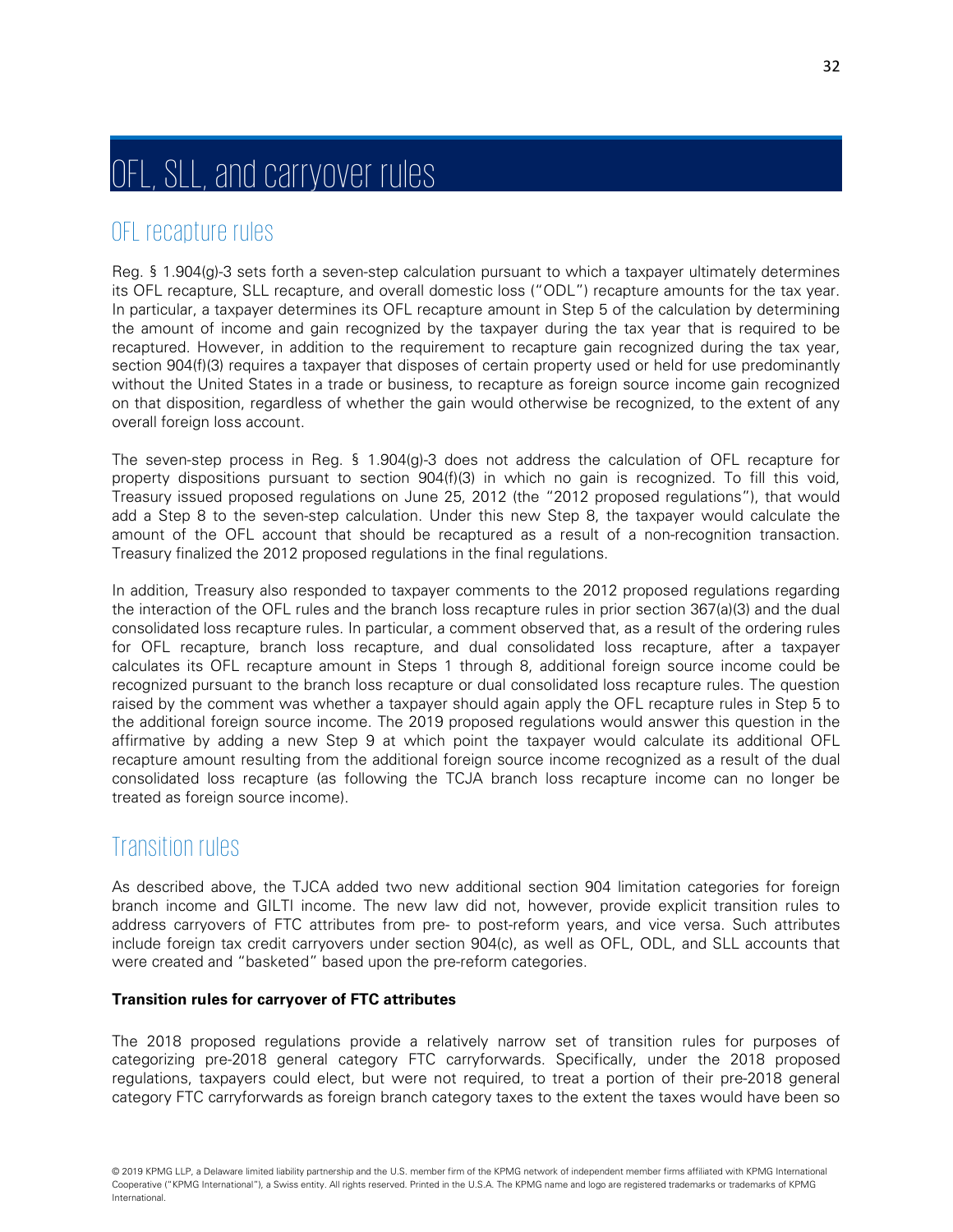allocated if they had arisen in a post-reform year. The 2018 proposed regulations contemplate that taxpayers who make this election must "roll back" to pre-reform years (i.e., reconstruct) the complex computation and reallocation methods for determining the amount of foreign branch income and taxes in order to characterize the taxes, but the preamble requested comments on whether a simplified alternative method would be appropriate. If such election is made, other pre-2018 general category tax attributes such as OFLs and ODLs would be re-basketed to the foreign branch category in the same proportion as carryover FTCs are. In addition, taxpayers that generate excess foreign branch credits in their first post-reform year are entitled to carry those taxes back to their last pre-reform year, and upon doing so the taxes are re-basketed as general category.

In response to comments about the complexity involved in doing a wholesale recomputation, the final regulations provide a simplified safe harbor option that allows taxpayers to allocate unused foreign taxes from a particular pre-reform year to the post-reform separate category for foreign branch category income based on a ratio equal to the amount of foreign income taxes that were paid or accrued by the taxpayer's foreign branches in a tax year divided by the amount of foreign income taxes assigned to the general category that were paid or accrued, or deemed paid by the taxpayer with respect to such tax year. Taxpayers who do not choose to apply the safe harbor method generally must determine unused foreign taxes with respect to the foreign branch category as if the separate category had applied in the year the taxes were paid or accrued—that is, a complete recomputation of its attributes as if the branch category rules were effective in the relevant pre-reform years.

#### <span id="page-33-0"></span>**SLL, OFL and ODL accounts**

Prop. Reg. § 1.904(f)-12(j) generally provided that any SLL or OFL account in a pre-2018 separate category remained in the same post-2017 separate category. However, to the extent there were any unused foreign taxes with respect to the pre-2018 separate category for general category income for which the taxpayer elected to make an allocation of such taxes between the general and foreign branch separate categories, any general category losses were allocated in the same proportion. As such, under this proposed regulation, if a taxpayer did not have any unused foreign taxes in the general category (and therefore could not make such an election in respect of unused foreign taxes), such taxpayer would be ineligible to make a transition election with respect to its loss accounts.

Treasury received comments requesting flexibility in this regard. Treasury agreed with these comments and accordingly finalized Reg. § 1.904(f)-12 to allow taxpayers to elect to transition their loss accounts in the absence of a taxpayer having unused foreign taxes in the general category to transition. Further, rather than requiring a full recomputation with respect to these loss accounts, safe harbors can be elected in certain instances. The foregoing changes are subject to the consistency requirements described below.

#### <span id="page-33-1"></span>**Consistency requirements**

The final regulation provides that when a taxpayer makes an election to transition one or more of its unused general category foreign tax credits or relevant loss accounts, it must make such election consistently with respect to all of such attributes. However, a taxpayer that has made such an election may freely elect to apply the safe harbor method with respect to certain attributes, while opting to perform a full recomputation with respect to other attributes. Nevertheless, because the safe harbor for the ODL transition election follows the results the application of the safe harbor for the transition of unused foreign taxes in the general income category, a taxpayer that does not have unused foreign taxes in the general category appears unable to apply the safe harbor provided for the transitioning of ODLs and is therefore required to perform a complete recomputation.

<sup>© 2019</sup> KPMG LLP, a Delaware limited liability partnership and the U.S. member firm of the KPMG network of independent member firms affiliated with KPMG International Cooperative ("KPMG International"), a Swiss entity. All rights reserved. Printed in the U.S.A. The KPMG name and logo are registered trademarks or trademarks of KPMG International.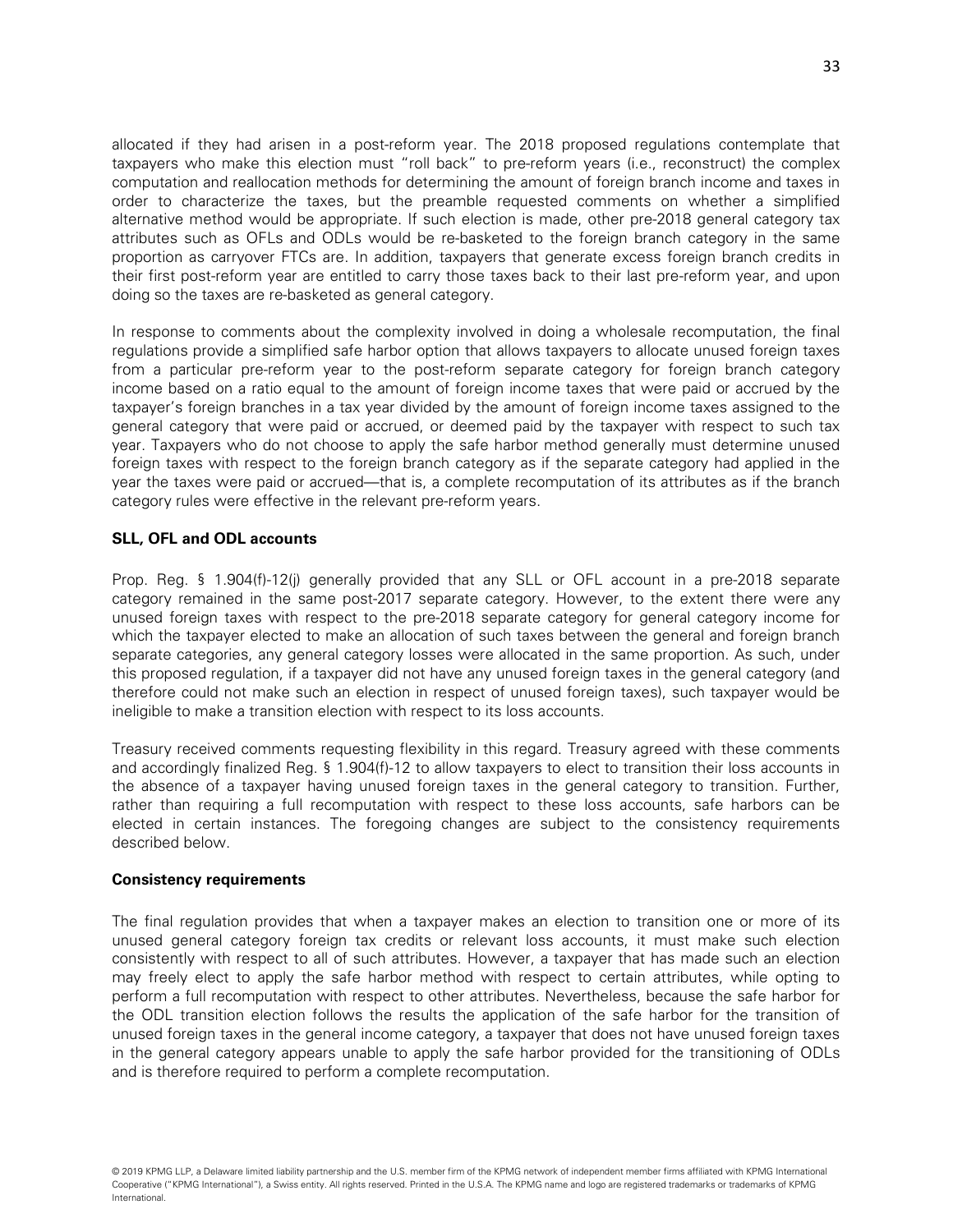The final regulations retain the election to re-basket attributes between general and foreign branch categories and provide even more flexibility by introducing safe harbors with respect to each attribute. In requiring taxpayers to apply the default rule (i.e., the attribute remains in the general basket) or elect to transition such attributes between the general income category and foreign branch category consistently, significant modeling may be required for a taxpayer to determine whether the election is beneficial. Further, once a taxpayer has chosen to make a transition election with respect to such attributes, the ability to apply the safe harbor methods provided with respect to some attributes and not others introduces an additional layer of complexity (albeit taxpayer-favorable) that further complicates the taxpayer's modeling exercise.

# <span id="page-34-0"></span>Translation of foreign income taxes and foreign tax redeterminations

This final section discusses widespread changes enacted with respect to sections 905, 986, and 6689. These rules potentially require the foreign tax credit calculation with respect to a given year to be revisited for many years beyond such year, requiring recalculation of the foreign tax credit and general U.S. federal income tax consequences each time a foreign tax redetermination (as defined below) arises.

On November 7, 2007, the Federal Register published new temporary regulations (T.D. 9362) (the "2007 temporary regulations") at 72 FR 62771. Proposed regulations under sections 905(c) and 986(a) (the "2007 proposed regulations" and together with the 2007 temporary regulations, the "2007 regulations") were published in connection with the 2007 temporary regulations. The 2007 temporary regulations expired in 2010 and the 2007 proposed regulations, while outstanding, did not take into account the revisions to section 905(c) made by the TCJA and the repeal of section 902 foreign tax credit pooling. Treasury has adopted certain portions of the 2007 regulations under sections 905(c) and 986(a) in the final regulations and 2019 proposed regulations. The final regulations and the 2019 proposed regulations provide rules applicable to redeterminations of U.S. tax liability ("U.S. tax redeterminations") that occur because of changes to a U.S. taxpayer's foreign income tax liability or certain other changes that do not involve a change in the foreign income tax liability of the taxpayer but that may nonetheless affect a taxpayer's foreign tax credit ("foreign tax redeterminations"). Specifically, the following portions of the 2007 regulations are finalized: (1) the currency translation rules (which are moved from Reg. § 1.905- 3T(b) to Reg. § 1.986(a)-1), (2) the definition of foreign tax redetermination in Reg. § 1.905-3T(c), (3) the rules under Reg. § 1.905-3T(d)(1) requiring a U.S. tax redetermination with respect to foreign income taxes other than those that are deemed paid under section 960, and (4) the rules in Reg. § 1.905-3T(e) relating to foreign income taxes imposed on foreign income tax refunds. Treasury acknowledged that the number of instances in which a U.S. tax redetermination will be required is likely to increase significantly as a result of the TCJA's amendment of section 905(c) necessitated by the repeal of the pooling method prescribed by former section 902. Therefore, several aspects of the 2007 regulations were not finalized, and instead the 2019 proposed regulations include new proposed regulations on these topics. Specifically, the 2019 proposed regulations include: (1) rules requiring a U.S. tax redetermination with respect to foreign income taxes deemed paid under section 960, (2) procedural aspects of the required notification of the IRS in the case of a foreign tax redetermination, and (3) the related penalty imposed under section 6689 for failing to comply with these notification requirements.

© 2019 KPMG LLP, a Delaware limited liability partnership and the U.S. member firm of the KPMG network of independent member firms affiliated with KPMG International Cooperative ("KPMG International"), a Swiss entity. All rights reserved. Printed in the U.S.A. The KPMG name and logo are registered trademarks or trademarks of KPMG International.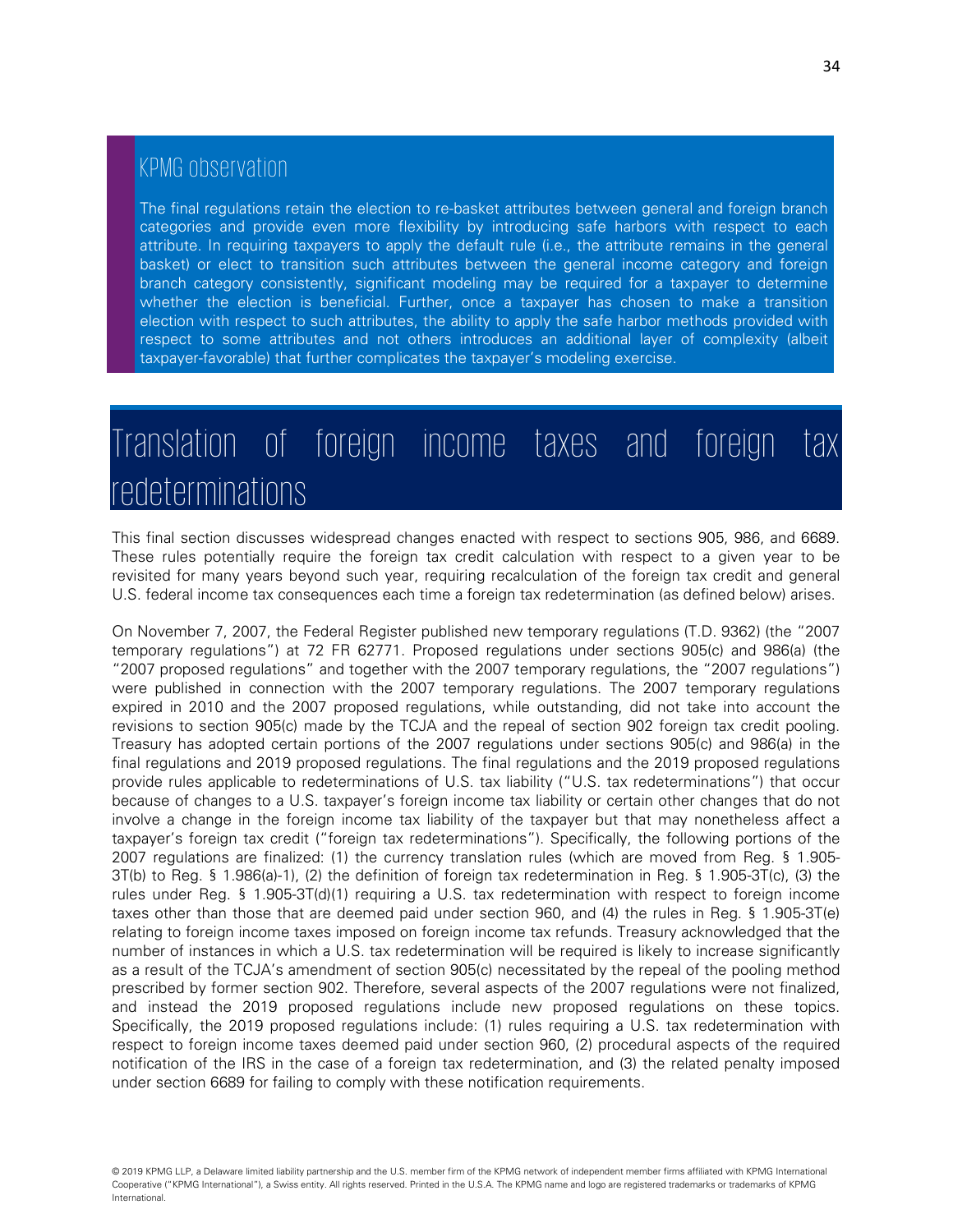## <span id="page-35-0"></span>Regulations under section 905

#### <span id="page-35-1"></span>**Regulations implementing the operative provisions**

The 2007 regulations defined the term "foreign tax redetermination" and provided rules for when a foreign tax redetermination would result in a U.S. tax redetermination. Under those regulations and despite the definition, there was uncertainty regarding whether certain events would constitute a foreign tax redetermination.

Under the final regulations, as described above, a foreign tax redetermination includes a change in the liability for a foreign income tax and other changes described in the regulation that may affect a taxpayer's foreign tax credit. For cash method taxpayers, a foreign tax redetermination therefore occurs when a foreign income tax claimed as a foreign tax credit is refunded. For accrual method taxpayers, a foreign tax redetermination occurs if taxes that when paid or later adjusted differ from amounts accrued by the taxpayer and claimed as a credit or added to PTEP group taxes (as defined in Reg. § 1.960-3(d)(1)). Importantly, these adjustments include corrections or adjustments to accruals to reflect the final foreign income tax liability inclusive of additional foreign income taxes that accrue after the close of the tax year to which the tax relates.

### KPMG observation

By including revisions to accruals within the scope of "foreign tax redeterminations," foreign tax redeterminations are not limited to additional assessments and refunds from audits or the resolution of tax disputes.

# KPMG observation

CFCs are accrual method taxpayers and foreign income tax returns are not filed until after the close of the U.S. tax year in which the foreign income taxes reported on such return are accrued for U.S. federal income tax purposes. Additionally, such foreign returns will, in most cases, report a foreign tax liability that differs (even if insignificantly) from the amount of foreign income taxes accrued for U.S. federal income tax purposes. This situation would constitute a foreign tax redetermination under the final regulation's definition of that term and, under the 2019 proposed regulations, as discussed below, would relate to the U.S. tax year in which such accrual was made, would generally constitute a U.S. tax redetermination, and would generally necessitate the filing of an amended return for such year.

The final regulations include several additional clarifications with respect to the 2007 regulations. First, a foreign tax redetermination includes the failure to pay accrued taxes on or before the date that is 24 months after the close of the tax year of the section 901 taxpayer to which such taxes relate (the "24 month period") and the subsequent payment of any such accrued but unpaid taxes. The 2007 temporary regulations described the applicable time period as "two years" rather than 24 months. This caused confusion as to whether "two years" meant two full calendar years or instead two tax years, in which case any short tax year could significantly shorten the time period. Because any accrued tax that is not paid within the 24-month period must be translated on the date of payment, the change from "two years" to "24 months" is also relevant for currency translation (discussed below in the discussion on regulations under section 986). The 2019 final regulations also clarified that in the case of a foreign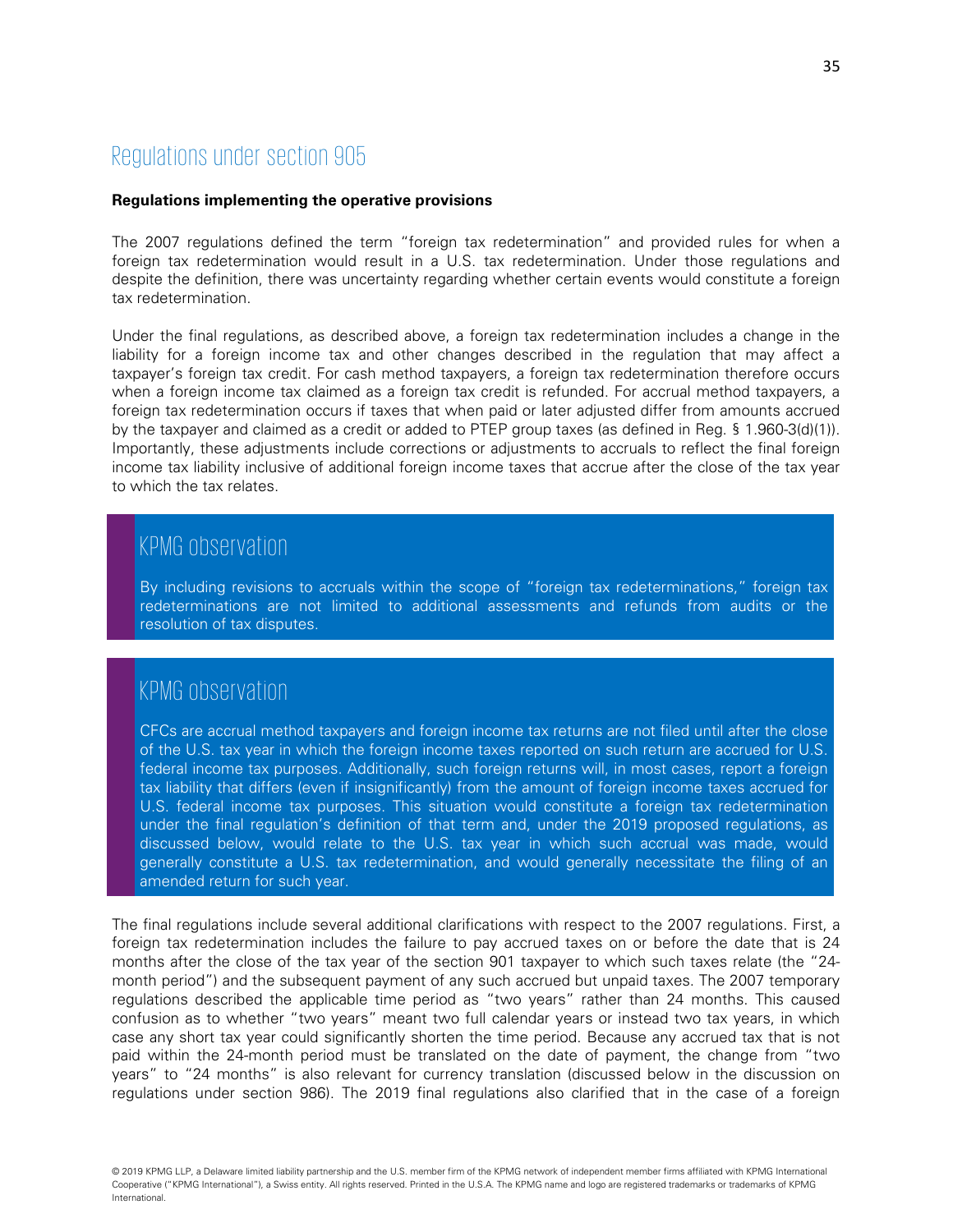income tax liability imposed on a partnership or trust, the reference to "taxable year" in determining the 24-month period is to the tax year of such partnership or trust, and not of a partner or beneficiary (aligning with the "technical taxpayer rule" contained in Reg. § 1.901-2(f)). When this rule applies, any accrued taxes which remain unpaid upon expiration of the 24-month period are treated as refunded at the expiration of such period. Additionally, the final regulations clarify that foreign income taxes that first accrue after the 24-month period may not be claimed as a credit or added to PTEP group taxes until they are paid.

The final regulations also provide that, if a foreign tax redetermination occurs with respect to a foreign tax claimed as a direct credit, then a redetermination of U.S. tax liability is required for the tax year in which the credit was claimed, as well as any year to which unused foreign taxes from such year were carried under section 904(c).

As described above, in conjunction with the final regulations, the 2019 proposed regulations provide additional essential guidance under section 905(c) addressing foreign tax redeterminations with respect to foreign corporations necessitated by the TCJA's repeal of section 902 foreign tax credit pooling. The 2019 proposed regulations would add to the first sentence of final Reg. § 1.905-3(a) and provide specifically that a foreign tax redetermination would also include a change in the liability for foreign income taxes, as defined in Reg. § 1.960-1(b)(5), that may affect a taxpayer's U.S. tax liability, including by reason of a change in the amount of its foreign tax credit, the amount of its distributions or inclusions under sections 951, 951A, or 1293, the application of the high-tax exception described in section 954(b)(4)—including for purposes of determining tested income under section 951A(c)(2)(A)(i)(III)—or the amount of tax determined under sections 1291(c)(2) and 1291(g)(1)(C)(ii).

If a foreign tax redetermination occurs, then the 2019 proposed regulations would require an adjustment to the amount of foreign taxes deemed paid, the related section 78 gross-up, and an adjustment in the taxable income, as well as E&P, of the foreign corporation for the year to which such foreign tax redetermination relates. A U.S. tax redetermination would be required whenever a foreign tax redetermination affects U.S. tax liability (such as through changing an inclusion amount under the subpart F or GILTI regimes) even if there is no change to the amount of foreign tax credits originally claimed and apparently regardless of whether a U.S. shareholder even elects to claim a foreign tax credit.

# KPMG observation

The 2019 proposed regulations' addition of additional types of events that could constitute a foreign tax redetermination in addition to those that directly affect the amount of the taxpayer's foreign tax credit was, according to the preamble to the 2019 proposed regulations, necessitated by the interaction of foreign tax redeterminations and the high-tax exceptions under GILTI and subpart F. This is because foreign tax redeterminations would be accounted for by making adjustments to the amount of foreign income taxes paid by a CFC in the tax year to which such adjustment relates and, thus, could change a taxpayer's eligibility for those high-tax exceptions.

The 2019 proposed regulations provide a transition rule that applies to post-TCJA foreign tax redeterminations of a foreign corporation that relate to pre-TCJA foreign income taxes. In the case of such a foreign tax redetermination, a U.S. tax redetermination must be made for the relevant pre-TCJA year; as well, adjustments must be made to the foreign corporation's E&P and foreign tax pools and a U.S. tax redetermination must also be made for any other pre-TCJA year in which a deemed-paid credit would arise with respect to the foreign corporation and any year to which unused foreign taxes from any such year were carried. It should be noted that all of these adjustments require extensive notifications to

© 2019 KPMG LLP, a Delaware limited liability partnership and the U.S. member firm of the KPMG network of independent member firms affiliated with KPMG International Cooperative ("KPMG International"), a Swiss entity. All rights reserved. Printed in the U.S.A. The KPMG name and logo are registered trademarks or trademarks of KPMG International.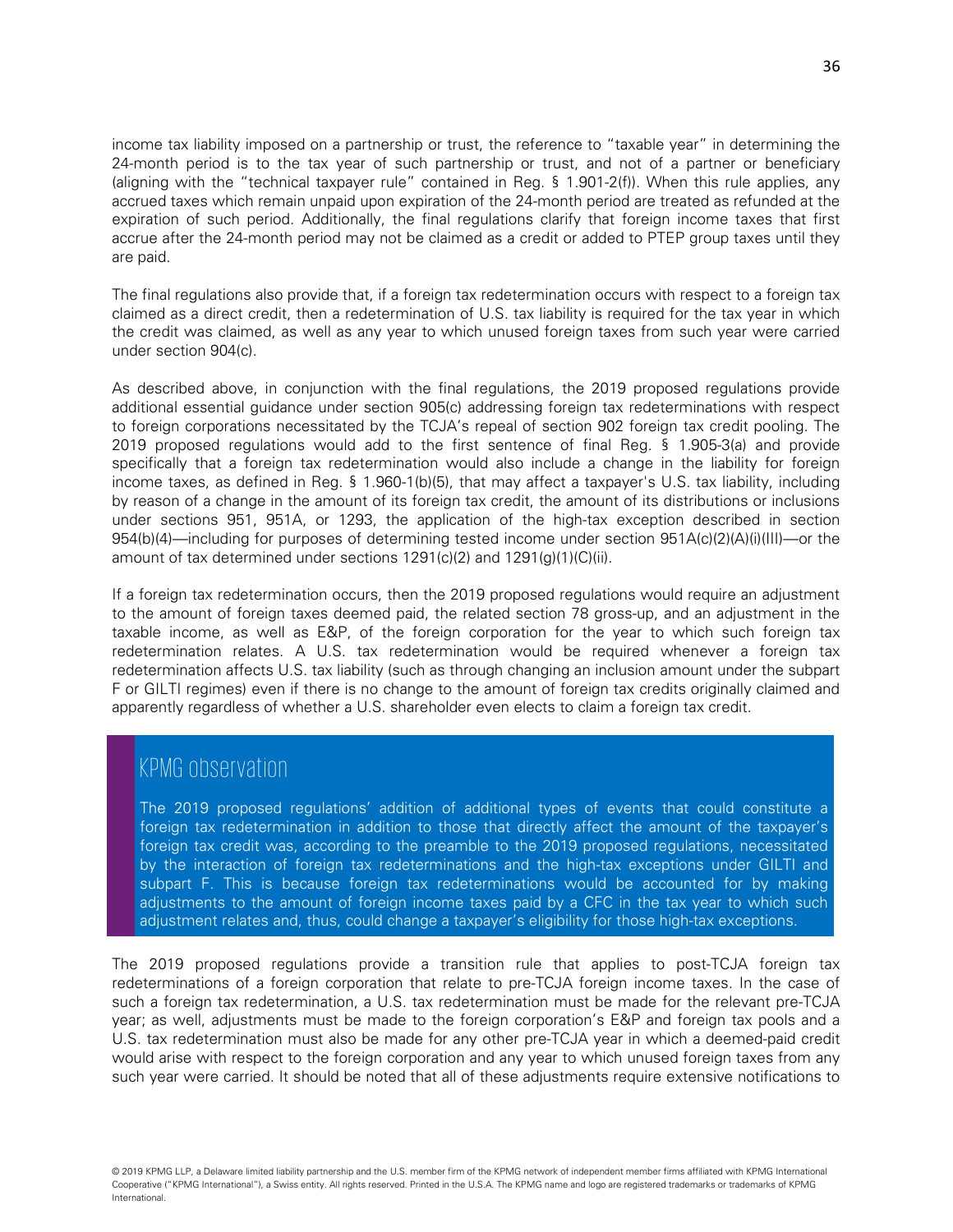the IRS in specified form. Treasury invites comments as to whether any simplified method may be appropriate.

## KPMG observation

In its request for comments, Treasury suggested as a possibility making all pre-TCJA foreign income tax related adjustments of a CFC to its pools in the foreign corporation's mandatory repatriation transition tax year. This simplification comes with the attendant cost of suffering the applicable section 965(g) haircut on these taxes. It is possible that taxpayers in certain foreign tax credit positions (such as those with an abundance of excess general limitation credits that they do not anticipate they could utilize before expiration of the relevant carryforwards) might find this haircut a small price to pay in exchange for relief from the compliance burden.

The 2019 proposed regulations include a "successor rule" that may frequently apply in the case of disregarded entities ("DREs") whose regarded owner changes before a foreign tax redetermination of an earlier tax year occurs and in the case of reorganizations and liquidations. Pursuant to this rule, when the person bearing legal liability with respect to a foreign tax redetermination is not the same person that had legal liability for the tax in the relation-back year (determined under U.S. tax principles, such that in the case of legal liability imposed with respect to a disregarded entity, the relevant person is its regarded owner), the required U.S. tax redetermination is made as if the redetermination occurred in the hands of the original taxpayer. It will often be the case that the difference in foreign tax is paid by, or received as a refund by, the successor. However, this rule provides that for U.S. tax purposes it is the original taxpayer that is the party with the liability for, or a right to a refund of, this redetermined foreign tax. As such, general U.S. tax principles apply to determine the U.S. federal income tax consequences of this mismatch (such as constructive distributions or contributions). The preamble provides an example involving a foreign legal entity that was a DRE in a tax year in which it paid an incorrectly lower amount of foreign tax and then later converted to a corporation before the year the foreign tax redetermination occurs. Given that the 2019 proposed regulations suppose the foreign tax redetermination had happened with respect to the entity which was the regarded owner (for U.S. tax purposes) of the DRE in the year to which the redetermined tax relates, the 2019 proposed regulations treat the former owner (and shareholder of the foreign legal entity now treated as a corporation (for U.S. tax purposes)) as having the liability for such redetermined tax. Therefore, if the foreign legal entity (now, a regarded subsidiary of the entity which the U.S. characterizes as the liable party) pays the redetermined foreign tax, such entity will be treated for U.S. tax purposes as having made a distribution to the former owner, consistent with general U.S. federal income tax principles that when a subsidiary assumes a liability of its parent, it is treated as making a distribution to the parent.

# KPMG observation

If instead the regarded owner of a foreign legal entity treated as a DRE for U.S. federal income tax purposes distributes the DRE to its parent and subsequently a foreign tax redetermination occurs relating to a year of the DRE in which it was owned by the distributing subsidiary, when the DRE satisfies the obligation in relation to the foreign tax redetermination, such may be characterized for U.S. federal income tax purposes as a capital contribution by the parent to the subsidiary and have impacts on various attributes, such as basis in the subsidiary stock. Reverse consequences occur when a foreign tax redetermination results in a refund; when a parent receives a refund in the immediately preceding fact pattern, such may be characterized as a distribution for U.S. federal income tax purposes since the 2019 proposed regulations view the right to the refund as property of the subsidiary. When negative consequences could result (for example, a constructive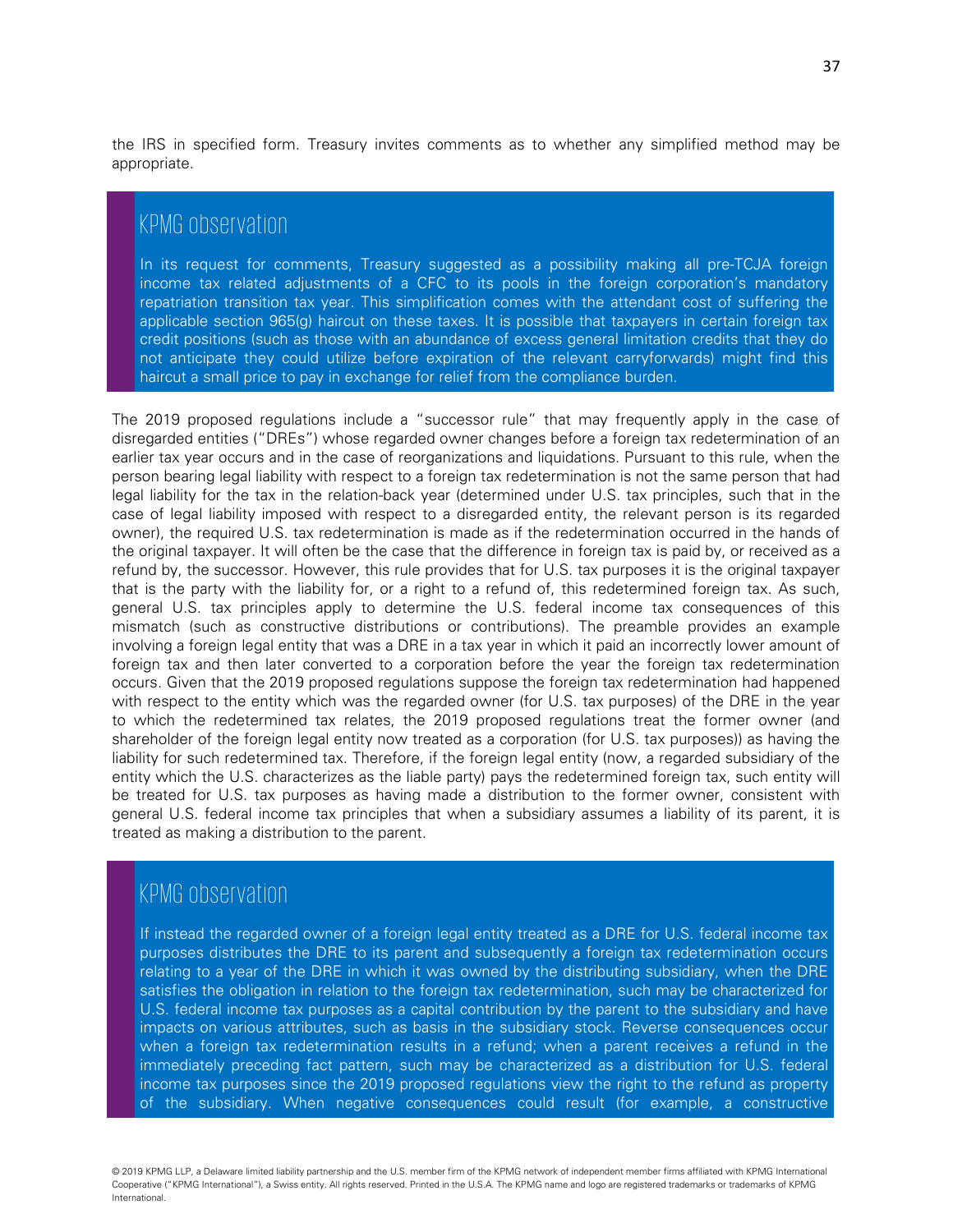distribution resulting in an undesirable movement of PTEP in a certain category from a subsidiary to its parent), taxpayers should consider whether appropriate planning can be implemented to avoid these consequences. For example, under appropriate circumstances, it is possible that a binding commitment by the parent to contribute the refund to the subsidiary may avoid the dividend characterization otherwise suggested above.

As referenced above, the final regulations include a rule that when a foreign income tax is incurred with respect to the receipt of a refund of a foreign income tax previously paid, such new foreign income tax is accounted for as a reduction of the amount of the refund and no other credit or deduction may be taken in respect of such foreign income tax. This rule applies to any section 901 taxpayer, which includes for this purpose a specified 10%-owned foreign corporation.

Finally, the final regulations restore a rule that Treasury believes had been inadvertently deleted in prior packages that requires a certified translation of a foreign tax receipt or tax return.

#### <span id="page-38-0"></span>**Regulations pertaining to the notification requirement**

The 2019 proposed regulations contain a number of procedural rules relating to the requirement for taxpayers to notify the IRS of a foreign tax redetermination. When multiple foreign tax redeterminations occurring within the same or two consecutive tax years require a U.S. tax redetermination of a particular year, one amended return and accompanying statement can be filed for all of the redeterminations.

An exception originally contained in the 2007 temporary regulations is expanded in the 2019 proposed regulations to provide that in certain instances when a foreign tax redetermination does not lead to a change in the U.S. tax due for the related year (either on its own or considered, when permitted by the regulation, with certain other foreign tax redeterminations) an amended return is not related for the related year provided an statement is attached to the timely filed original return for the tax year in which the foreign tax redetermination occurs. This exception may apply when increased U.S. tax liability resulting from a refund of foreign taxes related to an earlier year may be offset by a foreign tax credit carryback or carryover, the statement required with the original and timely return for the year in which the foreign tax redetermination occurs is filed and the additional carryover or carryback used on account of the redetermination is appropriately adjusted.

Further, the 2019 proposed regulations would allow for an exception from the amended return requirement if the taxpayer satisfies alternative notification requirements that may be prescribed in the future. Treasury invites comments on possible alternative methods to satisfy section 905(c) notification requirements.

Specific rules are provided for pass-through entities that report foreign taxes paid to their owners, such as partnerships reporting foreign taxes paid on Schedule K-1s.

Additionally, special rules would be provided for entities subject to the jurisdiction of the IRS Large Business & International (LB&I) division ("LB&I taxpayers"). Generally, LB&I taxpayers can avoid filing an amended return in limited instances when they provide their examiner with notice of a foreign tax redetermination that requires a U.S. tax redetermination within a prescribed time period. Such time period generally runs for 120 days starting from the latest of three dates. However, this alternative cannot be utilized when the time period would start after the due date of the return for the tax year in which the foreign tax redetermination occurs. The 2019 proposed regulations provide a list of conditions, all of which must be satisfied to apply this special rule. Notably, certain detailed information signed under penalties of perjury must be provided by the LB&I taxpayer during the course of the relevant exam.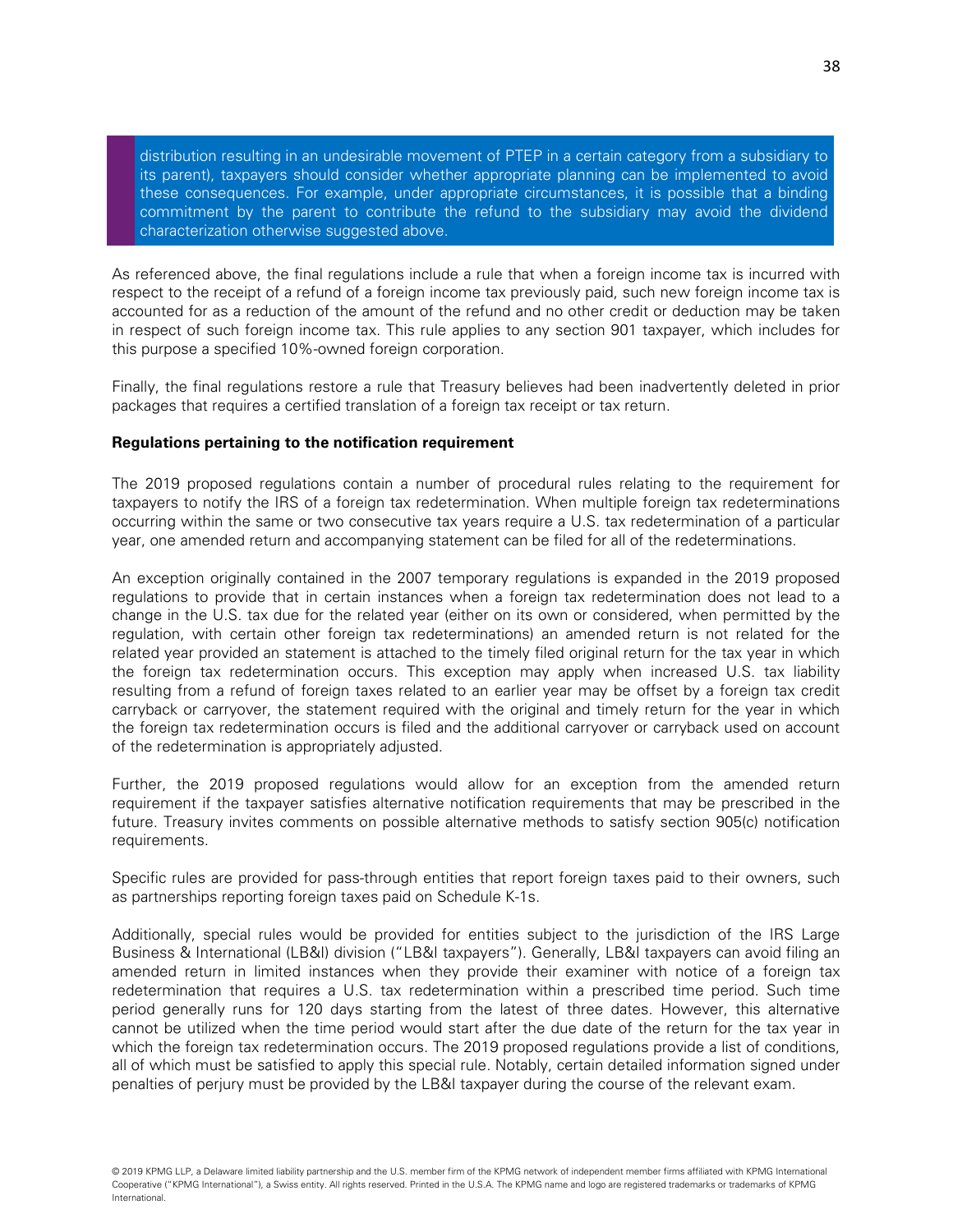# <span id="page-39-0"></span>Regulations under section 986

Several rules included in the 2007 temporary regulations were in included in the final regulations under section 986.

Unless certain elections are made or one of several exceptions applies, foreign taxes paid in foreign currency are generally translated using the weighted average exchange rate for the tax year to which the taxes relate. The relevant tax year to which taxes relate for purposes of determining the applicable exchange rate is the relevant tax year of the person, including a partnership or trust, that has legal liability for such taxes (commonly referred to as "the technical taxpayer"). This is consistent with measuring the 24-month period with respect to the close of the tax year of the technical taxpayer and results in greater consistency with the translation convention for the associated income inclusions which are also determined with respect to the tax year of the technical taxpayer.

Exceptions to the general rule apply. Any tax that is not paid within the 24-month period must be translated at the spot rate on the date of payment. In an example contained in the final regulations, a contested tax relating to Year 1 is finally settled in Year 6 resulting in an increased liability over the amount actually paid and accrued in Year 1. Even though that contested tax must be taken into account in Year 1, the amount of the tax is translated at the spot rate on the date of actual payment in Year 6 because this tax first accrues after the 24- month period. In addition, any tax paid before the beginning of the section 901 taxpayer's U.S. tax year to which such tax relates must be translated into U.S. dollars using the spot rate on the date of payment. The final regulations clarify that the spot rate on the date of payment applies if the currency is inflationary in the accrual year or any subsequent year until the foreign tax is paid.

In certain instances, an election may be made to translate foreign taxes on the date of payment rather than at the weighted average exchange rate for the tax year provided that the liability is denominated in nonfunctional currency. Whether a foreign tax attributable to a QBU is denominated in nonfunctional currency is determined with respect to the functional currency of the QBU owner and not the QBU. When such an election is made, accrued but unpaid taxes at year end are provisionally translated at the spot rate on the last day of the year (or, on the date of payment, if such taxes are paid before the due date (including extensions) of a timely filed return with respect to such tax year). Under the final regulations, a corporate taxpayer can now make this election with respect to less than all of its foreign income taxes denominated in nonfunctional currency by making the election for only those taxes denominated in nonfunctional currency that are attributable to QBUs (including the corporate taxpayer) with U.S. dollar functional currencies. Note that this election may now also be made on behalf of a foreign corporation.

When there is a change in functional currency between the time a tax is paid or accrued and when it is refunded, the final regulations provide that the QBU uses the exchange rate used when the QBU's functional currency changed to determine its basis in the nonfunctional currency and recognize section 988 gain or loss that would have been recognized if the refund had been received immediately before the change in functional currency.

### <span id="page-39-1"></span>Regulation under section 6689

Section 6689 provides that a taxpayer may be subject to a penalty if the taxpayer fails to notify the Secretary of a foreign tax redetermination on or before the date prescribed by regulations. Prop. Reg. § 301.6689-1 would clarify that a taxpayer also must provide notice in the manner prescribed in Reg. § 1.905-4 to avoid the penalty. The penalty generally is computed by reference to the deficiency resulting

<sup>© 2019</sup> KPMG LLP, a Delaware limited liability partnership and the U.S. member firm of the KPMG network of independent member firms affiliated with KPMG International Cooperative ("KPMG International"), a Swiss entity. All rights reserved. Printed in the U.S.A. The KPMG name and logo are registered trademarks or trademarks of KPMG International.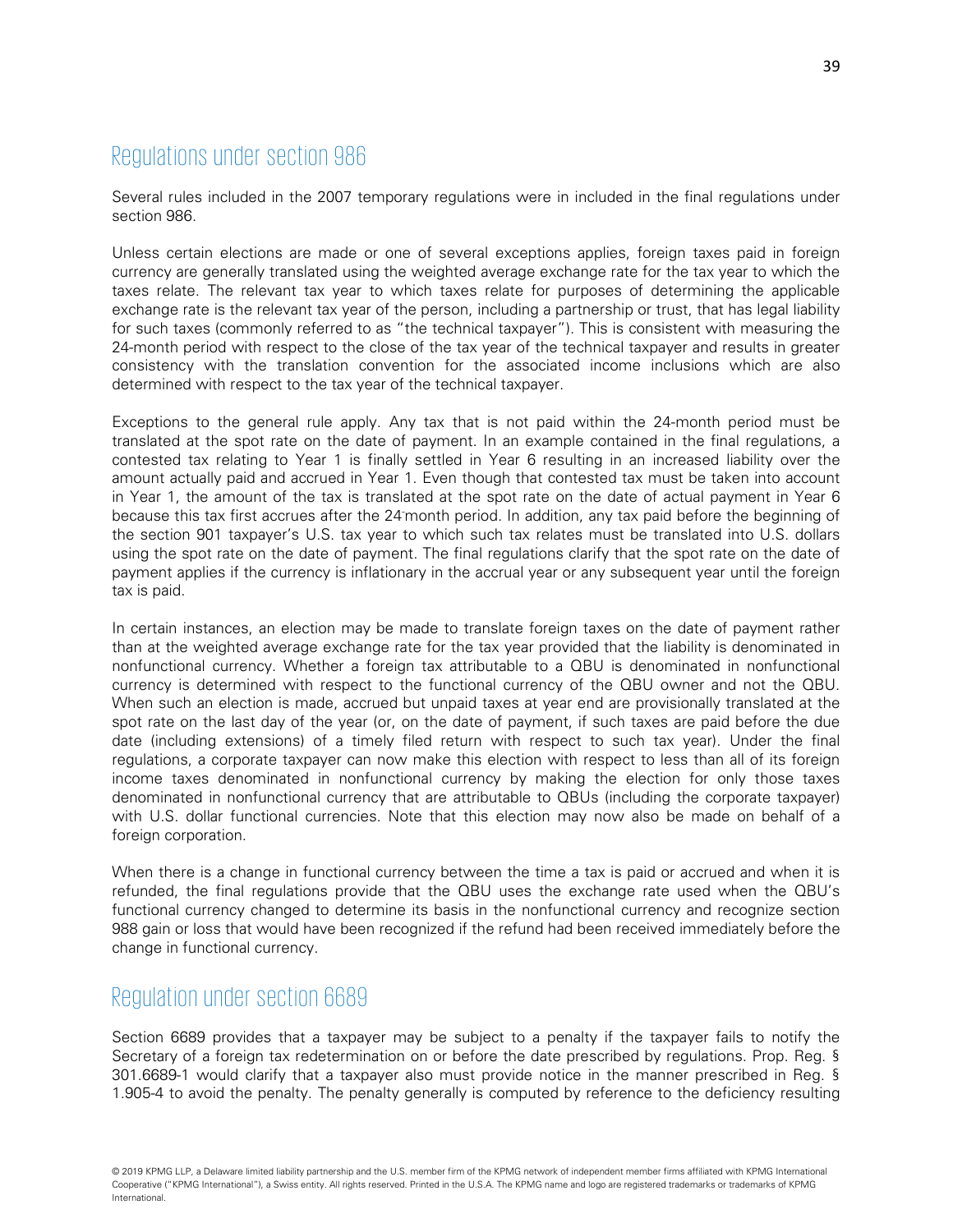from a foreign tax redetermination. Prop. Reg. § 301.6689-1 would clarify that in the case of a partnership, which generally does not have a deficiency, the amount of the penalty is determined by reference to the imputed underpayment, as described in section 6225. Prop. Reg. § 301.6689-1 also would eliminate the statement in existing Reg. § 301.6689-1T(b) that if the penalty under section 6689 applies, the penalty under section 6653(a) does not apply, because section 6653(a) is the predecessor to section 6662, and the penalty under section 6662 can apply even if the penalty under section 6689 applies.

# <span id="page-40-0"></span>Updates to consolidated foreign tax credit rules

Prop. Reg. § 1.1502-4 would amend the regulations under section 1502 relating to the computation of the consolidated foreign tax credit. For purposes of determining the foreign tax credit limitation, the 2019 proposed regulations would provide that the amount of foreign source income in each separate category is the consolidated taxable income of the group (determined under Reg. § 1.1502-11) in that category, with certain adjustments. Existing Reg. § 1.1502-4 determines the foreign tax credit limitation by reference to the aggregate separate taxable incomes from foreign sources of the members of the group.

The 2019 proposed regulations also would add new rules for purposes of determining the source and separate category of a consolidated net operating loss ("CNOL"), which generally would be determined based on the excess SLLs and U.S. source loss for the tax year. The 2019 proposed regulations also would provide rules for determining the source and separate category of the portion of a CNOL that is apportioned to a separate return year of a member. The 2019 proposed regulations generally are intended to categorize a CNOL that is apportioned to a separate return year in a way that is linked to the source and separate category of income that is produced by the member's assets. The 2019 proposed regulations would achieve this result by apportioning a proportionate amount of the CNOL in each grouping based on a comparison of the value of the member's assets in that grouping to the value of the group's total assets in the grouping, using the methodology in existing Reg. § 1.1502-9(c)(2), then by making adjustments to ensure that the amount of the CNOL apportioned to the separate return year of the member is equal to the amount of CNOL attributable to the member. The principles applicable to CNOLs also would apply to consolidated net capital losses.

The 2019 proposed regulations also would update the regulations to remove references to obsolete provisions, such as the per-country limitation.

The rules in Prop. Reg. § 1.1502-4 apply to tax years for which the original consolidated federal income tax return is due (without extensions) after the date the proposed rules are published in the Federal Register.